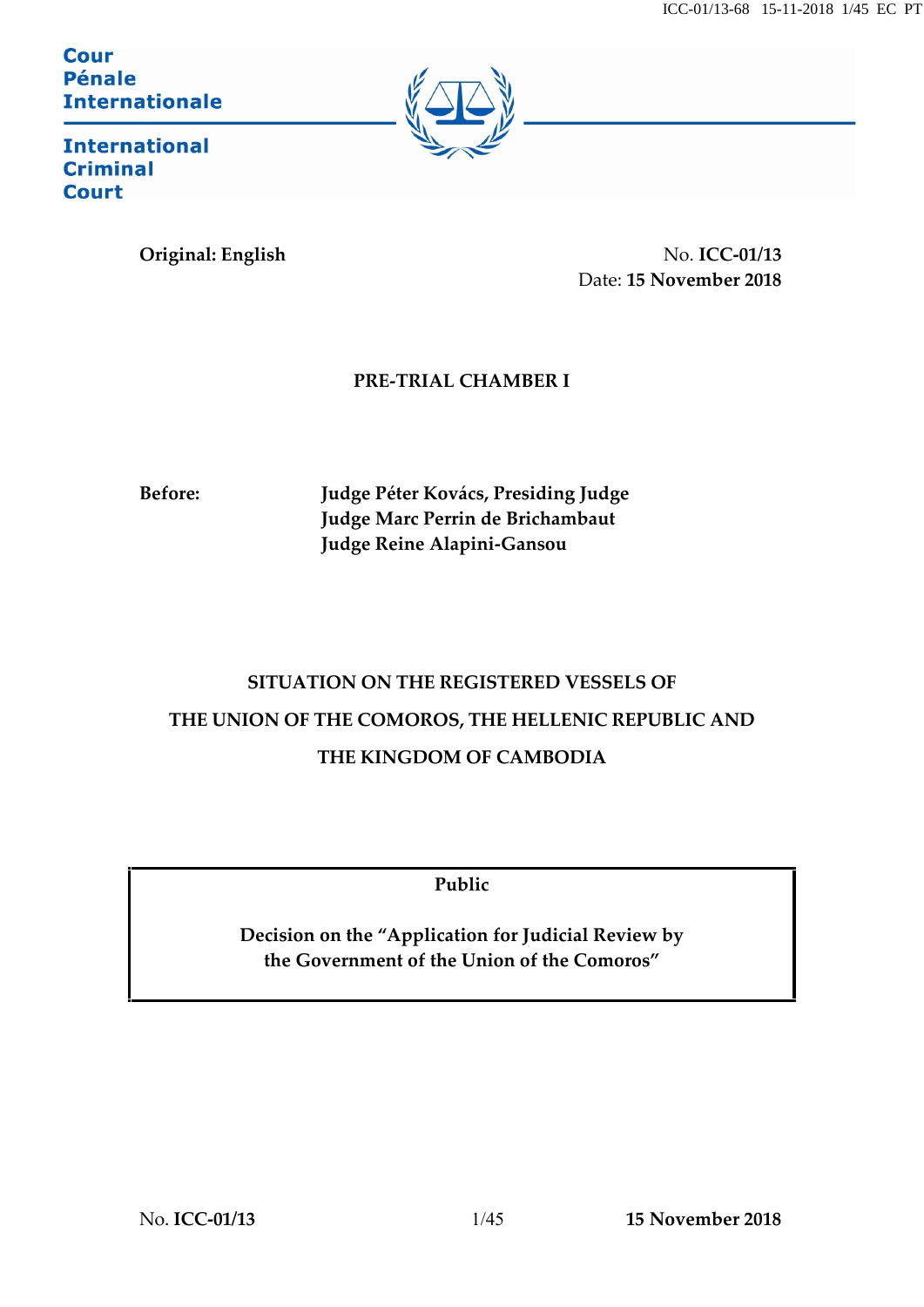**Decision to be notified in accordance with regulation 31 of the** *Regulations of the Court* **to:**

| The Office of the Prosecutor<br>Fatou Bensouda          | <b>Counsel for the Defence</b>                                   |
|---------------------------------------------------------|------------------------------------------------------------------|
| <b>James Stewart</b>                                    |                                                                  |
| <b>Legal Representatives of Victims</b>                 | <b>Legal Representatives of Applicants</b>                       |
| Rodney Dixon                                            |                                                                  |
| Paolina Massidda                                        |                                                                  |
| <b>Unrepresented Victims</b>                            | <b>Unrepresented Applicants for</b><br>Participation/Reparations |
| The Office of Public Counsel for                        | The Office of Public Counsel for the                             |
| <b>Victims</b>                                          | Defence                                                          |
| Paolina Massidda                                        |                                                                  |
| <b>States Representatives</b>                           | <b>Amicus Curiae</b>                                             |
| Rodney Dixon                                            |                                                                  |
|                                                         |                                                                  |
| <b>REGISTRY</b>                                         |                                                                  |
| Registrar                                               | <b>Defence Support Section</b>                                   |
| Peter Lewis                                             |                                                                  |
| <b>Victims and Witnesses Section</b>                    | <b>Detention Section</b>                                         |
| <b>Victims Participation and Reparations</b><br>Section | Other                                                            |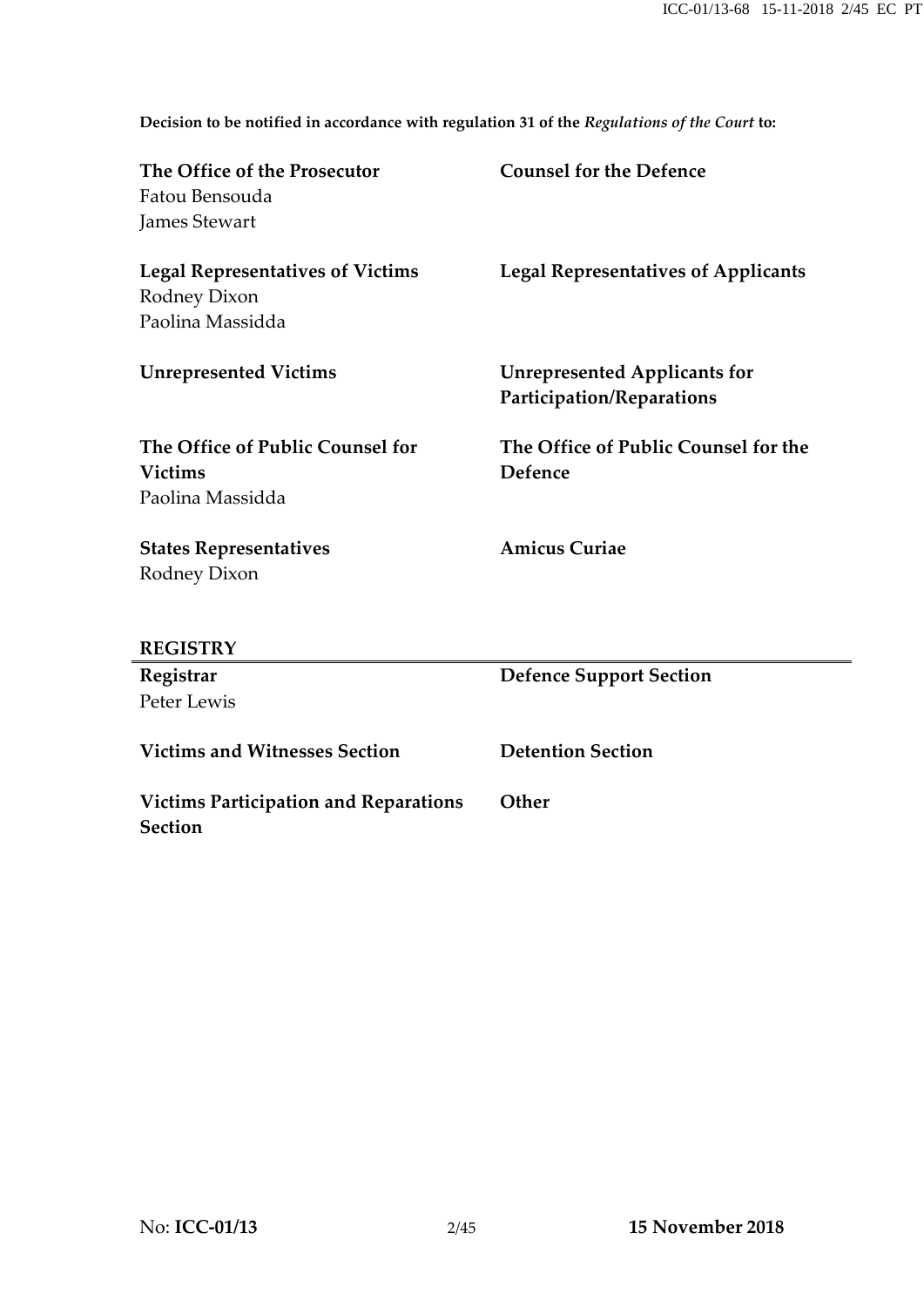### **CONTENTS**

| I.  |           |                                                                |
|-----|-----------|----------------------------------------------------------------|
| II. |           |                                                                |
|     | A.        |                                                                |
|     | <b>B.</b> |                                                                |
|     |           |                                                                |
|     | A.        |                                                                |
|     | <b>B.</b> |                                                                |
|     | 1.        | The Prosecutor's Decision under Article 53(4) of the Statute16 |
|     | a.        |                                                                |
|     | $b$ .     |                                                                |
|     | 2.        | The Prosecutor's Decision under Article 53(3)(a) of the        |
|     |           |                                                                |
|     | a.        |                                                                |
|     | $b$ .     |                                                                |
|     | 3.        |                                                                |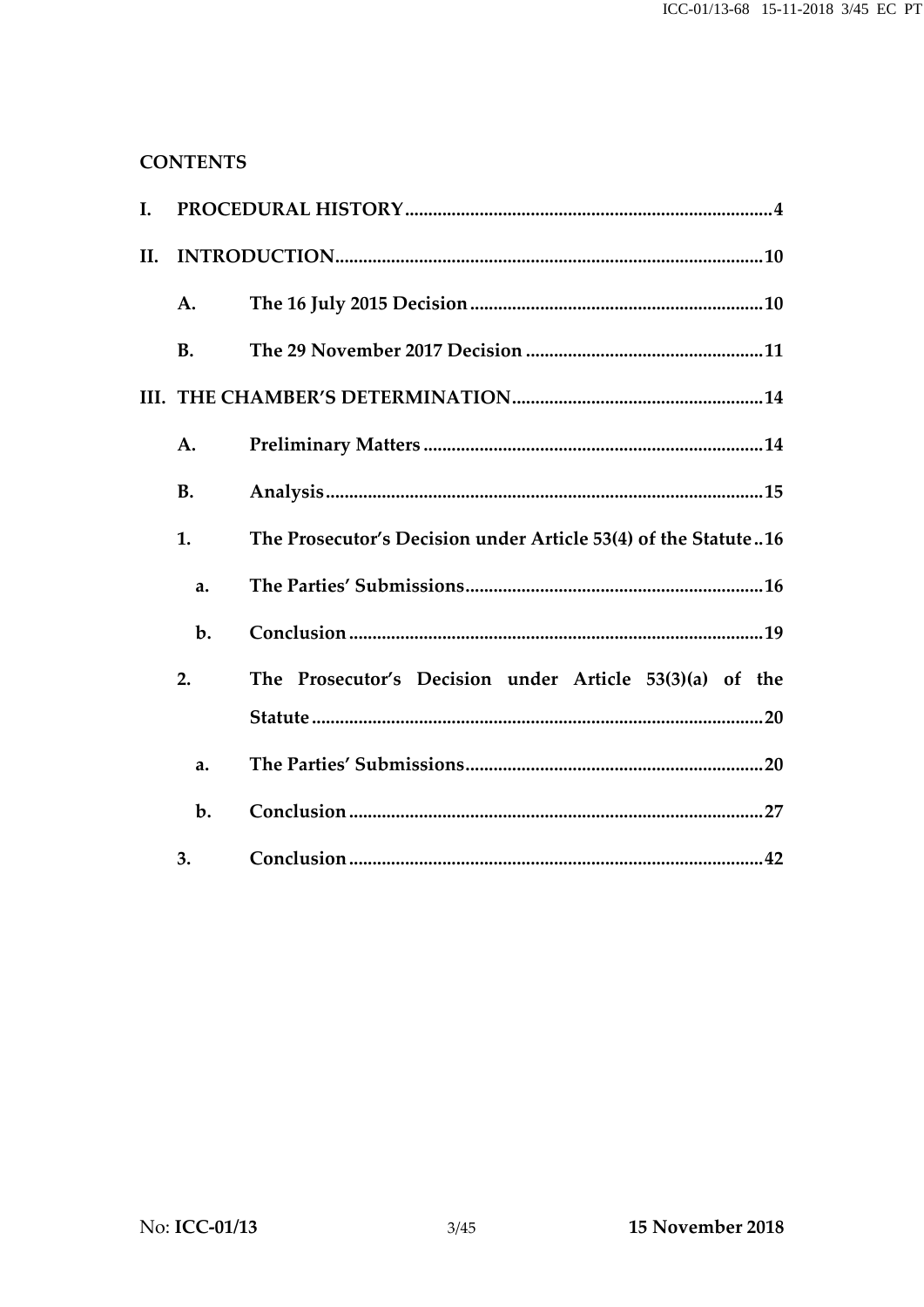**PRE-TRIAL CHAMBER I** (the "Chamber") of the International Criminal Court (the "Court") issues this Decision on the "Application for Judicial Review by the Government of the Union of the Comoros".

#### **I. PROCEDURAL HISTORY**

1. On 14 May 2013, the Government of the Union of the Comoros (the "Comoros") referred to the Prosecutor the situation "with respect to the 31 May 2010 Israeli raid on the Humanitarian Aid Flotilla bound for Gaza Strip".<sup>1</sup>

2. On 6 November 2014, the Prosecutor decided that there is no reasonable basis to proceed with an investigation into the situation on the Registered Vessels of the Union of the Comoros, the Hellenic Republic and the Kingdom of Cambodia (the "6 November 2014 Decision").<sup>2</sup>

3. On 29 January 2015, the Comoros filed the "Application for Review pursuant to Article 53(3)(a) of the Prosecutor's Decision of 6 November 2014 not to initiate an investigation in the Situation" (the "29 January 2015 Application") asking Pre-Trial Chamber I to request the Prosecutor to reconsider her 6 November 2014 Decision.<sup>3</sup>

4. On 30 March 2015, the Prosecutor filed the "Prosecution Response to the Application for Review of its Determination under article 53(1)(b) of the Rome Statute".<sup>4</sup> The Prosecutor argued that the 29 January 2015 Application should be dismissed.<sup>5</sup>

<sup>1</sup> ICC-01/13-1-Anx1, p. 3.

<sup>2</sup> ICC-01/13-6-AnxA.

<sup>3</sup> 29 January 2015 Application, ICC-01/13-3-Conf, with Confidential Annexes 1, 2, and 3. A public redacted version has also been made available, ICC-01/13-3-Red.

<sup>4</sup> ICC-01/13-14-Conf, with Public Annex. A public redacted version has also been made available, ICC-01/13-14-Red.

<sup>5</sup> ICC-01/13-14-Red, paras 5 and 105.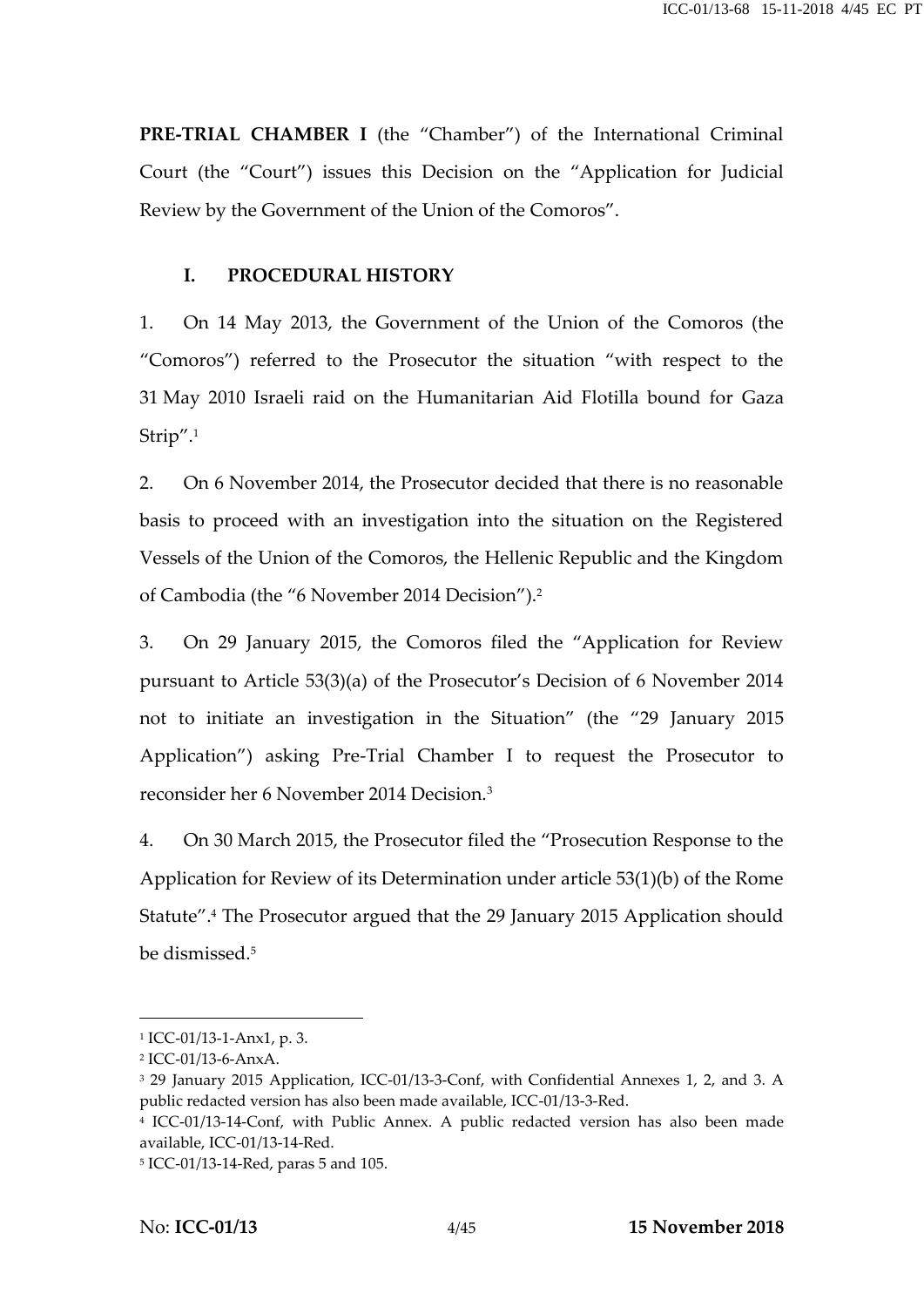5. On 22 June 2015, the Office of Public Counsel for Victims (the "OPCV") filed the "Observations on behalf of victims in the proceedings for the review of the Prosecutor's decision not to initiate an investigation".<sup>6</sup> On the same day, the Legal Representative for Victims (the "LRV") submitted the "Victim Observations pursuant to 'Decision on Victims' Participation' of 24 April 2015".<sup>7</sup> Both groups of victims requested Pre-Trial Chamber I to review the 6 November 2014 Decision and to direct the Prosecutor to reconsider it.<sup>8</sup>

6. On 14 July 2015, Pre-Trial Chamber I received the "Prosecution's Consolidated Response to the Observations of the Victims (ICC-01/13-27 and ICC-01/13-28)",<sup>9</sup> which requested the Application for Review to be dismissed.<sup>10</sup> On the same day, the Comoros filed the "Response by the Government of the Comoros to Victim Observations filed on 22 June 2015", in which it further argued that the Pre-Trial Chamber should direct the Prosecutor to reconsider her 6 November 2014 Decision.<sup>11</sup>

7. On 16 July 2015, Pre-Trial Chamber I issued the "Decision on the request of the Union of the Comoros to review the Prosecutor's decision not to initiate an investigation" (the "16 July 2015 Decision").<sup>12</sup> Pre-Trial Chamber I, by majority, requested the Prosecutor to "reconsider the decision not to initiate an investigation into the situation referred to her by the Union of Comoros".<sup>13</sup>

<sup>6</sup> ICC-01/13-27-Conf. A public redacted version has also been made available, ICC-01/13-27- Red.

<sup>7</sup> ICC-01/13-28-Conf. A public redacted version has also been made available, ICC-01/13-28- Red.

<sup>8</sup> ICC-01/13-27-Red, p. 63; ICC-01/13-28-Red, para. 72.

<sup>9</sup> ICC-01/13-29-Conf, with Public Annex. A public redacted version has also been made available, ICC-01/13-29-Red.

<sup>10</sup> ICC-01/13-29-Red, para. 158.

<sup>11</sup> ICC-01/13-30, with Confidential Annex, para. 18.

<sup>12</sup> 16 July 2015 Decision, ICC-01/13-34.

<sup>&</sup>lt;sup>13</sup> 16 July 2015 Decision, ICC-01/13-34, p. 26. Judge Péter Kovács appended a partly dissenting opinion, ICC-01/13-34-Anx-Corr.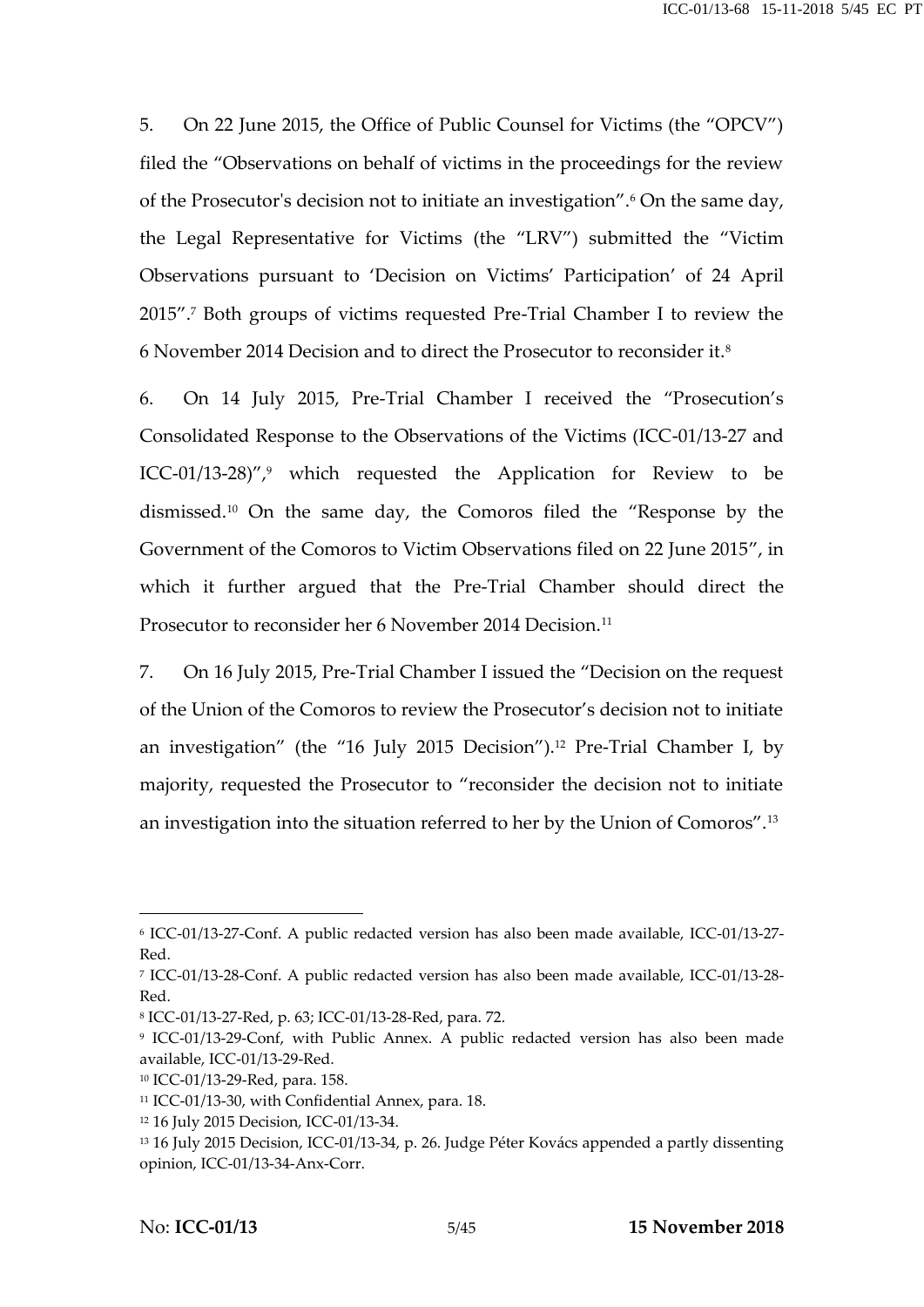8. On 27 July 2015, the Prosecutor filed her "Notice of Appeal of 'Decision on the request of the Union of the Comoros to review the Prosecutor's decision not to initiate an investigation' (ICC-01/13-34)" to the Appeals Chamber.<sup>14</sup>

9. On 3 August 2015, the Comoros filed the "Application by the Government of the Comoros to dismiss *in limine* the Prosecution 'Notice of Appeal of "Decision on the request of the Union of the Comoros to review the Prosecutor's decision not to initiate an investigation" (ICC-01/13-34)'".<sup>15</sup>

10. On 4 August 2015, the "Prosecution's Urgent Response to the Government of the Union of the Comoros' Application to Dismiss the Appeal *In Limine*, and Request for Extension of Pages under Regulation 37 of the Regulations of the Court" was filed.<sup>16</sup>

11. On 7 August 2015, the Appeals Chamber received the "*Amicus Curiae* Observations of the European Centre for Law & Justice Pursuant to Rule 103 of the Rules of Procedure and Evidence", which urged the Appeals Chamber to admit the appeal for consideration.<sup>17</sup>

12. On 14 August 2015, the Prosecutor filed her "Further Submissions concerning Admissibility", in which she argued that the Appeals Chamber should confirm the admissibility of the appeal.<sup>18</sup>

13. On 19 August 2015, the OPCV filed the "Victims' observations on the admissibility of the Prosecution 'Notice of Appeal of "Decision on the request of the Union of the Comoros to review the Prosecutor's decision not to initiate an investigation" (ICC-01/13-34)'", which requested the Appeals Chamber to

<sup>14</sup> ICC-01/13-35.

<sup>15</sup> ICC-01/13-39.

<sup>16</sup> ICC-01/13-40.

<sup>17</sup> ICC-01/13-45, para. 16.

<sup>18</sup> ICC-01/13-47, para. 30.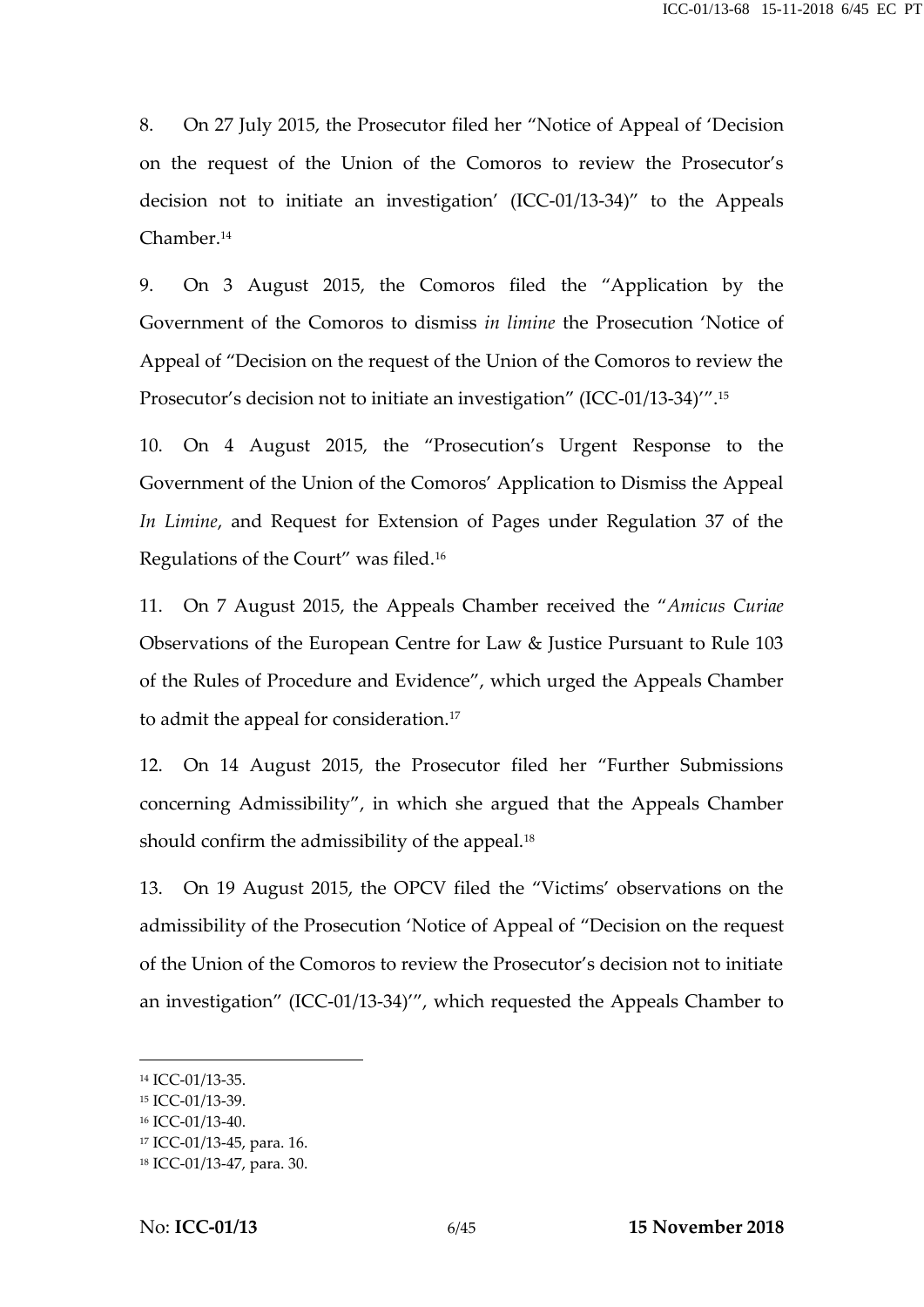find that the appeal was inadmissible.<sup>19</sup> On the same day, the Comoros filed the "Response of the Government of the Comoros to the 'Prosecution's Further Submissions concerning Admissibility'", in which it requested the Appeals Chamber to dismiss the Prosecutor's appeal *in limine*.<sup>20</sup> Furthermore, on that day, the LRV filed the "Observations of the Victims on the admissibility of the Prosecution's 'Notice of Appeal of "Decision on the request of the Union of the Comoros to review the Prosecutor's decision not to initiate an investigation" (ICC-01/13-34)'", which similarly requested the Appeals Chamber to dismiss the appeal *in limine*.<sup>21</sup>

14. On 6 November 2015, the Appeals Chamber, by majority, dismissed the Prosecutor's appeal *in limine* because "the Impugned Decision was not one 'with respect to [...] admissibility' within the meaning of article  $82(1)(a)$  of the Statute" (the "6 November 2015 Decision").<sup>22</sup>

15. On 29 November 2017, the Chamber received the "Final decision of the Prosecution concerning the 'Article 53(1) Report' (ICC-01/13-6-AnxA), dated 6 November 2014" (the "29 November 2017 Decision").<sup>23</sup> The Prosecutor contends that she "remains of the view that there is no reasonable basis to proceed with an investigation under article 53(1) of the Statute" and that, "[a]s such, an investigation may not be initiated, and the preliminary examination must be closed".<sup>24</sup>

16. On 23 February 2018, the Comoros filed the "Application for Judicial Review by the Government of the Union of the Comoros" (the "23 February

<sup>19</sup> ICC-01/13-48, para. 8 and p. 20.

<sup>20</sup> ICC-01/13-49, para. 17.

<sup>21</sup> ICC-01/13-50, para. 15.

<sup>22</sup> 6 November 2015 Decision, ICC-01/13-51, para. 66. Judge Silvia Fernández de Gurmendi and Judge Christine Van den Wyngaert issued a joint dissenting opinion, ICC-01/13-51-Anx. <sup>23</sup> 29 November 2017 Decision, ICC-01/13-57-Anx1.

<sup>24</sup> 29 November 2017 Decision, ICC-01/13-57-Anx1, para. 2.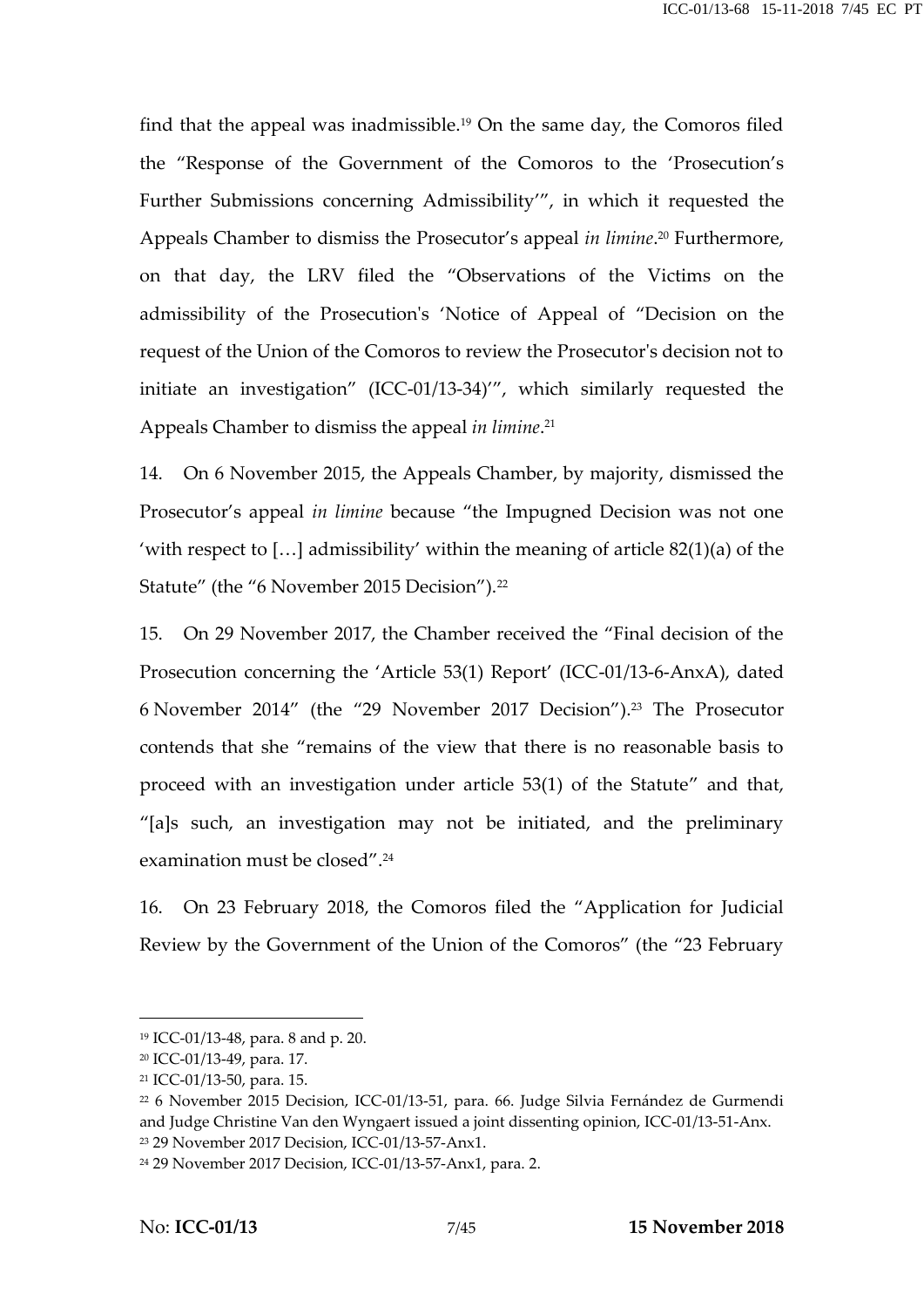2018 Application").<sup>25</sup> The Comoros requests the Chamber to "review the two new OTP Decisions not to open an investigation [arising from her 29 November 2017 Decision] and to direct the Prosecutor to reconsider her Decisions in light of the discernable [sic] errors in each of them".<sup>26</sup>

17. On 28 February 2018, the OPCV filed the "Request for an extension of time to respond to the 'Application for Judicial Review by the Government of the Union of Comoros' (ICC-01/13-58-Conf)".<sup>27</sup>

18. On 2 March 2018, the Chamber issued the "Decision on the Request for an Extension of Time", which extended the time limit for the OPCV and ordered it to submit its observations no later than 3 April 2018.<sup>28</sup> The Chamber also ordered the Prosecutor and the victims' legal representative "in case they wish to make submissions, to do so no later than [...] 3 April 2018".<sup>29</sup>

19. On 13 March 2018, the Prosecutor filed the "Prosecution's Response to the Government of the Union of the Comoros' 'Application for Judicial Review' (ICC-01/13-58) (Lack of Jurisdiction)" (the "13 March 2018 Response").<sup>30</sup> The Prosecutor requests the Chamber to "dismiss the Comoros' Application *in limine* for lack of jurisdiction" and "stay any requirement for the Parties and participants to address the merits of the Application until it has done so".<sup>31</sup> According to the Prosecutor, only if the Chamber "rules it has jurisdiction to hear the Application – and on what basis – should there be any further discussion of this situation on its merits".<sup>32</sup>

<sup>25</sup> 23 February 2018 Application, ICC-01/13-58-Conf. A public redacted version has also been made available, ICC-01/13-58-Red.

<sup>26</sup> 23 February 2018 Application, ICC-01/13-58-Red, para. 132.

<sup>27</sup> ICC-01/13-59.

<sup>28</sup> ICC-01/13-60, p. 4.

<sup>29</sup> ICC-01/13-60, p. 4.

<sup>30</sup> 13 March 2018 Response, ICC-01/13-61.

<sup>31</sup> 13 March 2018 Response, ICC-01/13-61, para. 44.

<sup>32</sup> 13 March 2018 Response, ICC-01/13-61, para. 2.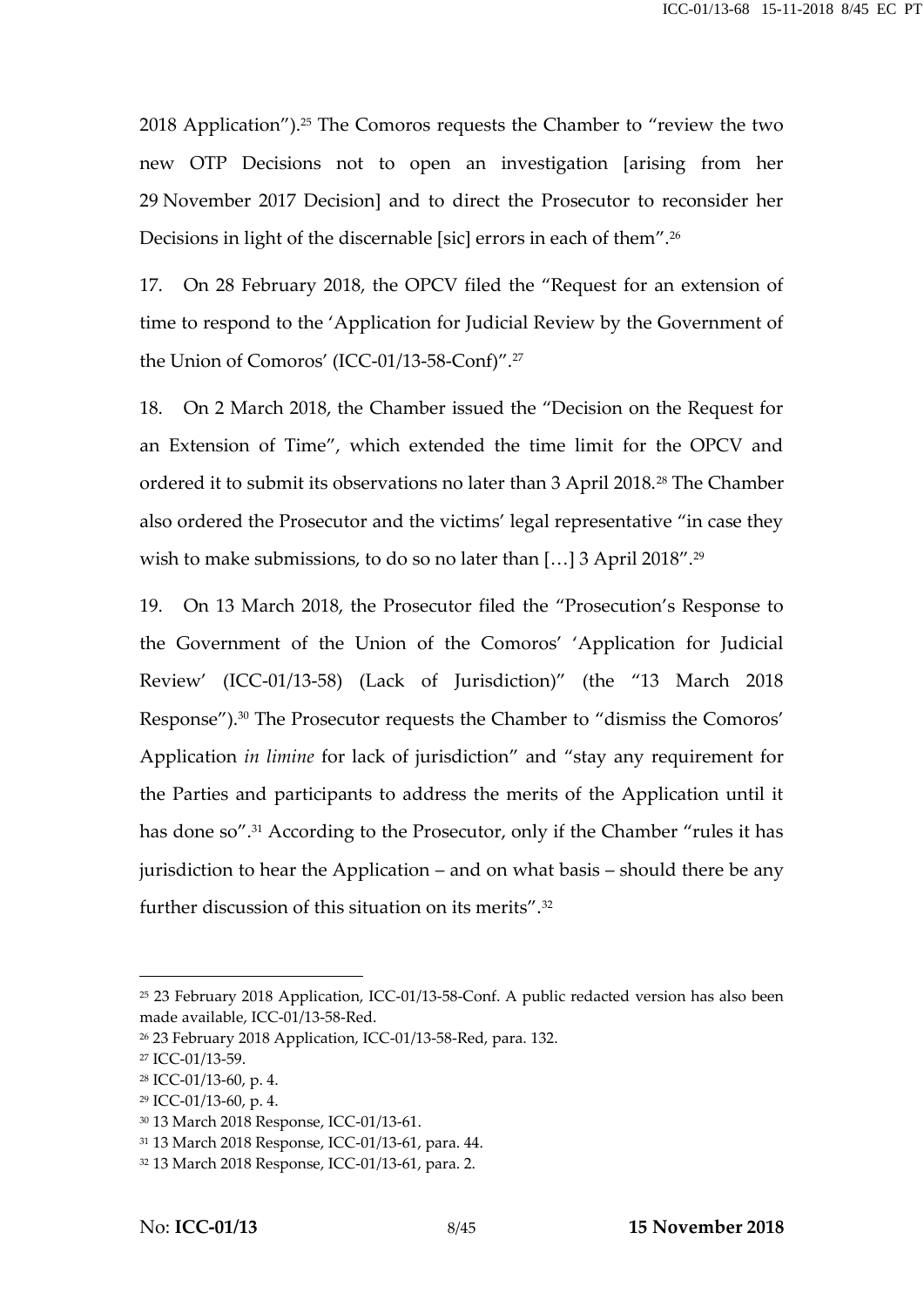20. On 15 March 2018, the Comoros filed the "Application by the Government of the Union of the Comoros regarding the Pre-Trial Chamber's Scheduling Order" (the "15 March 2018 Application").<sup>33</sup> The Comoros requests the Chamber to "(i) […] maintain its schedule as set by its Decision of 2 March 2018 that the parties should file their full submissions on jurisdiction and the merits by 3 April 2018; (ii) alternatively, if the Chamber is minded to grant the OTP's request to consider its challenge to jurisdiction *in limine*, at the very least [to set] a schedule […] to permit the Comoros to respond to the OTP's *in limine* application and submissions by 3 April 2018 when the participating victims have to file".<sup>34</sup>

21. On 29 March 2018, the OPCV filed the "Victim's Response to the Application for Judicial Review by the Government of the Union of the Comoros" (the "OPCV Response").<sup>35</sup>

22. On 3 April 2018, the LRV filed the "Victims' Response to the Application for Judicial Review by the Government of the Comoros filed pursuant to the Pre-Trial Chamber's 'Decision on the Request for an Extension of Time' of 2 March 2018" (the "LRV Response").<sup>36</sup>

23. On 11 April 2018, the Comoros filed the "Request on behalf of the Government of the Union of the Comoros in respect of Scheduling Order" (the "11 April 2018 Request").<sup>37</sup> The Comoros requests "the Pre-Trial Chamber to rule on its […] [15 March 2018 Application] and to provide a scheduling order that rightfully permits the Comoros to respond to the […] [13 March 2018 Response]".<sup>38</sup>

<sup>33</sup> 15 March 2018 Application, ICC-01/13-62.

<sup>34</sup> 15 March 2018 Application, ICC-01/13-62, para. 2.

<sup>35</sup> OPCV Response, ICC-01/13-65, with Confidential *Ex Parte* Annex 1.

<sup>36</sup> LRV Response, ICC-01/13-66, with Confidential *Ex Parte* Annex 1.

<sup>37</sup> 11 April 2018 Request, ICC-01/13-67.

<sup>38</sup> 11 April 2018 Request, ICC-01/13-67, p. 3.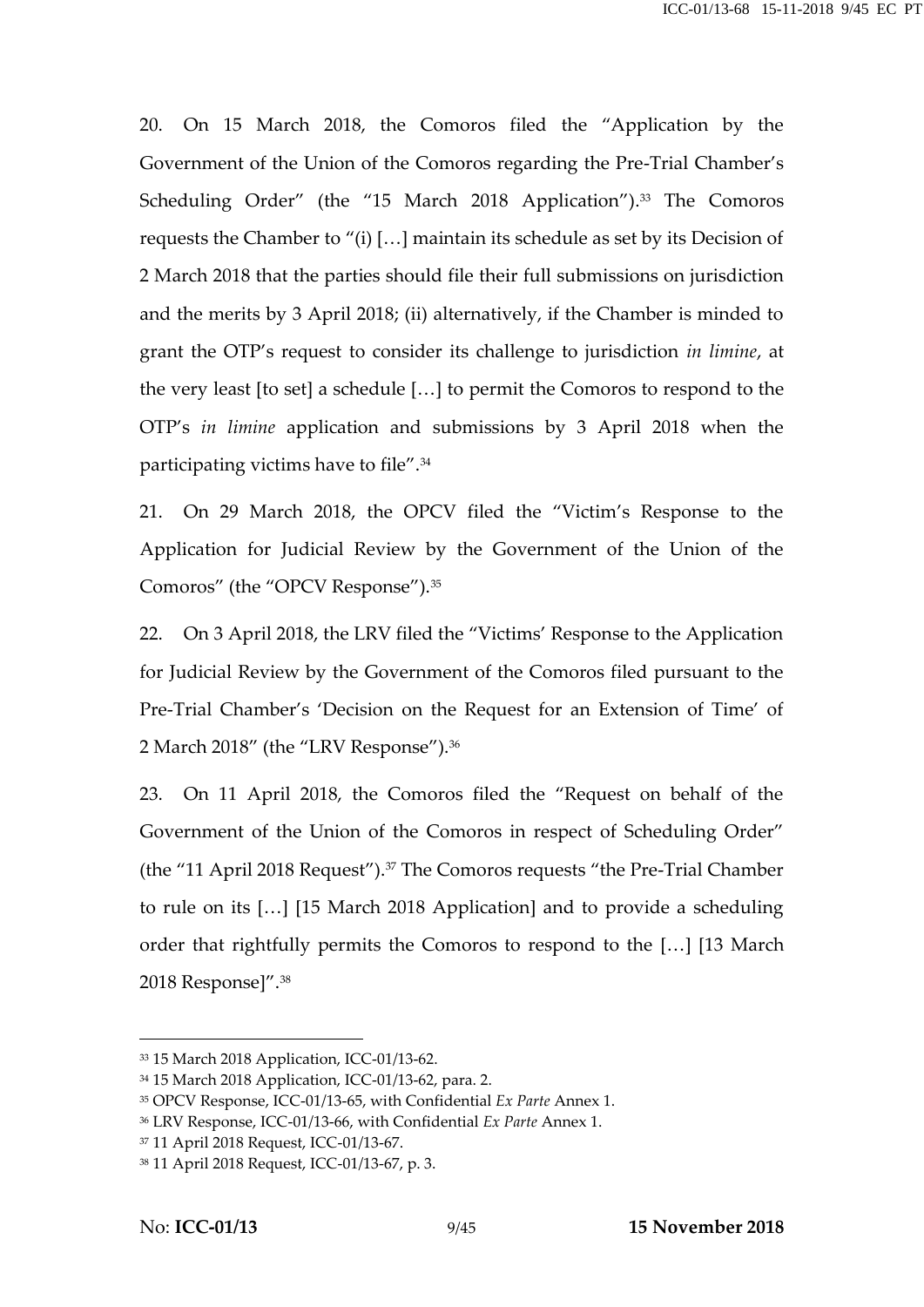#### **II. INTRODUCTION**

24. The 16 July 2015 Decision and the 29 November 2017 Decision lie at the heart of the present decision. Therefore, the Chamber considers it appropriate to briefly summarise these two decisions.

#### **A. The 16 July 2015 Decision**

25. In the 16 July 2015 Decision, Pre-Trial Chamber I considered that, under article 53(3)(a) of the Rome Statute (the "Statute"), "the scope of review is limited to the issues that are raised in the request for review and have a bearing on the Prosecutor's conclusion not to investigate".<sup>39</sup> It further clarified that ,"[i]n the presence of several plausible explanations of the available information, the presumption of article 53(1) of the Statute, as reflected by the use of the word 'shall' in the chapeau of that article, and of common sense, is that the Prosecutor investigates in order to be able to properly assess the relevant facts".<sup>40</sup>

26. The review carried out by Pre-Trial Chamber I led to the conclusion that the Prosecutor had committed five errors in deciding that the potential case(s) arising from the situation referred to her by the Comoros would not be of sufficient gravity to justify further action by the Court within the meaning of article 17(1)(d) of the Statute, namely: "(i) the Prosecutor's failure to consider that the persons likely to be the object of the investigation into the situation could include those who bear the greatest responsibility for the identified crimes; (ii) the Prosecutor's error as to how the scale of the identified crimes can be taken into account for the assessment of the gravity of the identified crimes; (iii) the Prosecutor's error in correctly appreciating the nature of the identified crimes; (iv) the Prosecutor's error in fact in properly assessing the

<sup>39</sup> 16 July 2015 Decision, ICC-01/13-34, para. 10.

<sup>40</sup> 16 July 2015 Decision, ICC-01/13-34, para. 13.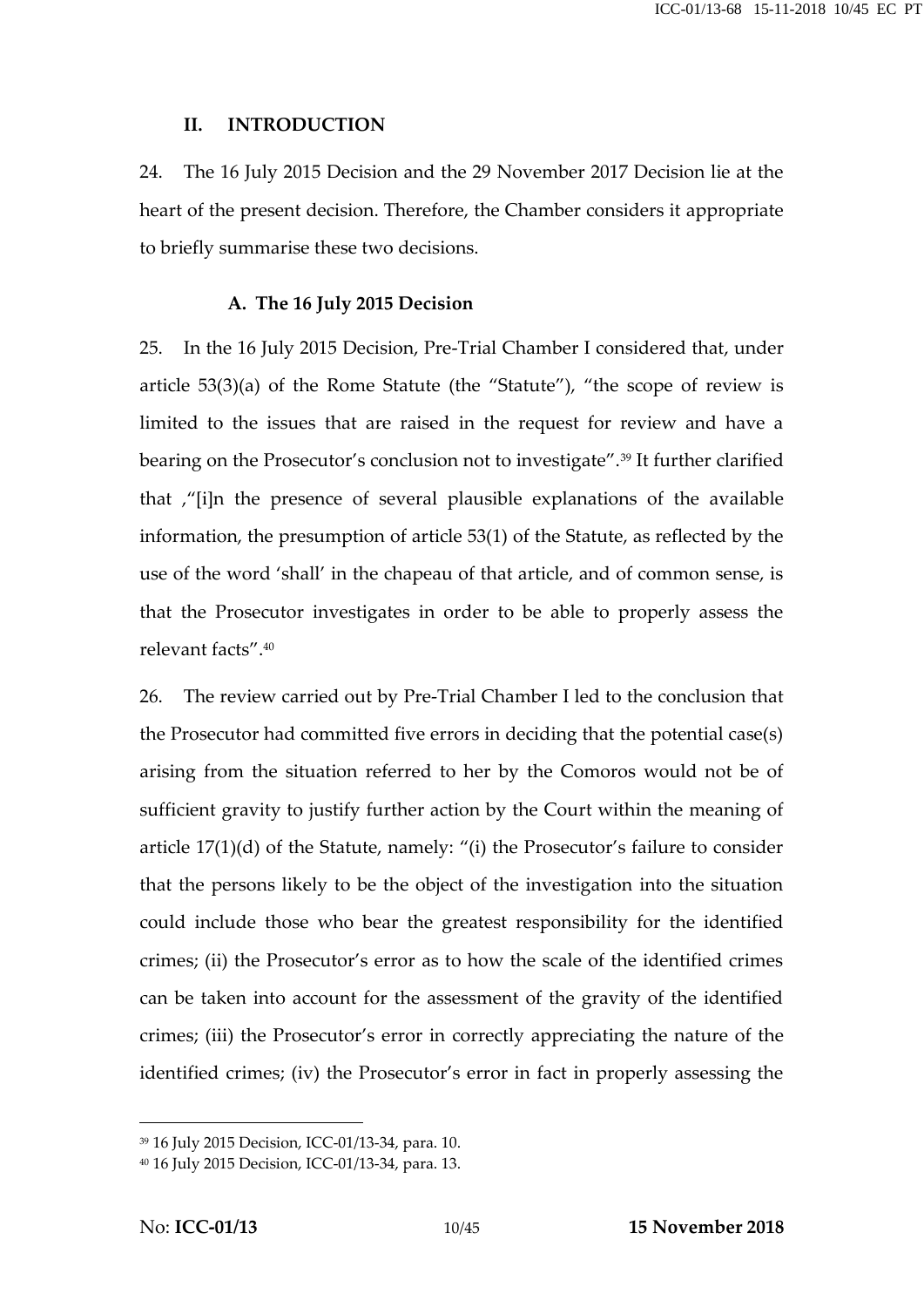manner of commission of the identified crimes, in particular with respect to the question whether the identified crimes may have been 'systematic or resulted from a deliberate plan or policy to attack, kill or injure civilians'; and (v) the Prosecutor's error in determining the impact of the identified crimes"  $41$ 

27. On this basis, Pre-Trial Chamber I requested the Prosecutor to reconsider her decision not to initiate an investigation.<sup>42</sup>

#### **B. The 29 November 2017 Decision**

28. Following the 16 July 2015 Decision, the Prosecutor issued her 29 November 2017 Decision. This decision is divided into three parts.

29. The first part of the 29 November 2017 Decision addresses whether the 16 July 2015 Decision "discloses a well founded basis to reach a different conclusion than that contained in the" 6 November 2014 Decision.<sup>43</sup>

30. In this regard, the Prosecutor avers that, based on her "independent analysis of the law", she "cannot concur with the majority" of Pre-Trial Chamber I.<sup>44</sup> The Chamber highlights the following arguments invoked by the Prosecutor in support of her position.<sup>45</sup> The Prosecutor explains that she "does

<sup>41</sup> 16 July 2015 Decision, ICC-01/13-34, para. 49.

<sup>42</sup> 16 July 2015 Decision, ICC-01/13-34, para. 50.

<sup>43</sup> 29 November 2017 Decision, ICC-01/13-57-Anx1, para. 8.

<sup>44</sup> 29 November 2017 Decision, ICC-01/13-57-Anx1, para. 13.

<sup>45</sup> For more examples, *see also* 29 November 2017 Decision, ICC-01/13-57-Anx1, para. 16 ("[the Chamber's] observations, jointly and severally, may lead to some misunderstanding of the legal standard […] [i]n particular, they appear to overlook significant considerations"); para. 19 ("The Request may introduce some confusion into the standard of proof to be applied by the Prosecution […] This assertion is not only unsupported, but inconsistent with the Statute"); para. 26 ("Respectfully, the Prosecution cannot concur in this view"); para. 73 ("The Request does not sufficiently address the interplay between qualitative and quantitative factors in the gravity determination, […] [t]his materially affected the analysis concerning the second and fifth factors analysed in the Request"); para. 80 ("the Request […] apparently misunderstood or overlooked this reasoning in the [6 November 2014 Decision], its conclusions […] were materially affected"); para. 81 ("The silence of the Request concerning this distinction materially affected its analysis"); para. 88 ("The Request did not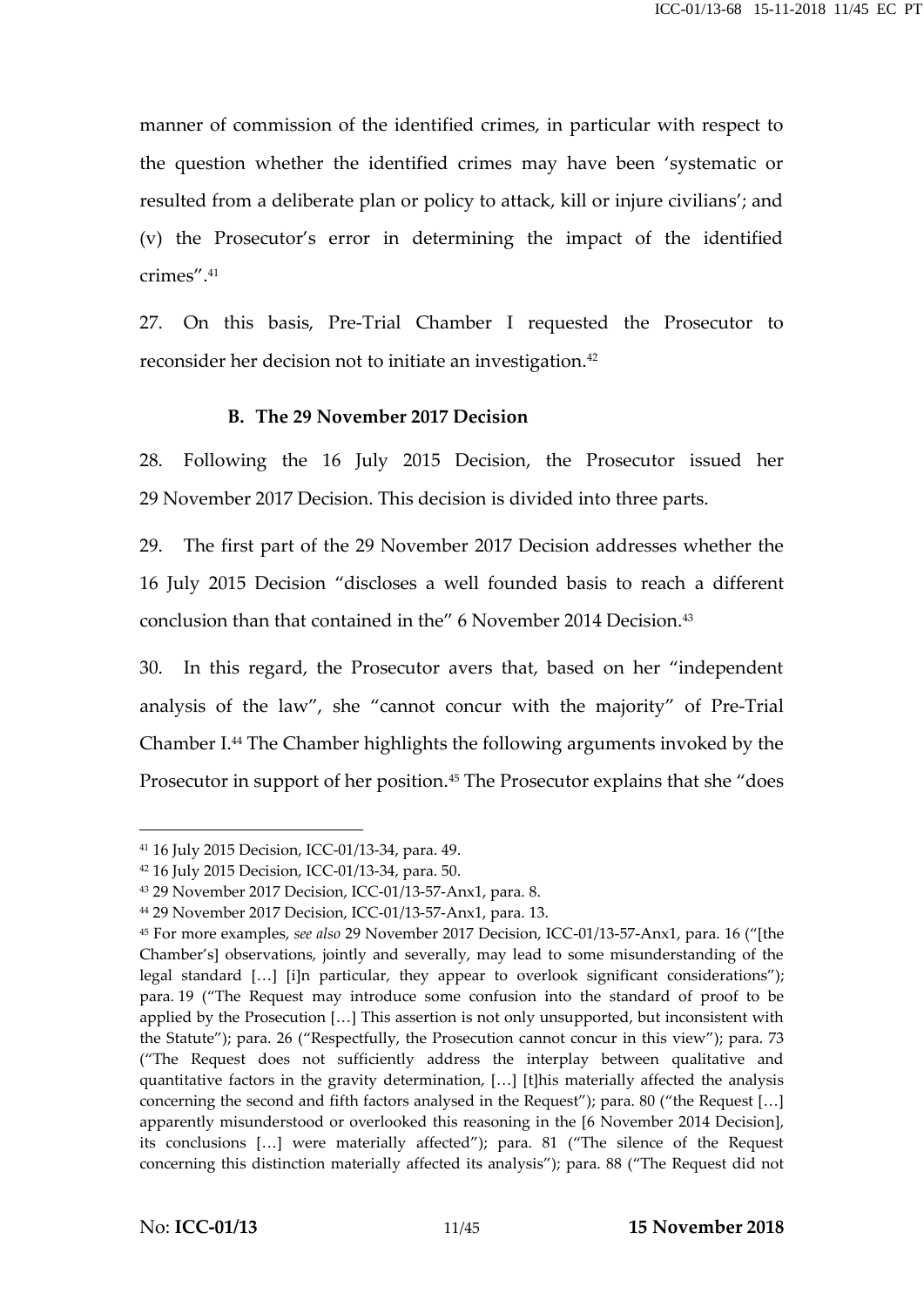not consider that […] [one of the majority's conclusions] is correct" <sup>46</sup> and that she "doubts this logic".<sup>47</sup> She further states that, given her "disagreement with the majority of Pre-Trial Chamber I's interpretation [of a provision], which directly affects the correctness of the legal standard applied in the Report, the Prosecution cannot concur in the basic premise of the Request".<sup>48</sup> In a similar manner, she claims that the 16 July 2015 Decision "fails to provide sufficient reasoning with respect to at least five legal or factual issues in the Report [which] materially affects the analysis in" this Decision.<sup>49</sup> The Prosecutor is also of the view that the 16 July 2015 Decision "does not address [certain issues]".<sup>50</sup> She, in addition, argues that this Decision "appears to contain insufficient reasoning or misunderstandings material" to certain facts or arguments.<sup>51</sup> Finally, the Prosecutor submits that "[h]ad the Pre-Trial Chamber correctly interpreted the legal standard […] it would not have issued the" 16 July 2015 Decision.<sup>52</sup>

31. The Prosecutor concludes that she "disagrees with, and cannot follow, the reasoning of the" 16 July 2015 Decision in conducting her reconsideration.<sup>53</sup> She is even of the view that, "[o]n this basis alone, this reconsideration could be terminated".<sup>54</sup>

32. However, the Prosecutor also states that, in the exercise of her discretion under article 53(3)(a) of the Statute and rule 108 of the Rules of the Procedure and Evidence (the "Rules"), she "nevertheless further considered whether any

adequately address the factual context"); para. 93 ("The failure of the Request to address this fact […] significantly undermines its factual conclusions").

<sup>46</sup> 29 November 2017 Decision, ICC-01/13-57-Anx1, para. 24.

<sup>47</sup> 29 November 2017 Decision, ICC-01/13-57-Anx1, para. 25.

<sup>48</sup> 29 November 2017 Decision, ICC-01/13-57-Anx1, para. 33. *See also* para. 65.

<sup>49</sup> 29 November 2017 Decision, ICC-01/13-57-Anx1, para. 72.

<sup>50</sup> 29 November 2017 Decision, ICC-01/13-57-Anx1, para. 83.

<sup>51</sup> 29 November 2017 Decision, ICC-01/13-57-Anx1, para. 94.

<sup>52</sup> 29 November 2017 Decision, ICC-01/13-57-Anx1, para. 33. *See also* paras 35 and 66.

<sup>53</sup> 29 November 2017 Decision, ICC-01/13-57-Anx1, para. 95.

<sup>54</sup> 29 November 2017 Decision, ICC-01/13-57-Anx1, para. 95.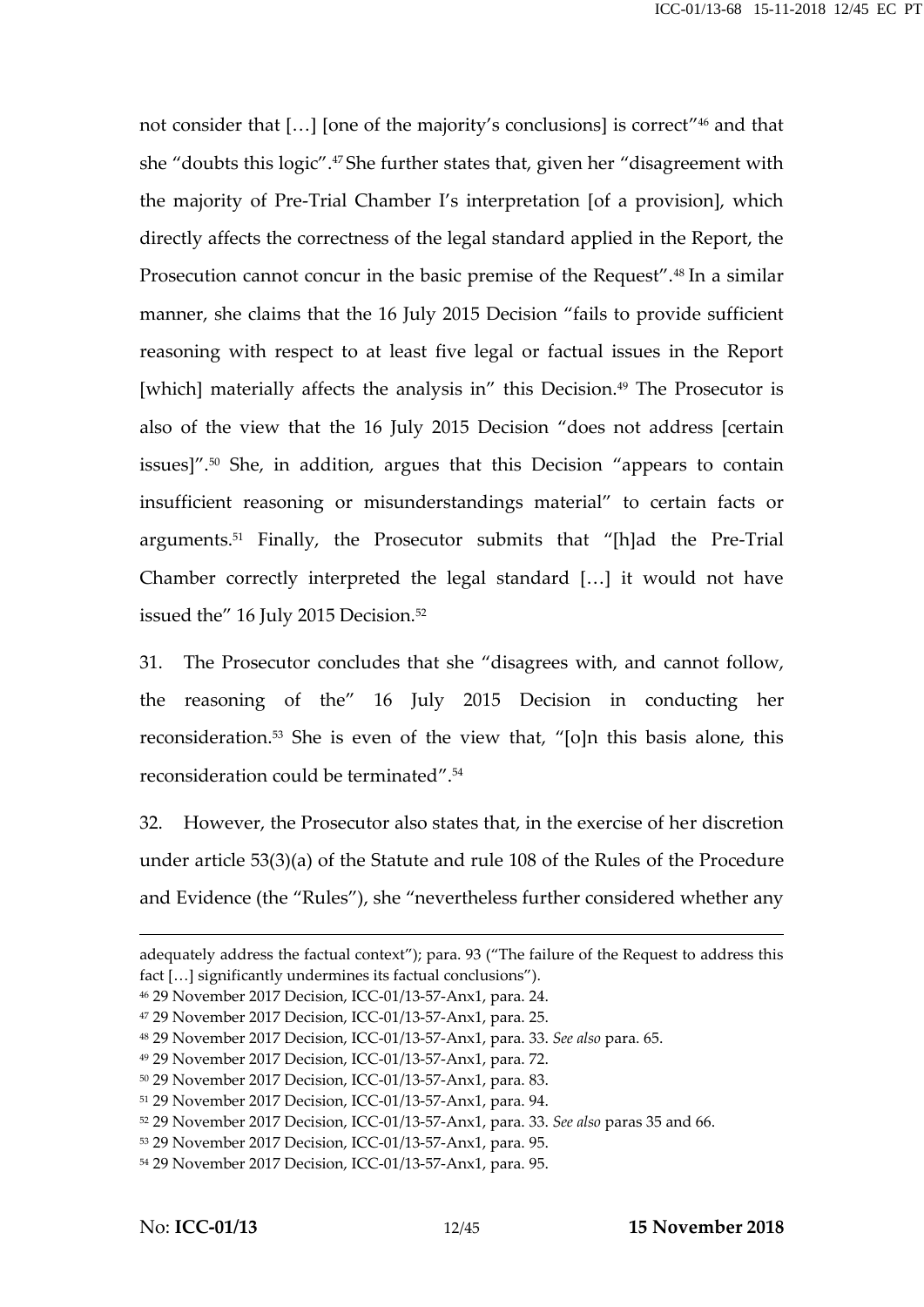argument raised by the Comoros or the victims in the recent litigation should in any event lead to a new conclusion".<sup>55</sup>

33. Accordingly, in the second part of the 29 November 2017 Decision, the Prosecutor considers seven issues raised before Pre-Trial Chamber I: (i) "[r]elevance of allegations of live fire, prior to the boarding, to analysis concerning any plan or policy"; (ii) "[c]onsiderations related to the victims of the identified crimes"; (iii) "[r]elevance of allegations of mistreatment of detainees on Israeli territory"; (iv) "[r]elevance of alleged damage to CCTV cameras aboard the *Mavi Marmara*"; (v) "[c]onsiderations related to the occurrence of the identified crimes uniquely aboard the *Mavi Marmara*"; (vi) "[n]ature of the identified crimes aboard the *Mavi Marmara*"; and (vii) "[c]onsiderations related to the perpetrators of the identified crimes".<sup>56</sup>

34. The Prosecutor concludes that "none of these issues, either separately or cumulatively", leads her to depart from the conclusions adopted in the 6 November 2014 Decision or "shows that those conclusions were unreasonable, unfair, or legally incorrect".<sup>57</sup>

35. Finally, mindful of her "residual discretion under article 53(4) of the Statute", the Prosecutor devotes the third part of the 29 November 2017 Decision to an assessment of "the information newly made available since 6 November 2014".<sup>58</sup>

36. In more specific terms, the Prosecutor states that she has reviewed and analysed "more than 5,000 pages of information", including: (i) "personal accounts, including by many of the participating victims"; (ii) "personal observations by some participating victims 'in response' to the findings of

<sup>55</sup> 29 November 2017 Decision, ICC-01/13-57-Anx1, para. 96.

<sup>56</sup> 29 November 2017 Decision, ICC-01/13-57-Anx1, para. 97 (emphasis in original).

<sup>57</sup> 29 November 2017 Decision, ICC-01/13-57-Anx1, para. 98.

<sup>58</sup> 29 November 2017 Decision, ICC-01/13-57-Anx1, para. 172.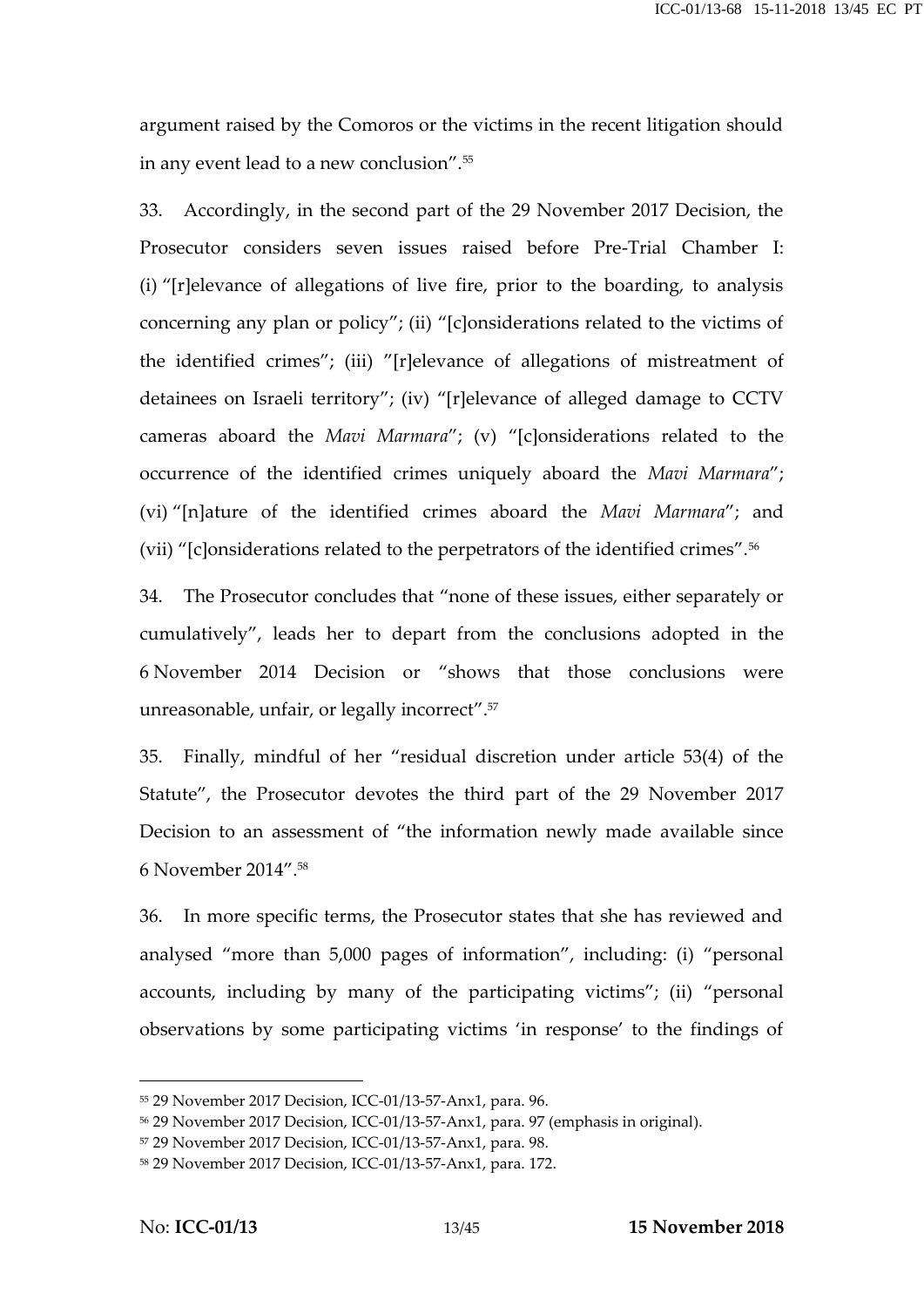the" 6 November 2014 Decision; (iii) "an opinion by a retired military officer"; (iv) "an opinion by a forensic pathologist"; (v) "copies of forensic reports prepared by the Turkish authorities (of which some were, in whole or in part, already in the Prosecution's possession), as well as various photographs"; and (vi) "compilations of quotations, extracts, and other illustrative material prepared by counsel in support of their written observations".<sup>59</sup>

37. Having considered this information, the Prosecutor does not find it necessary to exercise her "residual discretion under article 53(4) of the Statute to reconsider the conclusions of the" 6 November 2014 Decision.<sup>60</sup>

#### **III. THE CHAMBER'S DETERMINATION**

38. The Chamber notes articles 21 and 53(1), (3)(a) and (4) of the Statute and rules 105 to 110 of the Rules.

#### **A. Preliminary Matters**

39. In the 13 March 2018 Response, the Prosecutor requests the Chamber to "dismiss the Comoros' Application *in limine* for lack of jurisdiction" and "stay any requirement for the Parties and participants to address the merits of the Application until it has done so".<sup>61</sup> The Chamber recalls that it ordered the Prosecutor, should she wish to make submissions on the 23 February 2018 Application, to do so by no later than 3 April 2018.<sup>62</sup> However, the Prosecutor chose to make submissions on jurisdiction only, notwithstanding the lack of directions from the Chamber to that effect. Furthermore, the Chamber considers that providing submissions on jurisdiction separately from the submissions on the merits of the 23 February 2018 Application would cause

<sup>59</sup> 29 November 2017 Decision, ICC-01/13-57-Anx1, para. 172.

<sup>60</sup> 29 November 2017 Decision, ICC-01/13-57-Anx1, para. 333.

<sup>61</sup> 13 March 2018 Response, ICC-01/13-61, para. 44.

<sup>62</sup> ICC-01/13-60, p. 4.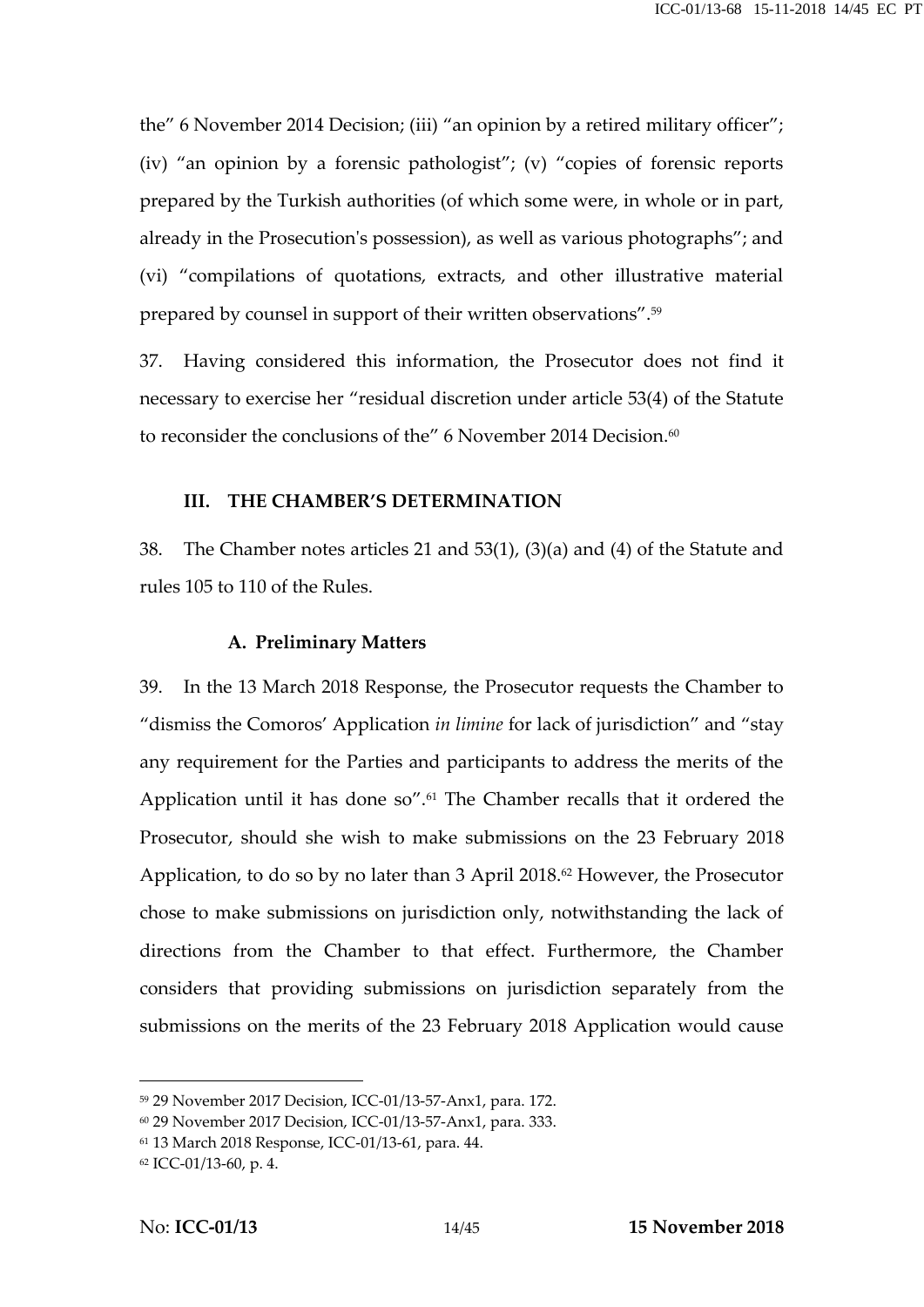further delay. Accordingly, this aspect of the 13 March 2018 Response is rejected.

40. In addition, the Chamber notes that, in the 15 March 2018 Application, the Comoros requests: "(i) that the Pre-Trial Chamber […] maintain its schedule as set by its Decision of 2 March 2018 that the parties should file their full submissions on jurisdiction and the merits by 3 April 2018; (ii) alternatively, if the chamber is minded to grant the OTP's request to consider its challenge to jurisdiction *in limine*, at the very least a schedule is set by the Chamber to permit the Comoros to respond to the OTP's *in limine* application and submissions by 3 April 2018 when the participating victims have to file".<sup>63</sup>

41. The Chamber notes that it has already maintained the schedule set out in the 2 March 2018 Decision. Therefore, the 15 March 2018 Application has become moot. Accordingly, the Chamber considers that the 11 April 2018 Application has become moot as well, given that the latter contains a request identical to the one set forth in the 15 March 2018 Application.

#### **B. Analysis**

42. The Chamber observes that the Prosecutor invokes two separate legal bases for reconsidering her 29 November 2017 Decision, namely article  $53(3)(a)$  and article  $53(4)$  of the Statute.<sup>64</sup> For the sake of clarity, the Chamber considers it necessary to first assess and dispose of the Prosecutor's reconsideration pursuant to article 53(4) of the Statute before turning to her reconsideration pursuant to article 53(3)(a) of the Statute, which will constitute the main part of the Chamber's analysis.

<sup>63</sup> 15 March 2018 Application, ICC-01/13-62, para. 2.

<sup>64</sup> *2*9 November 2017 Decision, ICC-01/13-57-Anx1, paras 171-172. *See also supra*, paras 28-37.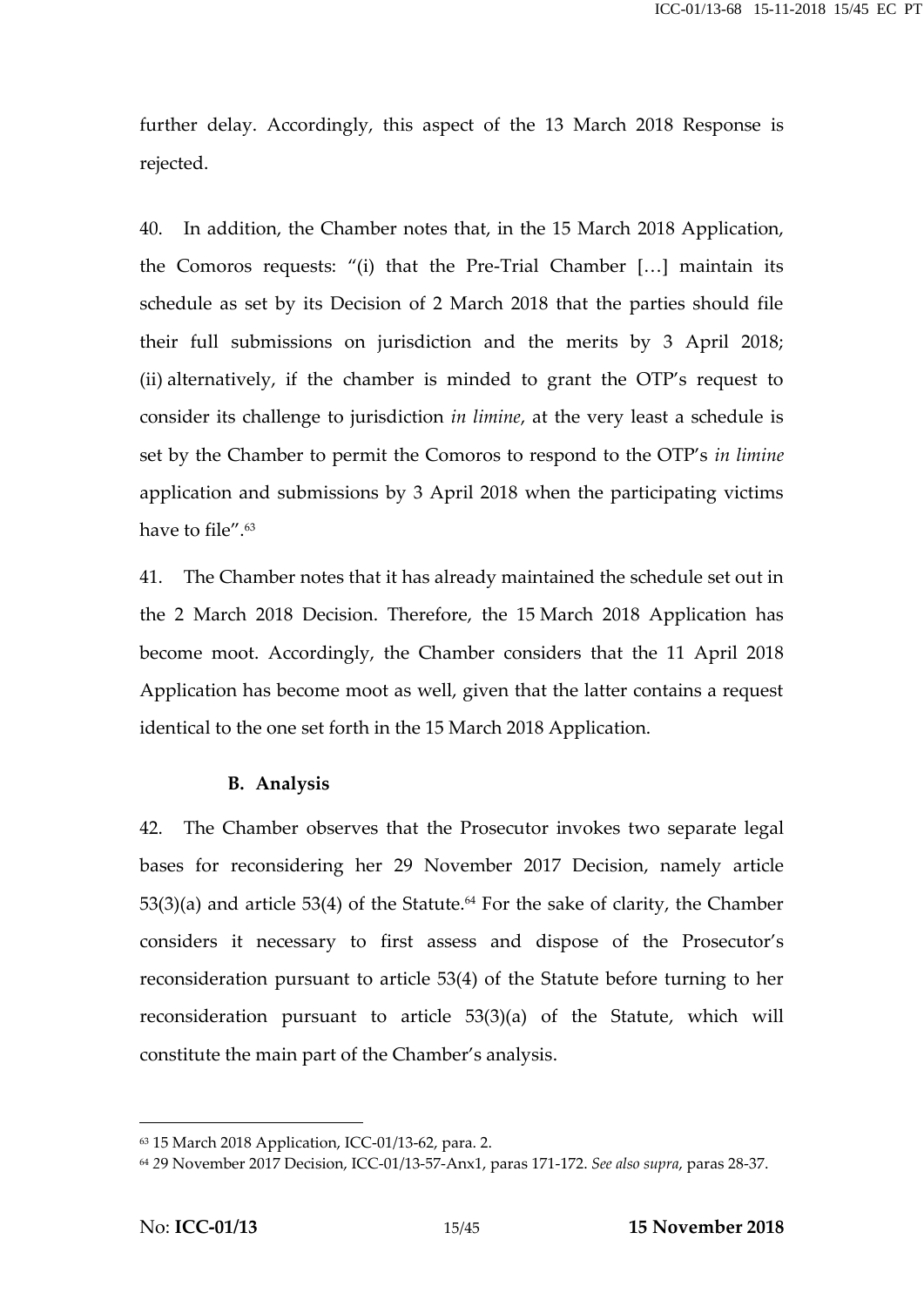### 1. The Prosecutor's Decision under Article 53(4) of the Statute

- a. The Parties' Submissions
	- *(i) The Submissions of the Comoros*

43. The Comoros argues that "the OTP's Decision on the New Evidence is reviewable by the Chamber under Article  $53(3)(a)$ ".<sup>65</sup> In this regard, the Comoros asserts that this decision "certainly is a decision about whether to open an investigation pursuant to and in accordance with Article 53(1) and the specific criteria listed therein".<sup>66</sup> According to the Comoros, "[t]he Prosecutor has confirmed as much in stating that 'such [new] material may in principle be considered by the Prosecution as a basis, in its independent discretion under article 53(4), to reconsider its current determination under article  $53(1)''$  of the Statute.<sup>67</sup> The Comoros also takes the view that "[i]t would be disingenuous for the OTP to try to argue that its new decision was made purely under Article 53(4) and had nothing at all to do with Article 53(1), and thus is non-reviewable".<sup>68</sup>

44. The Comoros further states that "[i]t would be untenable if a new decision in which the Prosecutor had committed fundamental errors, was free of any judicial scrutiny under proper standards of judicial review when Article 53(3)(a) makes clear that any decision not to open an investigation can be reviewed".<sup>69</sup> According to the Comoros, "to rule otherwise, would mean that (i) the Prosecutor would be free, unchecked, to make the same and other fundamental errors when considering new evidence; (ii) if she rejected the evidence on grounds not previously considered in her first decision, such

<sup>65</sup> 23 February 2018 Application, ICC-01/13-58-Red, para. 37.

<sup>66</sup> 23 February 2018 Application, ICC-01/13-58-Red, para. 38.

<sup>67</sup> 23 February 2018 Application, ICC-01/13-58-Red, para. 38.

<sup>68</sup> 23 February 2018 Application, ICC-01/13-58-Red, para. 39.

<sup>69</sup> 23 February 2018 Application, ICC-01/13-58-Red, para. 41.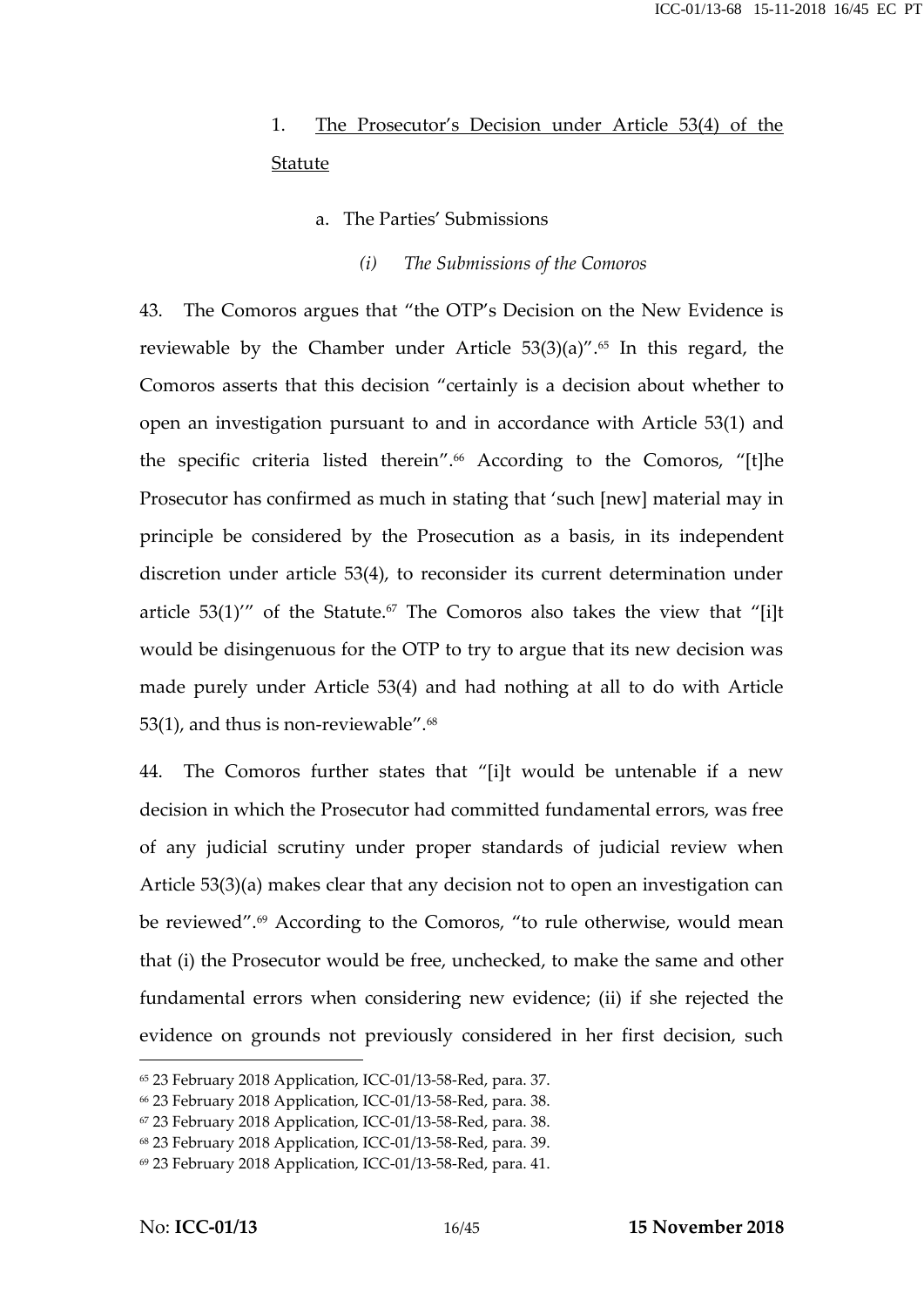grounds could never be reviewed even though not considered by the Chamber in the first review; and (iii) the Pre-Trial Chamber would be stripped of its power under Article 53(3)(b) to review 'on its own initiative' a decision that 'an investigation would not serve the interests of justice' if the Prosecutor decided to refuse to open an investigation on this basis upon receiving new evidence".<sup>70</sup>

#### *(ii) The Submissions of the Prosecutor*

45. The Prosecutor avers that the Statute grants no power to the Pre-Trial Chamber "to review the Prosecutor's independent exercise of discretion under article  $53(4)$ " of the Statute.<sup>71</sup> In the view of the Prosecutor, the reason is that "[a]n article 53(4) determination is […] clearly not a further article 53(1) decision, as illustrated by the fact that it is not governed by rules 105 or 106" of the Rules.<sup>72</sup> The Prosecutor argues that, "[i]nstead, somewhat like a rule 108(3) decision, an article 53(4) decision concerns the discretion *whether* to reconsider, demonstrated by the word 'may'" and that "[i]t does not include the substantive assessment of the article 53(1) criteria, in the event that the article 53(4) question is resolved positively".<sup>73</sup>

46. In addition, the Prosecutor is of the view that "the 'new facts or information' which may trigger the Prosecutor's consideration of her discretion under article 53(4) may reach the Prosecutor from *any* source".<sup>74</sup> According to the Prosecutor, this means that "the election by a State, individual or organisation to provide information to the Prosecutor does not confer upon them any special procedural status, much less a power to seek a

<sup>70</sup> 23 February 2018 Application, ICC-01/13-58-Red, para. 41.

<sup>71</sup> 13 March 2018 Response, ICC-01/13-61, para. 1.

<sup>72</sup> 13 March 2018 Response, ICC-01/13-61, para. 38.

<sup>73</sup> 13 March 2018 Response, ICC-01/13-61, para. 38 (emphasis in original).

<sup>74</sup> 13 March 2018 Response, ICC-01/13-61, para. 40 (emphasis in original).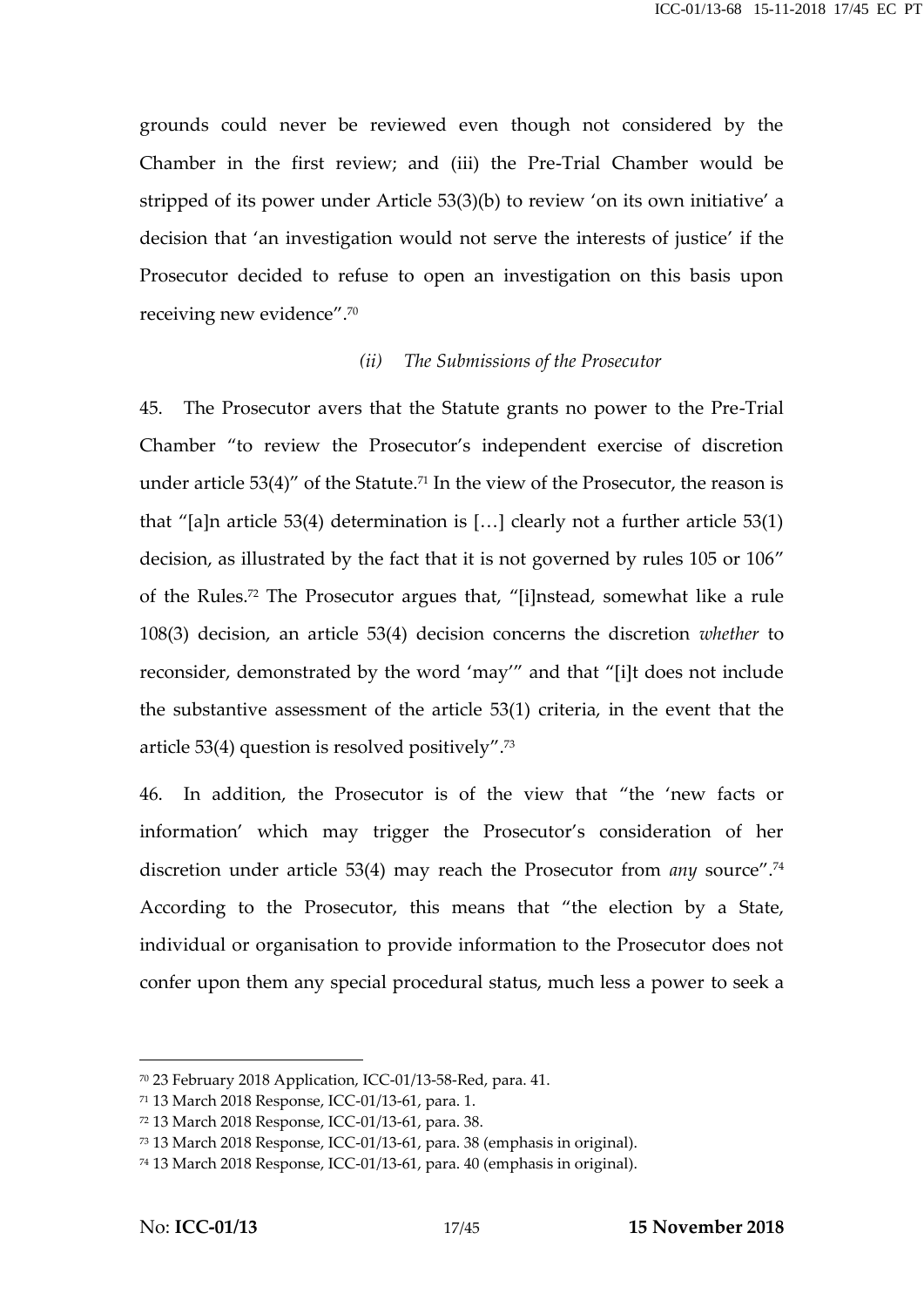judicial review over the Prosecutor's exercise of discretion".<sup>75</sup> The Prosecutor further argues that she "is not even obliged to notify any person when she is exercising her article 53(4) discretion, especially if resolved negatively" and "[i]f there is no right of notification, there can be no right of review—it would be unenforceable".<sup>76</sup>

#### *(iii) The Submissions of the OPCV*

47. The OPCV states without further elaboration that it "agrees with the Comoros that the Chamber has the power to review the Prosecutor's application of articles 17 and 53 of the Statute when she reconsiders her initial decision on the basis of new evidence and facts".<sup>77</sup>

#### *(iv) The Submissions of the LRV*

48. The LRV asserts that "[t]he only logical interpretation of […] [article 53(4) of the Statute] is that it must be understood and applied in accordance [sic] Article 53 as whole" and that "[i]t is not a free-standing provision".<sup>78</sup>

49. The LRV further argues that "no one disputes that the Prosecution enjoys a broad discretion to decide whether to review new evidence and whether to open an investigation based on this evidence, but that discretion has to be exercised lawfully and free from errors of law and fact".<sup>79</sup> Thus, in the view of the LRV, "[a] decision not investigate on the basis of new evidence is equally susceptible to review as it too must be taken lawfully and is in essence no different in terms of the applicable criteria than any other decision not to open an investigation".<sup>80</sup>

<sup>75</sup> 13 March 2018 Response, ICC-01/13-61, para. 40.

<sup>76</sup> 13 March 2018 Response, ICC-01/13-61, para. 40.

<sup>77</sup> OPCV Response, ICC-01/13-65, para. 55.

<sup>78</sup> LRV Response, ICC-01/13-66, para. 40.

<sup>79</sup> LRV Response, ICC-01/13-66, para. 42.

<sup>80</sup> LRV Response, ICC-01/13-66, para. 43.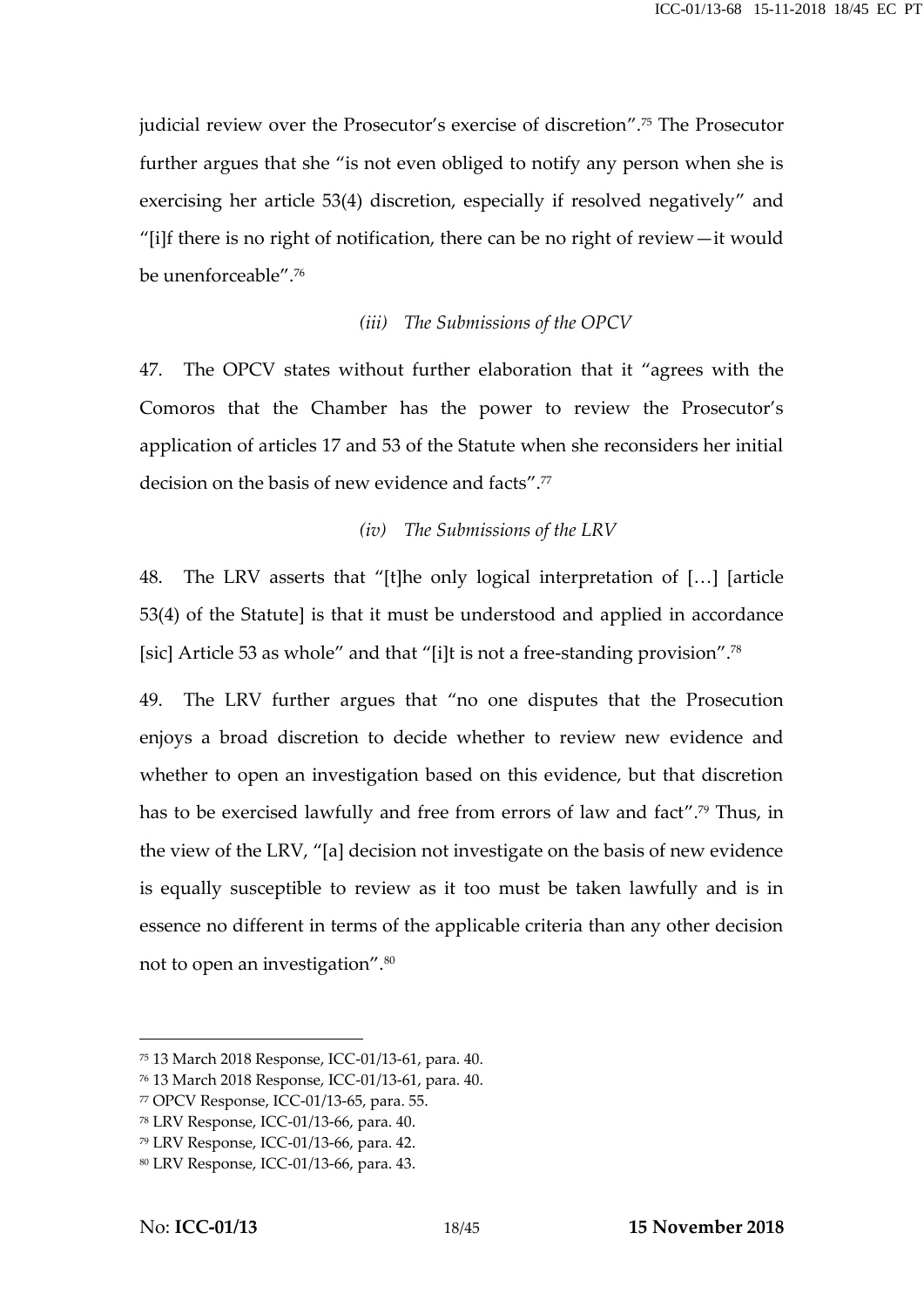50. The LRV also explains that, if the 23 February 2018 Application were to be dismissed, "an absurd dichotomy [would be created] in the treatment of evidence if evidence considered before the Prosecution made a first determination under Article 53(1) is subject to review by the Pre-Trial Chamber, but not the evidence submitted any later".<sup>81</sup>

#### b. Conclusion

51. The Comoros is correct in pointing out that, in fact, the Prosecutor adopted two decisions in the 29 November 2017 Decision, namely one pursuant to article 53(3)(a) of the Statute and another one pursuant to article 53(4) of the Statute.

52. Article 53(4) of the Statute reads as follows: "[t]he Prosecutor may, at any time, reconsider a decision whether to initiate an investigation or prosecution based on new facts or information". Article 53(4) of the Statute thus involves a different type of reconsideration from the reconsideration arising from article 53(3)(a) of the Statute. The former arises from "new facts or information", while the latter must be conducted on the basis of the information already in the Prosecutor's possession.

53. As is apparent from the references to "may" and "at any time", a reconsideration pursuant to this provision falls within the Prosecutor's discretionary power. Nevertheless, considering that the Statute does not set forth any other criteria in relation to the decision of the Prosecutor whether to initiate an investigation, the criteria set forth in article 53(1) of the Statute must necessarily apply in the context of article 53(4) of the Statute. Moreover, the exercise of the Prosecutor's discretion under article 53(4) of the Statute must, at a minimum, be exercised in accordance with the applicable law governing decisions in relation to whether to initiate an investigation, be

<sup>81</sup> LRV Response, ICC-01/13-66, para. 44.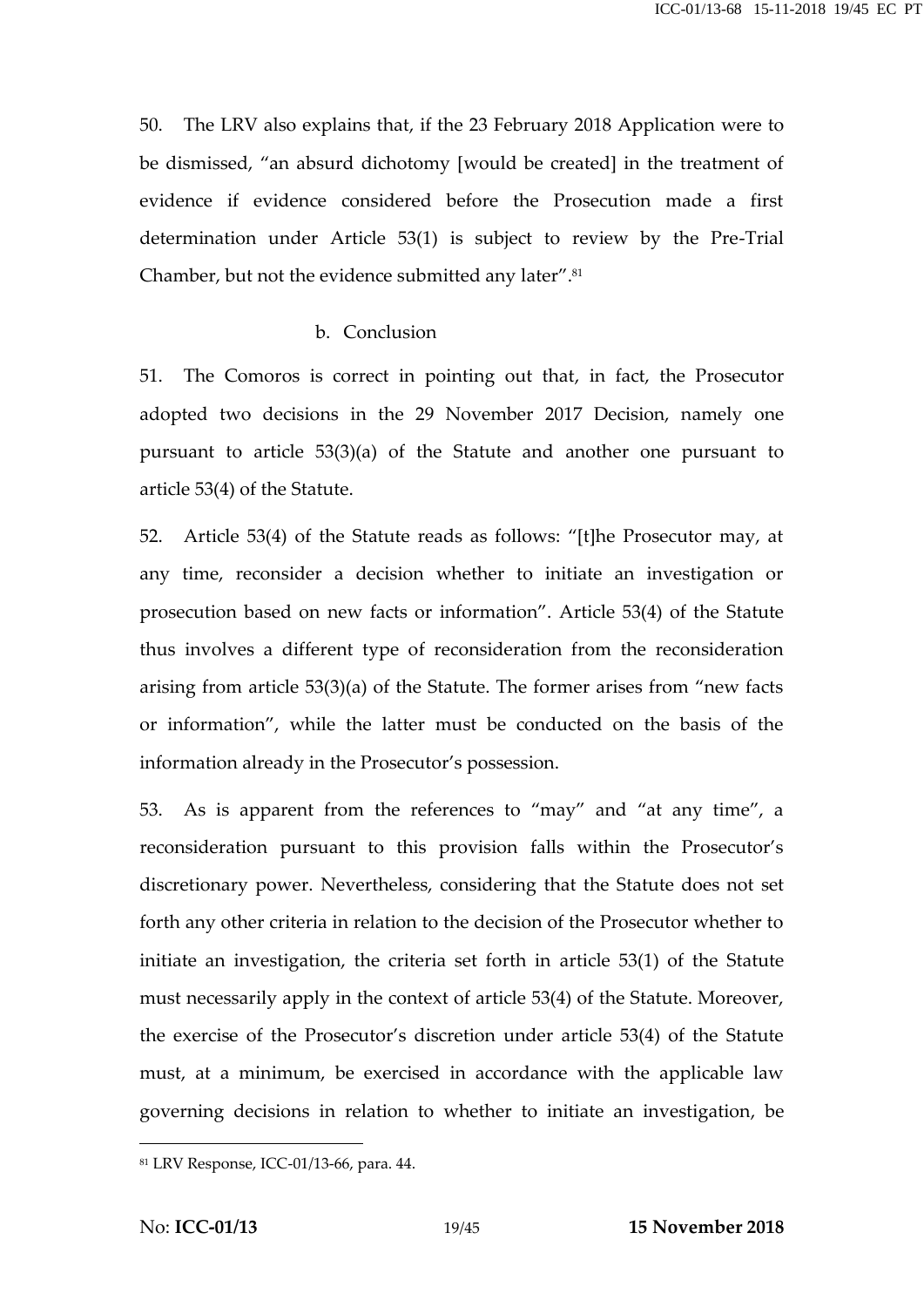devoid of arbitrariness and fall in line with the object and purpose of the Statute to put an end to impunity.

54. Subject to the considerations mentioned in the preceding paragraph, the Chamber finds that a decision adopted by the Prosecutor under article 53(4) of the Statute cannot be challenged by the referring entity. Article 53(3)(a) of the Statute explicitly specifies that the right of the referring entity to challenge the Prosecutor's decision not to investigate or not to prosecute is limited to "a decision of the Prosecutor under paragraph 1 or 2 not to proceed". Article 53(4) of the Statute does not contain an analogous clause. Moreover, while the procedure under article 53(3) of the Statute is regulated in rules 107 to 110 of the Rules, the Rules do not provide for such a procedure in relation to reconsideration pursuant to article 53(4) of the Statute.

55. The Chamber therefore dismisses the 23 February 2018 Application *in limine*, in the circumstances of this case, in so far as it relates to the Prosecutor's reconsideration pursuant to article 53(4) of the Statute.

## 2. The Prosecutor's Decision under Article 53(3)(a) of the Statute

- a. The Parties' Submissions
	- *(i) The Submissions of the Comoros*

56. The Comoros submits that "[a] decision made pursuant to and in accordance with Article 53(1) is one which '*decid[es] whether to initiate an investigation*' taking into account the three criteria listed in Article 53(1) subparagraphs (a)-(c)" of the Statute.<sup>82</sup> According to the Comoros, "[t]here can be no doubt whatsoever that the Prosecutor has acted pursuant to

<sup>82</sup> 23 February 2018 Application, ICC-01/13-58-Red, para. 24 (emphasis in original).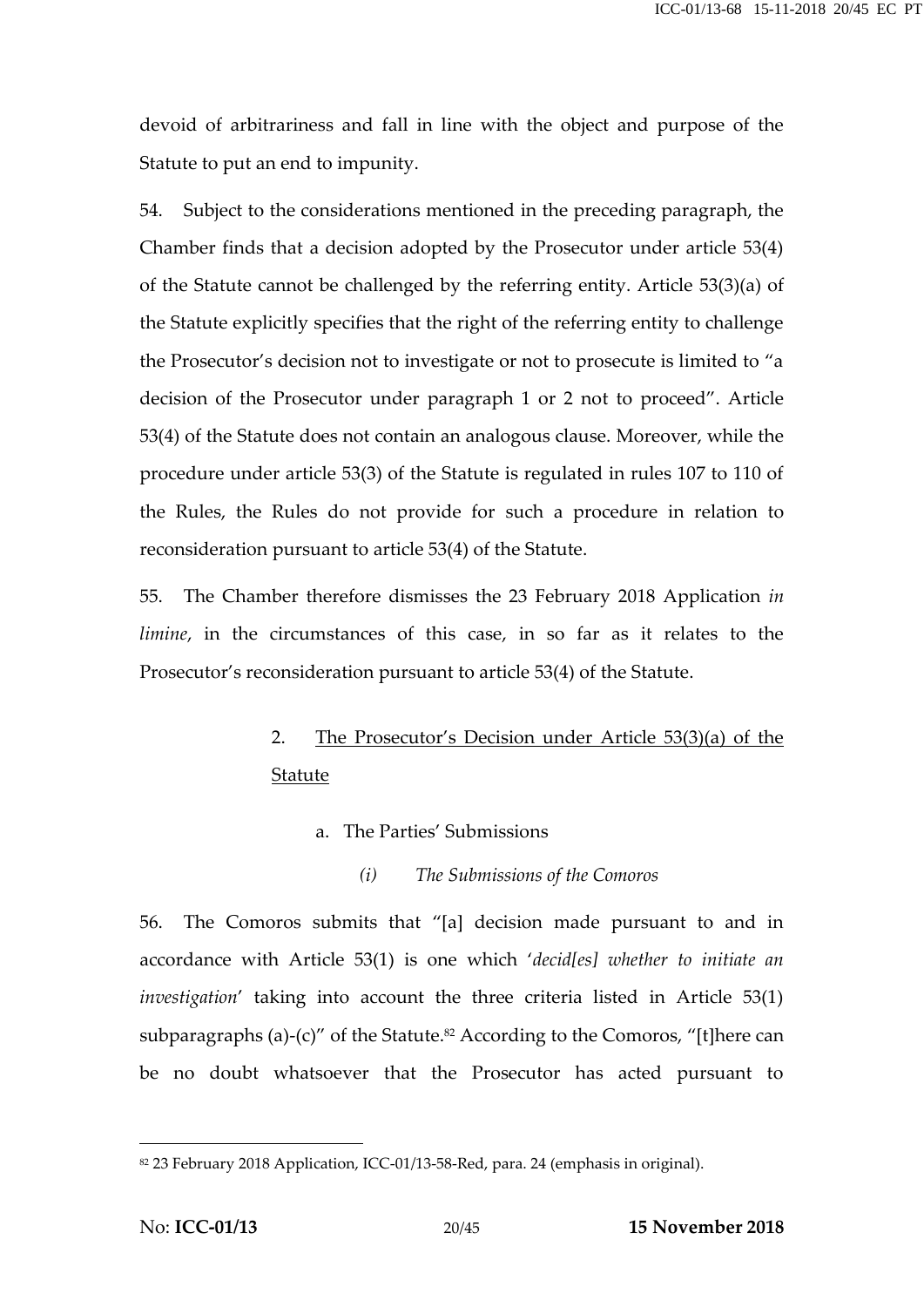Article 53(1)".<sup>83</sup> Accordingly, in the view of the Comoros, the 29 November 2017 Decision "can be reviewed pursuant to Article 53(3)(a) as a decision in accordance with Article 53(1)" of the Statute.<sup>84</sup>

57. The Comoros also claims that, "even though Rule 108 uses the words 'final decision' following a request by the Chamber for reconsideration, the Rules do not state that this 'final decision' is itself non-reviewable".<sup>85</sup> Thus, the Comoros states that "[i]t is indeed a 'final' decision in response to the Chamber's request for consideration, but it is not 'final' as regards any further review proceedings that may be initiated on the basis of errors committed by the Prosecutor, by referring State Parties".<sup>86</sup>

58. Furthermore, the Comoros asserts that "it is correct that Rule 107(1) for the filing of such a review refers to the decision having been notified under Rule 105(1) and not Rule 108(3), but this is only a provision as to the timing for the filing of a review application".<sup>87</sup> According to the Comoros, "[i]t is not concerned with the substantive point of whether a right of review exists in the first place".<sup>88</sup>

59. The Comoros further avers that "[i]t would be absurd if this right were strictly limited to only a first decision and no others that could have the same errors, or worse ones", since "[i]t would defeat the intention of States Parties and the overall object and purpose of incorporating a judicial review procedure specifically and only for States Party referrals".<sup>89</sup> Thus, in the view of the Comoros, "[i]f it were right that no review is permissible after reconsidering a decision, then if the Prosecutor came back and decided not to

<sup>83</sup> 23 February 2018 Application, ICC-01/13-58-Red, para. 27.

<sup>84</sup> 23 February 2018 Application, ICC-01/13-58-Red, para. 29.

<sup>85</sup> 23 February 2018 Application, ICC-01/13-58-Red, para. 27.

<sup>86</sup> 23 February 2018 Application, ICC-01/13-58-Red, para. 27.

<sup>87</sup> 23 February 2018 Application, ICC-01/13-58-Red, para. 29.

<sup>88</sup> 23 February 2018 Application, ICC-01/13-58-Red, para. 29.

<sup>89</sup> 23 February 2018 Application, ICC-01/13-58-Red, para. 30.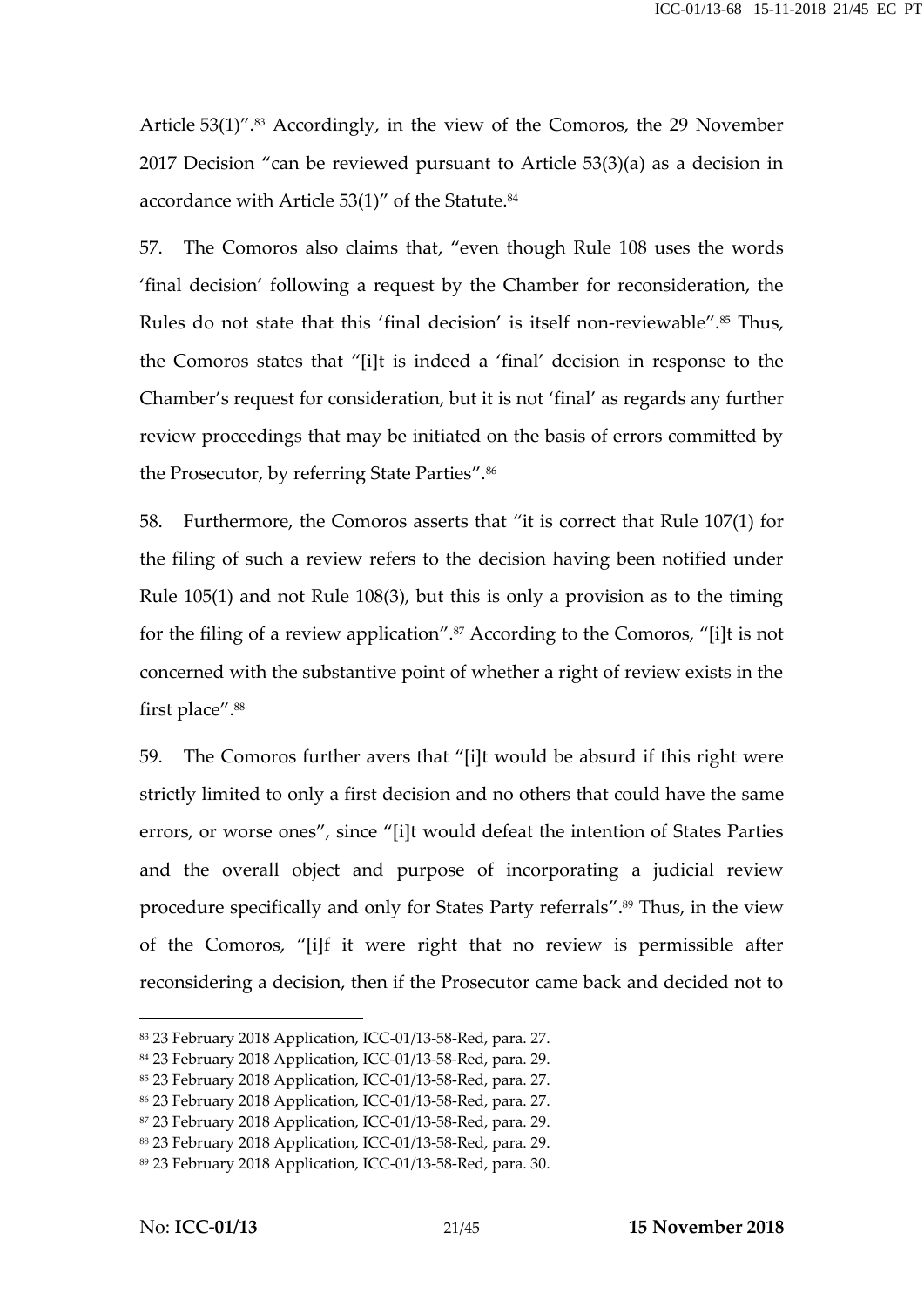investigate on a completely different basis, such as complementarity, that decision would be beyond review even if decided erroneously".<sup>90</sup>

60. The Comoros additionally points out that the Appeals Chamber "did not decide the issue of whether a second review is permissible".<sup>91</sup> According to the Comoros, "[o]n the contrary an academic article cited by the Appeals Chamber specifically notes that '[p]rosecutorial independence' allows the Prosecution to come to 'the same conclusion as before … *provided* the Prosecutor ha[s] properly applie[d] […] her mind in coming to the conclusion'"<sup>92</sup>

61. The Comoros also submits that "the OTP has stated [that] the Pre-Trial Chamber's request under Rule 108(2) 'impose[s] an obligation only of *process*, and not of result', but this process involves addressing the errors made and is itself reviewable".<sup>93</sup> The Comoros further argues that "[t]he Prosecutor cannot decide to refuse to address the request of the Chamber", as "[t]hat would undermine the entire justice system".<sup>94</sup>

62. Finally, the Comoros asserts that "there would be no point of having a review if the Prosecutor could simply ignore the outcome, or not address the errors identified by the Chamber".<sup>95</sup>

#### *(ii) The Submissions of the Prosecutor*

63. The Prosecutor claims that the Pre-Trial Chamber has no jurisdiction to review the Prosecutor's final decision under rule 108(3).<sup>96</sup>

<sup>90</sup> 23 February 2018 Application, ICC-01/13-58-Red, para. 30.

<sup>91</sup> 23 February 2018 Application, ICC-01/13-58-Red, para. 32.

<sup>92</sup> 23 February 2018 Application, ICC-01/13-58-Red, para. 32 (emphasis in original).

<sup>93</sup> 23 February 2018 Application, ICC-01/13-58-Red, para. 35 (emphasis in original).

<sup>94</sup> 23 February 2018 Application, ICC-01/13-58-Red, para. 35.

<sup>95</sup> 23 February 2018 Application, ICC-01/13-58-Red, para. 33.

<sup>96</sup> 13 March 2018 Response, ICC-01/13-61, paras 9-34.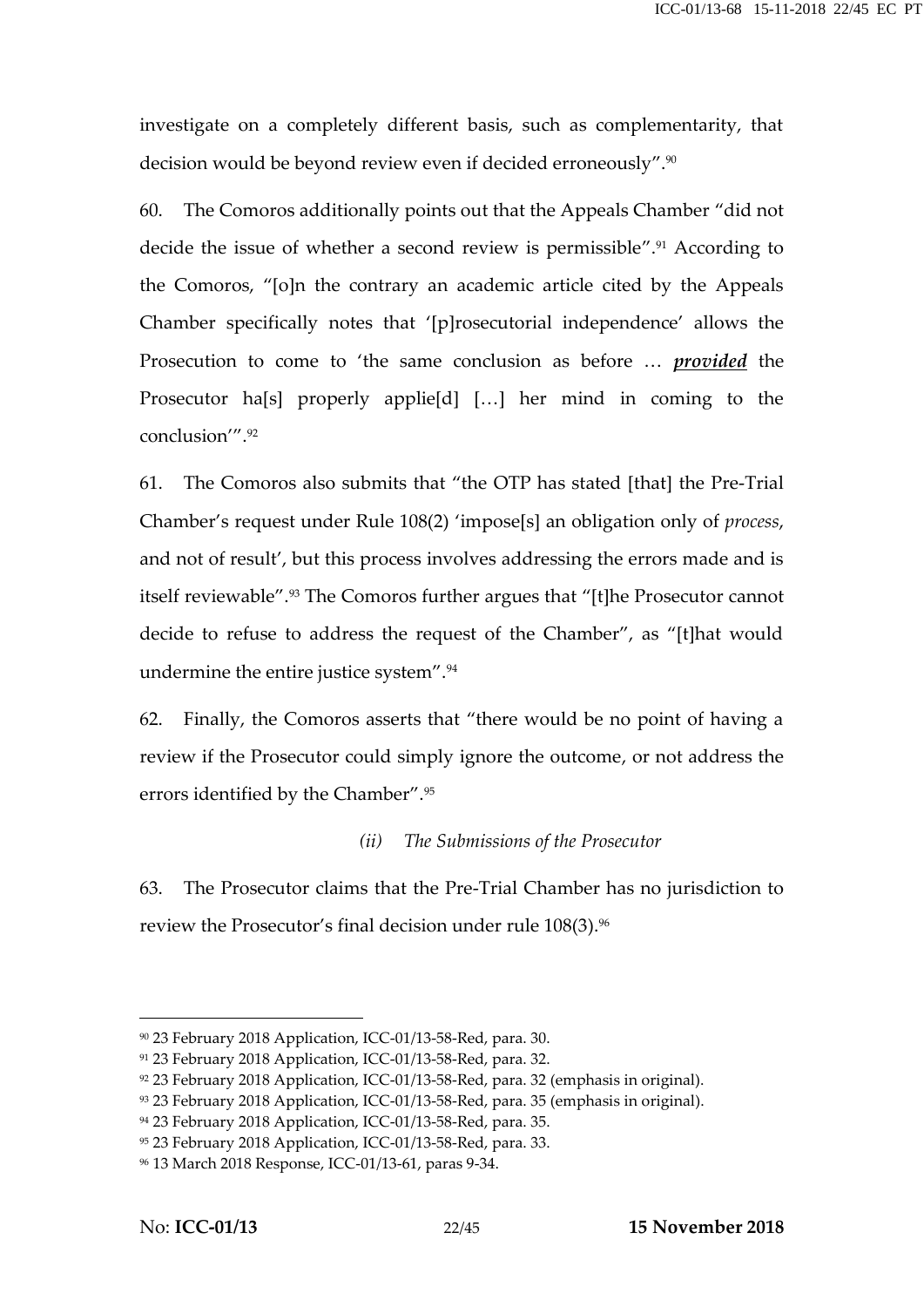64. In this regard, the Prosecutor explains that the Appeals Chamber has "affirmed—in the context of appeals *stricto sensu*—that 'the Statute *defines exhaustively* the right to appeal' in articles 81 and 82, and that any attempts to depart from the Appeals Chamber's 'clearly-defined [s]tatutory jurisdiction' must be rejected".<sup>97</sup> According to the Prosecutor, "[i]f this same logic properly limits an individual person's rights to seek judicial review of decisions affecting them, such a logic may *a fortiori* limit a State's right" and, thus, "the Comoros must show that the Court's legal texts grant the Pre-Trial Chamber jurisdiction to review a final decision under rule  $108(3)$ ".<sup>98</sup>

65. She argues that, "in general, the [23 February 2018] Application depends upon a fundamental misunderstanding of the Prosecutor's reasoning, which did not determine *ab initio* 'whether to initiate an investigation'—in the words of article 53(1)—but rather whether *to reconsider* the original article 53(1) determination in light of the Pre-Trial Chamber's Request".<sup>99</sup>

66. The Prosecutor further points out that "academic opinion consistently suggests that rule 108(3) does *not* fall within article 53(1)".<sup>100</sup>

67. She also claims that "rule 107—which is the *sole* rule setting out the procedure for a State to request a review under article 53(3)(a)—states expressly and exhaustively to which decisions it applies" and "[t]hose are decisions under rules 105 and rule 106".<sup>101</sup> According to the Prosecutor, "[r]ule 105(1) governs the procedure '[w]hen the Prosecutor decides not to initiate an investigation under article 53, paragraph 1'" and "[r]ule 106(1) governs the procedure '[w]hen the Prosecutor decides that there is not a

<sup>97</sup> 13 March 2018 Response, ICC-01/13-61, para. 17 (emphasis in original).

<sup>98</sup> 13 March 2018 Response, ICC-01/13-61, para. 17 (emphasis in original).

<sup>99</sup> 13 March 2018 Response, ICC-01/13-61, para. 19 (emphasis in original).

<sup>100</sup> 13 March 2018 Response, ICC-01/13-61, para. 21 (emphasis in original).

<sup>101</sup> 13 March 2018 Response, ICC-01/13-61, para. 23 (emphasis in original).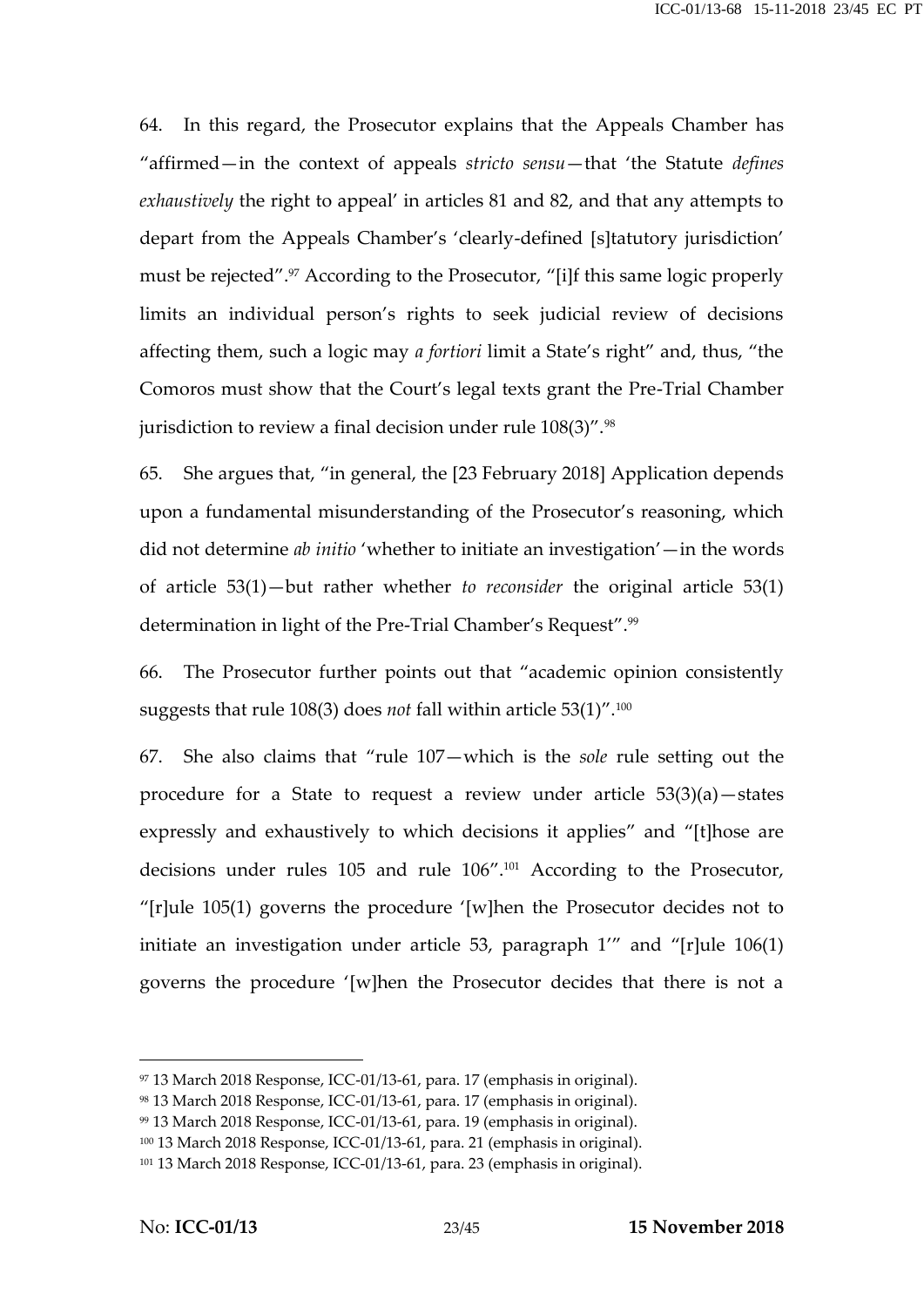sufficient basis for prosecution under article 53, paragraph 2".<sup>102</sup> Accordingly, the Prosecutor argues that "the Rules do not contemplate that a State may request a review under article 53(3)(a) for any other type of decision".<sup>103</sup>

68. In addition, the Prosecutor asserts that "rule 108(3) expressly describes the Prosecutor's decision as a '*final'* decision".<sup>104</sup> In the view of the Prosecutor, "[t]he word 'final'—meaning '[c]oming at the end', 'the last stage of a process; leaving nothing to be looked for or expected; ultimate', '[p]utting an end to something […] not to be undone, altered, or revoked; conclusive'—strongly suggests that the drafters did not anticipate that a rule 108(3) decision could be subject to a further review by the Pre-Trial Chamber".<sup>105</sup>

69. With regard to "the possibility of the Prosecutor making—*for the first time*—a 'complementarity' or 'interests of justice' determination, having conducted a rule 108(3) reconsideration", the Prosecutor notes that she "would in that hypothetical situation distinguish between a rule 108(3) reconsideration and a *new* rule 105 decision with regard to the article 53(1)(c) requirement".<sup>106</sup>

70. Finally, the Prosecutor argues that the Appeals Chamber "ruled expressly on whether the Pre-Trial Chamber's Request was binding upon the Prosecutor" and, "[i]n so doing, it necessarily also ruled by implication that the Pre-Trial Chamber has no further jurisdiction to review the Prosecutor's rule 108(3) reconsideration, since such a jurisdiction would undermine its conclusions concerning the Prosecutor's ultimate discretion and the finality of her decision".<sup>107</sup>

<sup>102</sup> 13 March 2018 Response, ICC-01/13-61, para. 23 (citations omitted).

<sup>103</sup> 13 March 2018 Response, ICC-01/13-61, para. 23.

<sup>104</sup> 13 March 2018 Response, ICC-01/13-61, para. 23 (emphasis in original).

<sup>105</sup> 13 March 2018 Response, ICC-01/13-61, para. 23.

<sup>106</sup> 13 March 2018 Response, ICC-01/13-61, para. 27 (emphasis in original).

<sup>107</sup> 13 March 2018 Response, ICC-01/13-61, para. 30.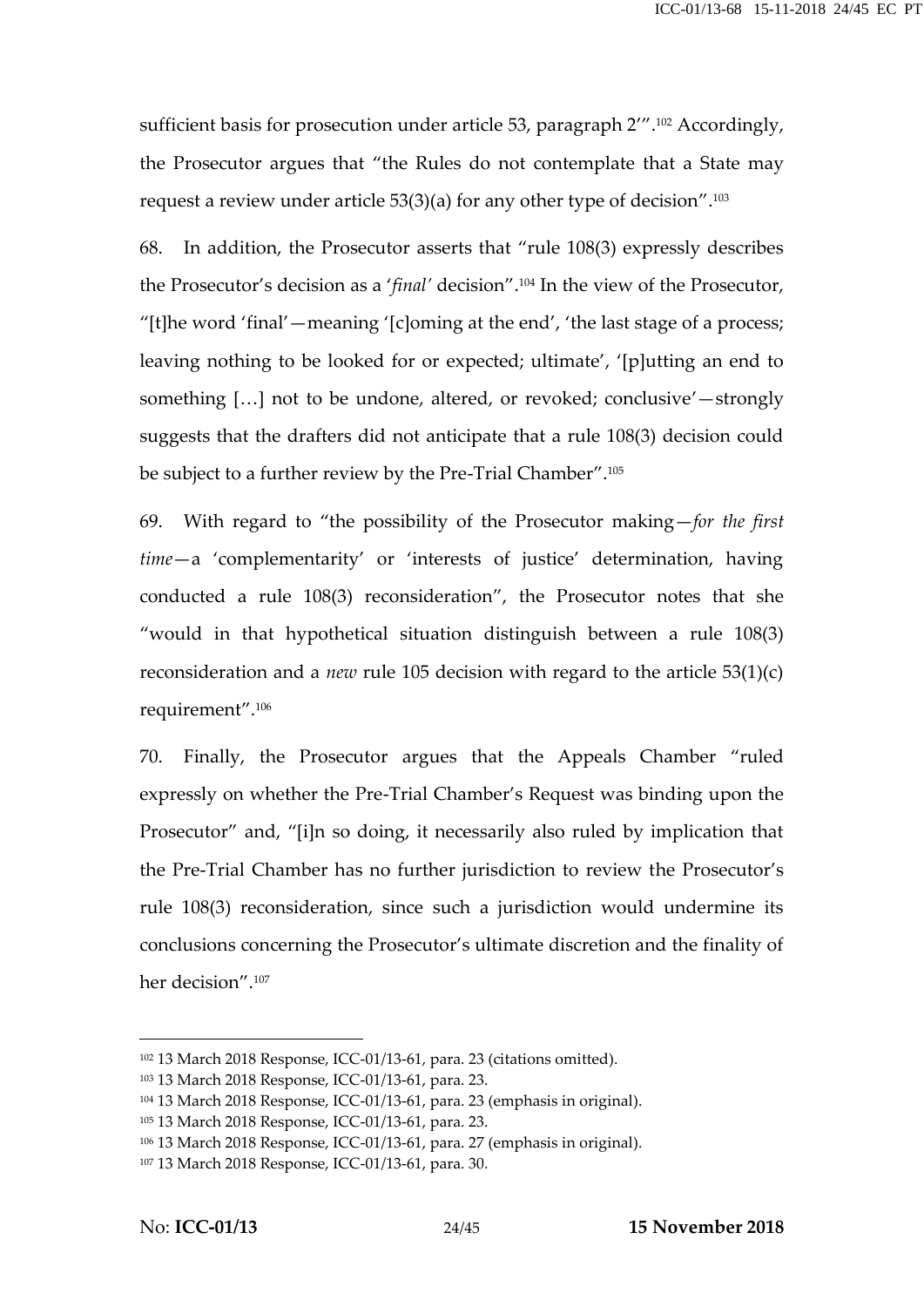#### *(iii) The Submissions of the OPCV*

71. The OPCV argues that "the Prosecutor is bound by the […] [16 July 2015 Decision] and must therefore implement it to correct the errors identified by the Chamber in the […] [6 November 2014 Decision], regardless of whether the Prosecutor disagrees with the Chamber's consideration of the evidence and information in her decision".<sup>108</sup> According to the OPCV, "[a]s a natural consequence of […] [this] obligation, the Prosecutor's […] [29 November 2017 Decision] may be judicially reviewed to assess whether the errors identified by the Chamber in the […] [16 July 2015 Decision] have been addressed or not by the Prosecutor".<sup>109</sup>

72. In addition, the OPCV explains that "the Prosecutor cannot indirectly challenge now the Chamber's findings in the […] [16 July 2015 Decision] and fully disregard them".<sup>110</sup>

73. The OPCV also submits that it "agrees with the Prosecutor that requests under article 53(3)(a) of the Statute impose on the latter an obligation only of *process*, and not of result" and the 16 July 2015 Decision "is therefore binding on the Prosecutor as to the *process* to be followed when reconsidering the" 6 November 2014 Decision.<sup>111</sup>

74. Furthermore, the OPCV is of the view that "the Prosecutor's [29 November 2017 Decision] [under rule 108(3) of the Rules] is entirely 'final' only as to the result thereof, namely to start an investigation or not to do so".<sup>112</sup>

<sup>108</sup> OPCV Response, ICC-01/13-65, para. 24.

<sup>109</sup> OPCV Response, ICC-01/13-65, para. 25.

<sup>110</sup> OPCV Response, ICC-01/13-65, para. 32.

<sup>111</sup> OPCV Response, ICC-01/13-65, para. 29 (emphasis in original).

<sup>112</sup> OPCV Response, ICC-01/13-65, para. 41.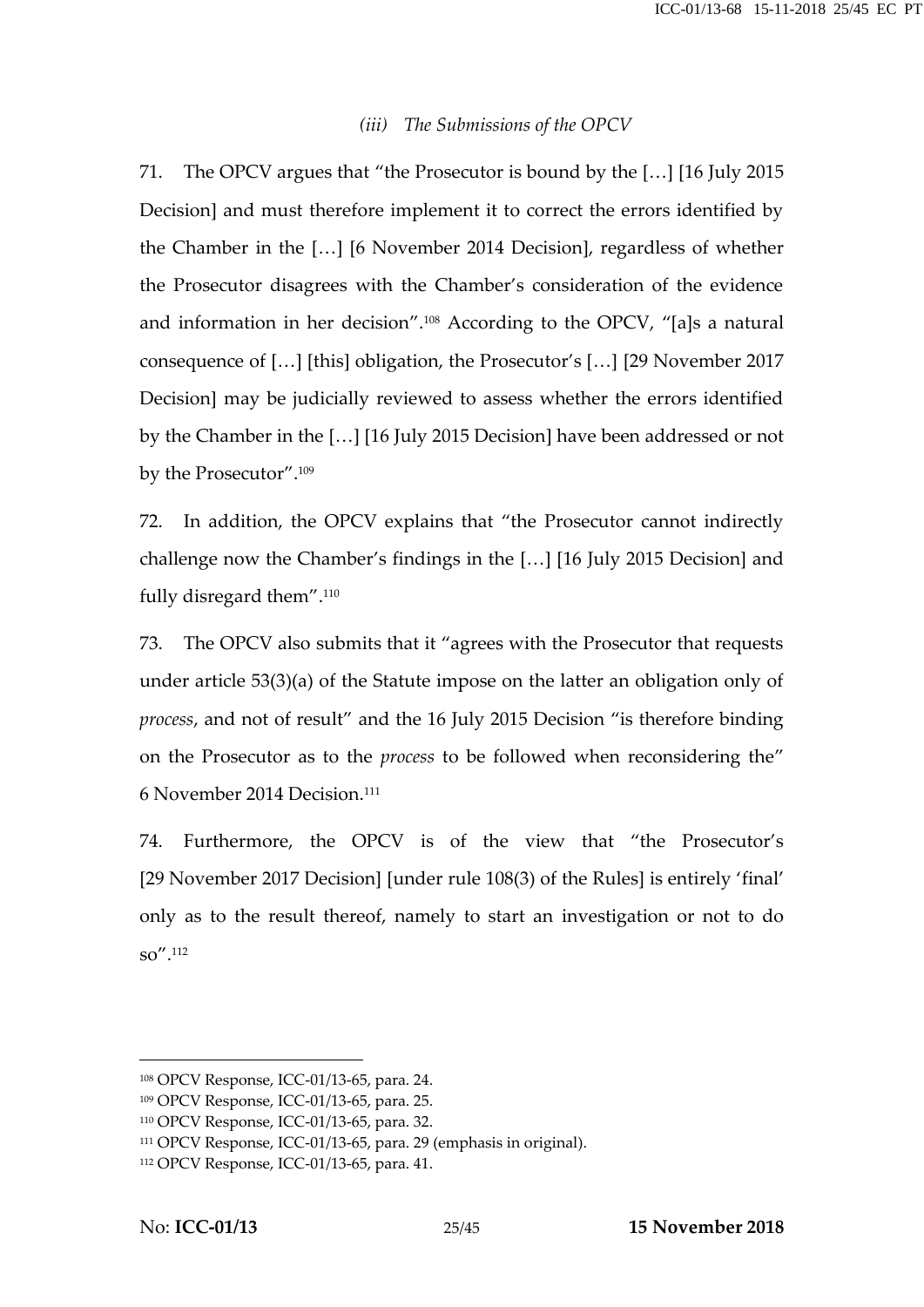75. Finally, the OPCV argues that "the Appeals Chamber has ruled that the Prosecutor's Final Decision cannot be reversed by the Chamber pursuant to article 53(3)(a) of the Statute *as to its content*, i.e. when the Chamber '*disagrees with the findings or conclusions of the Prosecutor'"*.<sup>113</sup> However, according to the OPCV, "any decision not to proceed adopted by the Prosecutor under article 53(1) of the Statute is reviewable as to the *method* whereby the Prosecutor has reached said decision".<sup>114</sup>

#### *(iv) The Submissions of the LRV*

76. According to the LRV, if the 23 February 2018 Application "were to be dismissed *in limine*, the result would be a complete denial of the Victim's [sic] rights to an effective investigation".<sup>115</sup>

77. The LRV argues that the power of the judiciary to review prosecutorial decisions "is well accepted the world over as being within the purview of the judiciary to scrutinise the actions of prosecutors".<sup>116</sup> In the view of the LRV, this power "is not limited to a single review - that would be highly unusual and artificial - it is a procedure that can be repeated where necessary and in order to ensure that identifiable errors are addressed in the interests of justice and the integrity of the proceedings".<sup>117</sup>

78. Furthermore, the LRV is of the view that "there is no dispute that it is the OTP's final decision whether to open an investigation or not but that does not mean that the Judges are precluded from reviewing that decision when it is taken unlawfully".<sup>118</sup>

<sup>113</sup> OPCV Response, ICC-01/13-65, para. 44 (emphasis in original)

<sup>114</sup> OPCV Response, ICC-01/13-65, para. 45 (emphasis in original).

<sup>115</sup> LRV Response, ICC-01/13-66, para. 22.

<sup>116</sup> LRV Response, ICC-01/13-66, para. 25.

<sup>117</sup> LRV Response, ICC-01/13-66, para. 25.

<sup>118</sup> LRV Response, ICC-01/13-66, para. 28.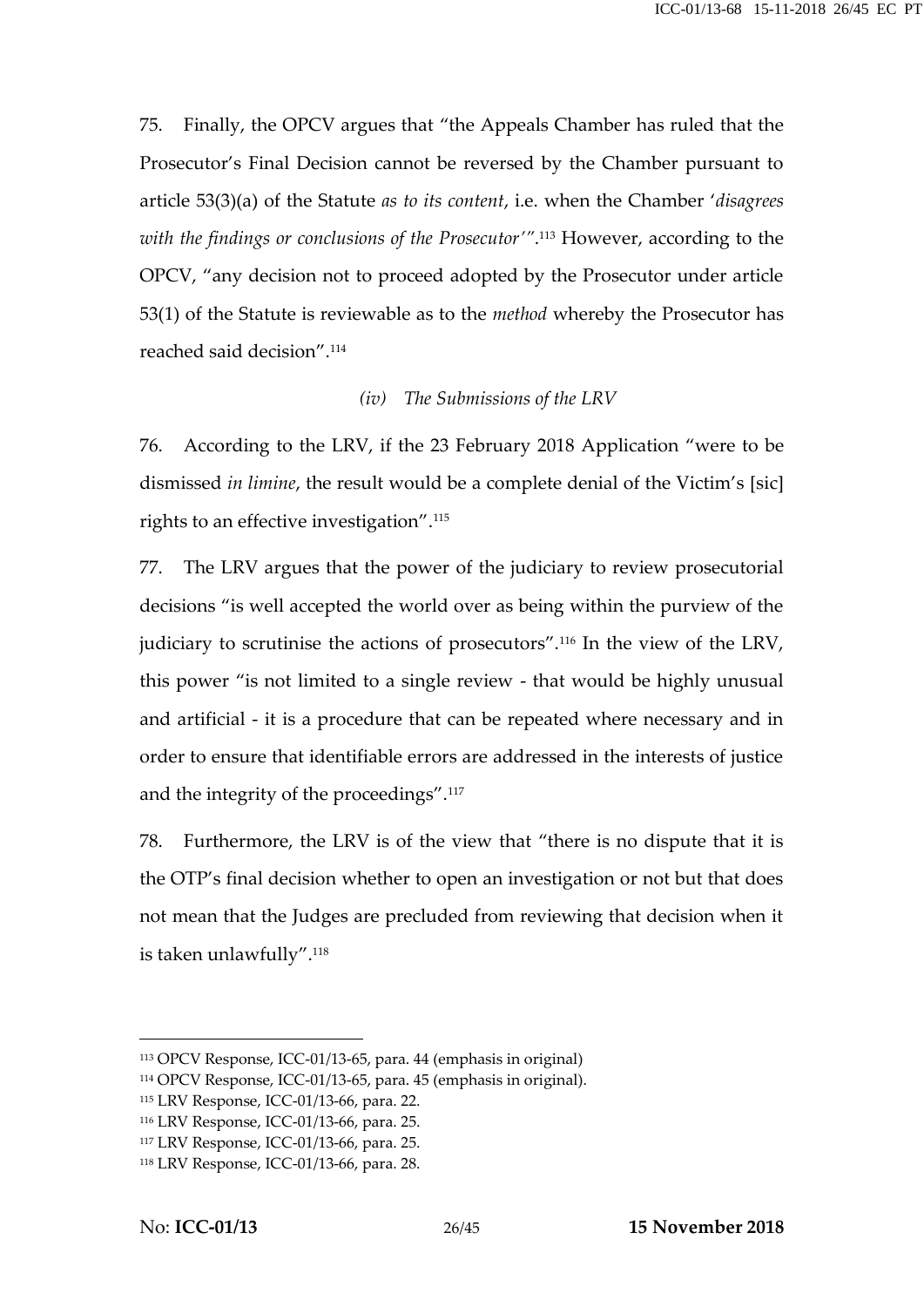79. The LRV also explains that "it is illogical for the Prosecution to claim that its decision is pursuant to Rule 108 if it still decides not to open an investigation on the same grounds, but [that] somehow [it] is made pursuant to Rule 105 if the OTP continues to decide not to open an investigation […] on a different basis. Rules 105 and 108 make no provision for such a distinction".<sup>119</sup>

80. Lastly, the LRV points out that "the Appeals Chamber has never held that the OTP can decide if it should address the errors identified in a ruling on a judicial review, and nor would it, as there would be no point to the review if the OTP was free to simply ignore the decision".<sup>120</sup> The LRV further specifies that "the Prosecutor decides whether to open an investigation, but this is not the same as saying that the Prosecutor can disregard the Chamber's findings".<sup>121</sup>

#### b. Conclusion

81. It is underlined that the situation in which the Chamber finds itself is extraordinary in so far as the Prosecutor's 29 November 2017 Decision explicitly rejects the Chamber's 16 July 2015 Decision,<sup>122</sup> asserting that the Pre-Trial Chamber does not have the power to make "a binding order"<sup>123</sup> under article 53(3)(a) of the Statute.

82. At the outset, the Chamber notes the Prosecutor's use of inappropriate language in her 29 November 2017 Decision. By way of example, the Prosecutor states that the 16 July 2015 Decision "seems to confuse the standard of proof which the Prosecution must apply".<sup>124</sup> She also asserts that

<sup>119</sup> LRV Response, ICC-01/13-66, para. 30.

<sup>120</sup> LRV Response, ICC-01/13-66, para. 32.

<sup>121</sup> LRV Response, ICC-01/13-66, para. 32.

<sup>122</sup> *See supra*, paras 30-31.

<sup>123</sup> 29 November 2017 Decision, ICC-01/13-57-Anx1, para. 4.

<sup>124</sup> 29 November 2017 Decision, ICC-01/13-57-Anx1, para. 17.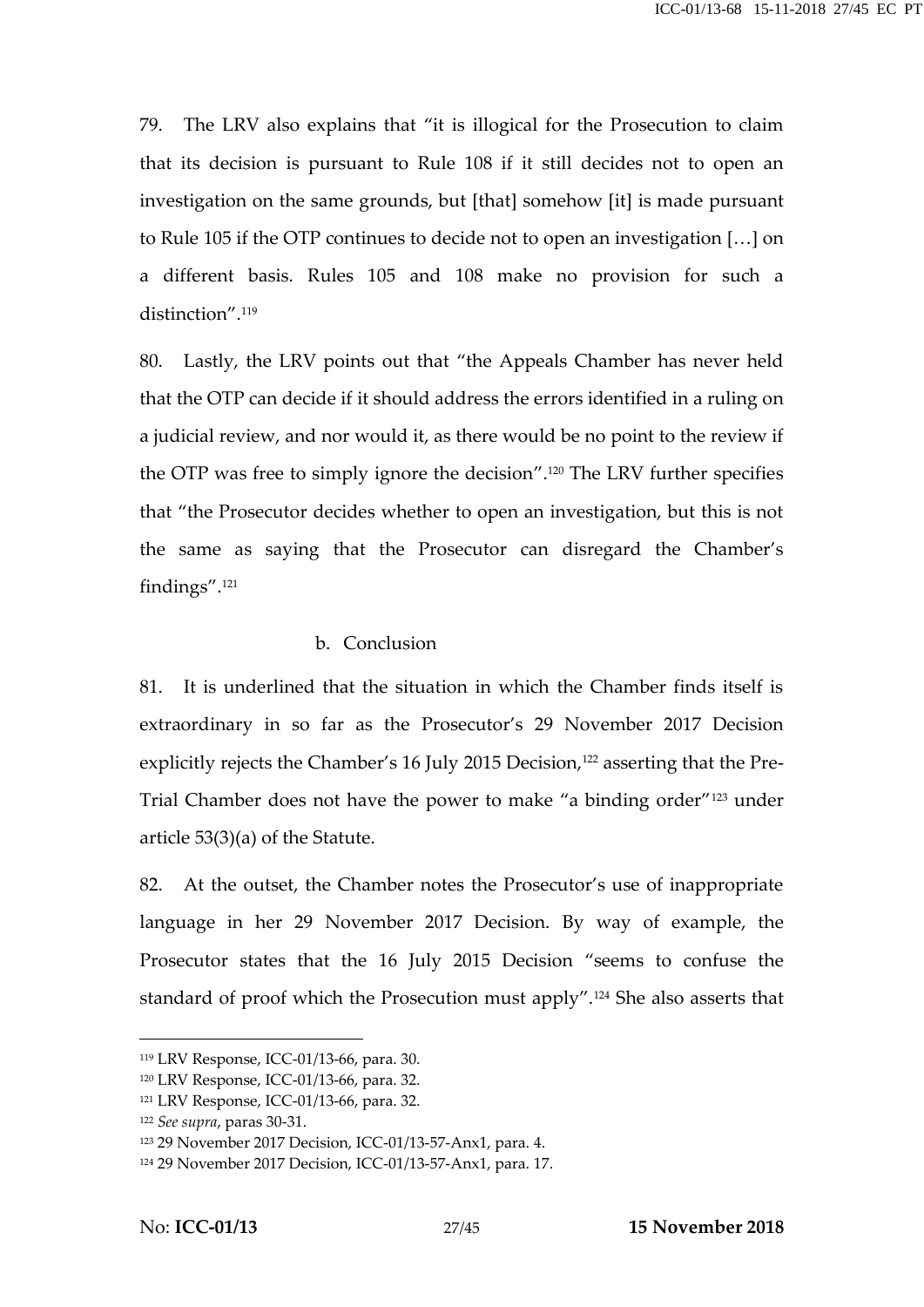it "may introduce some confusion into the standard of proof to be applied by the Prosecution under article 53(1)" of the Statute and that a certain assertion " is not only unsupported, but inconsistent with the Statute".<sup>125</sup> Such language is unbefitting of a judicial document.

83. In addition, the text of the 29 November 2017 Decision leaves no doubt as to the Prosecutor's decision to willfully refrain from complying with the 16 July 2015 Decision. One of the introductory paragraphs states that

Based on its independent analysis of the law, the Prosecution cannot concur with the majority of the Pre-Trial Chamber. In particular, it respectfully disagrees with the legal reasoning in the Request concerning: the standard applied by the Prosecution under article 53(1), the standard of review applied by the Pre-Trial Chamber under article 53(3), and the considerations relevant to the substantive analysis carried out by the majority. In such circumstances, having regard to the Prosecution's independent mandate and the nature of its reconsideration under article 53(3) and rule 108, it must consider these matters afresh and cannot simply follow the approach of the Request.<sup>126</sup>

84. Furthermore, the Prosecutor chose herself not to follow the 16 July 2015 Decision even though she had attempted to bring similar arguments before the Appeals Chamber,<sup>127</sup> the appeal was declared inadmissible *in limine* and she failed to seek leave to appeal under article 82(1)(d), the correct basis to proceed if she had wished to challenge the standards applied by the Pre-Trial Chamber.

85. Finally, the Prosecutor considers that she is empowered to independently determine the appropriate basis for her reconsideration pursuant to article 53(3)(a) of the Statute, namely the arguments raised by the parties in the litigation before the Pre-Trial Chamber, as opposed to the decision of the Chamber.

<sup>125</sup> 29 November 2017 Decision, ICC-01/13-57-Anx1, para. 19. *See for more examples supra*, paras 30-31.

<sup>126</sup> 29 November 2017 Decision, ICC-01/13-57-Anx1, para. 13. <sup>127</sup> ICC-01/13-35, paras 17-27.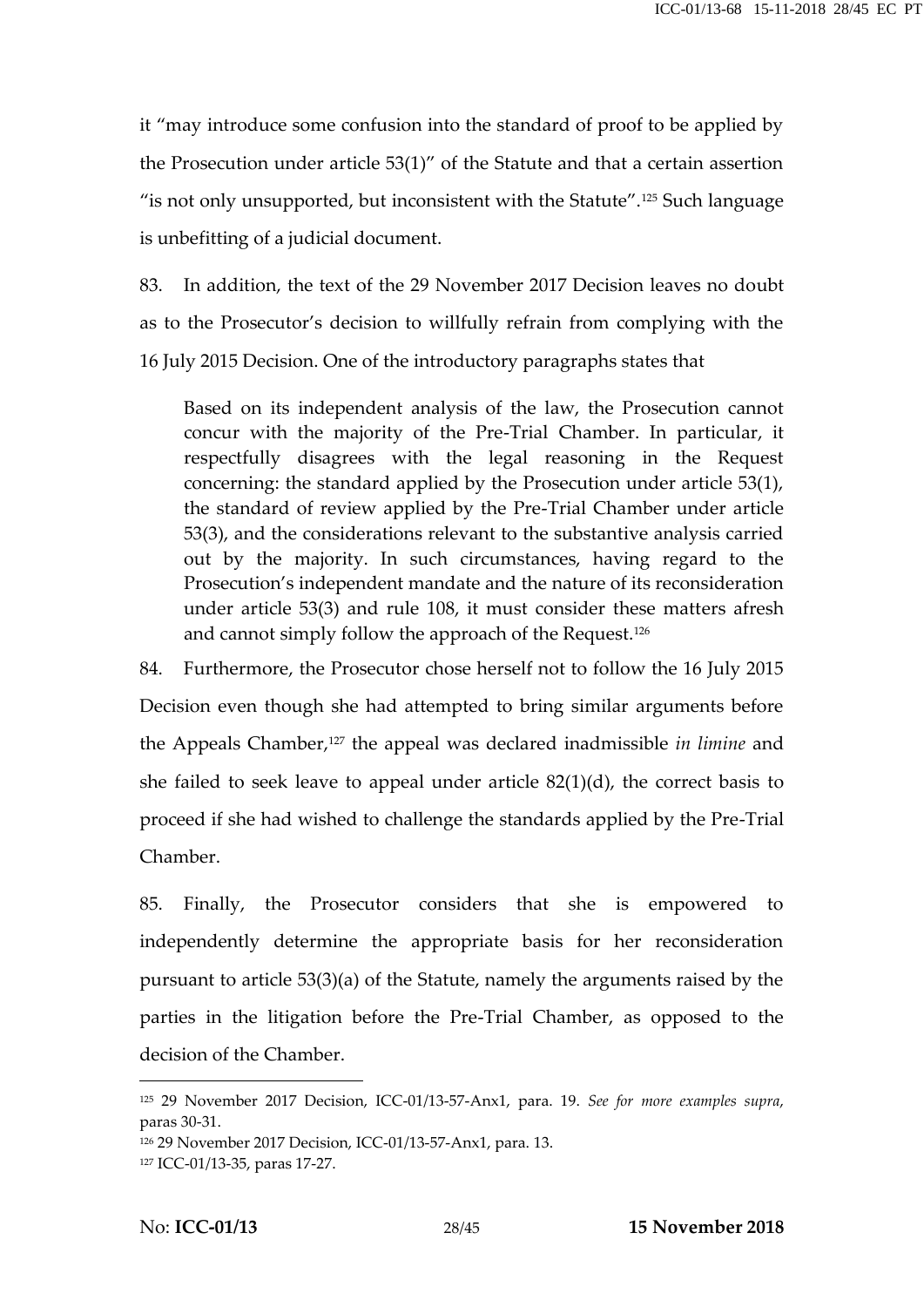86. The Prosecutor is, therefore, challenging certain fundamental notions enshrined in the Statute. Her assertions strike at the very heart of the distribution of authority between the Pre-Trial Chamber and the Office of the Prosecutor.

87. Accordingly, the primary question arising from the 29 November 2017 Decision is whether the Prosecutor is under an obligation to abide by the 16 July 2015 Decision or whether she is free to disregard it and adopt another basis for her reconsideration in the exercise of her discretion. In order to answer this question, the Chamber must determine whether a "request" within the meaning of article 53(3)(a) of the Statute constitutes a binding judicial decision and, if so, what the legal consequences flowing from any such conclusion are.

#### *(i) The Nature of the 16 July 2015 Decision*

#### 88. Article 53(3)(a) of the Statute reads as follows

At the request of the State making a referral under article 14 or the Security Council under article 13, paragraph (b), the Pre-Trial Chamber may review a decision of the Prosecutor under paragraph 1 or 2 not to proceed and may request the Prosecutor to reconsider that decision.

89. Accordingly, article 53(3)(a) of the Statute provides the Pre-Trial Chamber with the discretion to review decisions by the Prosecutor not to proceed with an investigation or a prosecution pursuant to article 53(1) of the Statute and to "request" the Prosecutor to reconsider such a decision at the request of either a State Party to the Statute or the United Nations Security Council.

90. For the reasons that follow, the Chamber considers it indisputable that a "request" pursuant to article  $53(3)(a)$  of the Statute constitutes a judicial decision which must form the basis for the Prosecutor's reconsideration.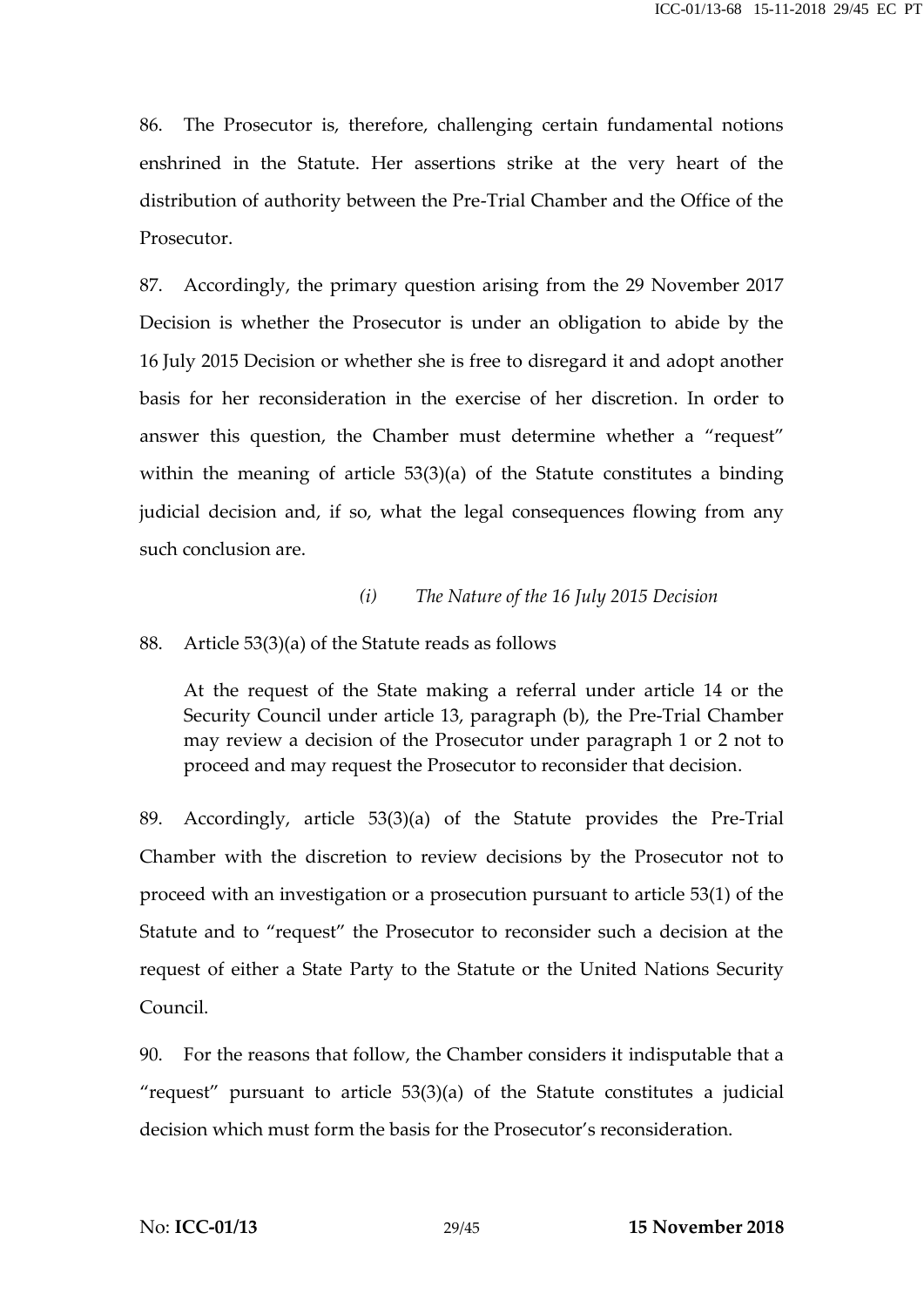91. The Chamber notes that rule 108(1) of the Rules specifically refers to "[a] *decision* of the Pre-Trial Chamber under article 53, paragraph 3 (a)" of the Statute (emphasis added). Furthermore, this rule stipulates that such a request "shall contain reasons", additionally emphasising its nature as a judicial decision.

92. Therefore, the inevitable conclusion is that a request issued by the Pre- Trial Chamber under article 53(3)(a) of the Statute and rule 108(1) of the Rules constitutes a judicial decision addressed to the Prosecutor.

93. The Pre-Trial Chamber has been created to, *inter alia,* exercise judicial oversight over the Prosecutor's responsibilities during the early stages of the proceedings.<sup>128</sup> Similar to article 15(3), article 53(3)(a) of the Statute concerns a specific aspect of this judicial oversight role. Such a role evidently comprises the power to issue decisions. Indeed, in the context of judicial proceedings, the Chamber cannot but render decisions. This is confirmed by two narrowly defined exceptions to this principle, namely article 56(2)(a) and (e) and article 59(5) of the Statute. Article 56(2)(a) and (e) of the Statute indicate that a Pre-Trial Chamber may make recommendations regarding procedures to be followed in the context of a unique investigative opportunity. The same provision nevertheless provides the Pre-Trial Chamber simultaneously with the power to issue orders in this regard. Accordingly, while a Pre-Trial

<sup>128</sup> *See for example* K. Khan, "Article 34", in O. Triffterer and K. Ambos (eds.), *Commentary on the Rome Statute of the International Criminal Court: Observers' Notes, Article by Article* (2016), p. 1200 ("[T]he creation of the Pre-Trial Division was a function of the decision to require judicial oversight of investigations"). *See also* United Nations Diplomatic Conference of Plenipotentiaries on the Establishment of an ICC: Official Records (Volume II), 15 June - 17 July 1998, A/CONF.183/13 p. 66 ("Ms. Johnson (Norway) […] confidence building checks and balances were necessary to establish the independence of the Prosecutor. […] Norway perceived the proposal for a pre-trial chamber as a significant step forward"); p. 82 ("Mr. Baja (Philippines) […] the Prosecutor should be independent […] subject to the safeguards provided by a supervisory pre-trial chamber"), p. 91 ("Mr. Hashim (Brunei Darussalam) [...] The Prosecutor should be allowed to perform his or her tasks without necessary hindrance but subject to the control of the Pre-Trial Chamber").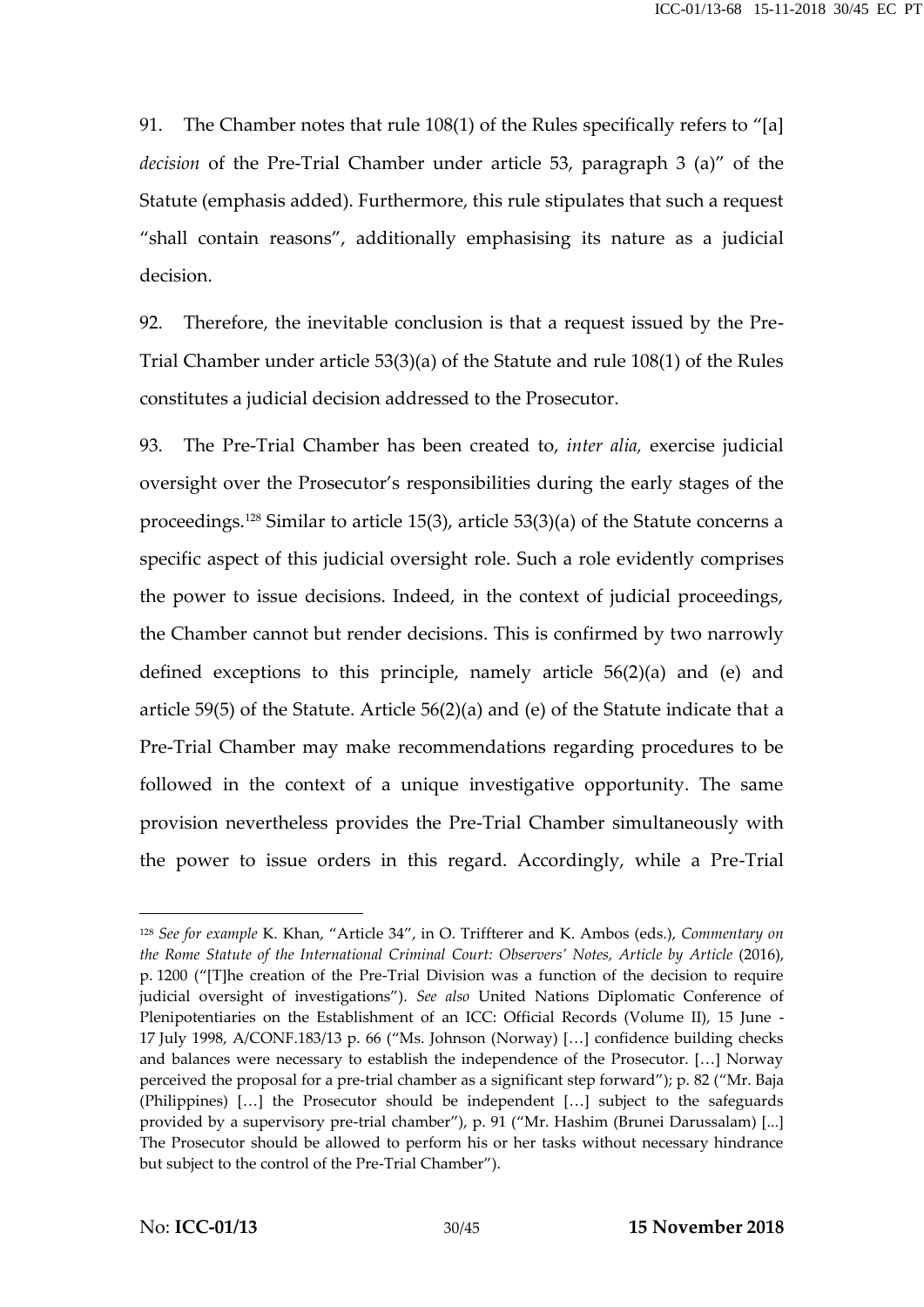Chamber *may* issue recommendations, it retains the authority to issue orders, even in the context of this particular situation. The second situation is even more specific as it concerns the arrest proceedings in the custodial State. In this context, a Pre-Trial Chamber may make recommendations in case an arrested person applies to the competent authorities for interim release pending surrender. Apart from these exceptions, the Chamber renders decisions.

94. Finally, the Chamber notes that the Prosecutor sought to appeal the 16 July 2015 Decision on the basis of article 82(1)(a) of the Statute. By appealing it, the Prosecutor herself treated the 16 July 2015 Decision as a judicial decision. The Prosecutor's appeal was subsequently declared inadmissible by the Appeals Chamber and dismissed *in limine*.<sup>129</sup> The Chamber notes in that regard that the Prosecutor elected not to seek leave to appeal the 16 July 2015 Decision under article 82(1)(d) of the Statute.<sup>130</sup> The 16 July 2015 Decision has thus acquired the authority of a final decision within the legal framework of the Court.

> *(ii) The Consequences Arising from the Conclusion that the 16 July 2015 Decision Constitutes a Final Judicial Decision*

95. The Chamber considers that, having established that the 16 July 2015 Decision constitutes a judicial decision that is no longer susceptible to appellate review, three consequences flow from this conclusion. First, the Prosecutor is under an obligation to comply with this decision to the extent specified below. Second, the 16 July 2015 Decision constitutes the basis for the reconsideration of the Prosecutor. Third, the 29 November 2017 Decision is not a "final decision" within the meaning of rule 108(3) of the Rules and the

<sup>129</sup> 6 November 2015 Decision, ICC-01/13-51, para. 66.

<sup>130</sup> 29 November 2017 Decision, ICC-01/13-57-Anx1, footnote 5.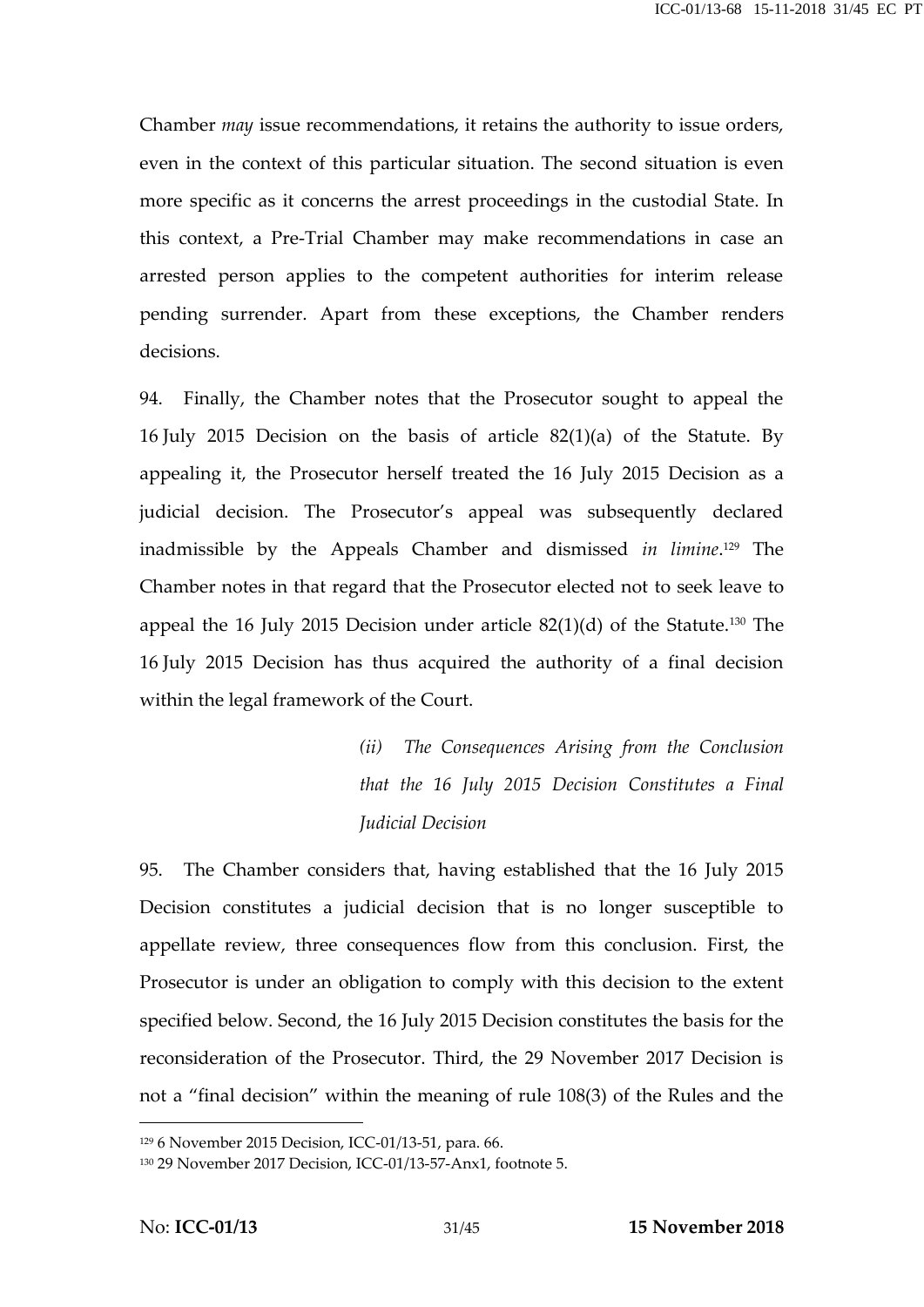Chamber retains jurisdiction to ensure that the Prosecutor complies with the 16 July 2015 Decision.

### The Prosecutor is Obliged to Comply with the 16 July 2015 Decision

96. In the view of the Chamber, it is self-evident that the primary consequence arising from the conclusion that the 16 July 2015 Decision constitutes a final judicial decision is that the Prosecutor is under an obligation to comply with the 16 July 2015 Decision. In the view of the Chamber, compliance within the context of article 53(3)(a) means that the Prosecutor has to base her reconsideration decision on the Pre-Trial Chamber's decision requesting the Prosecutor to reconsider her decision not to initiate an investigation as further developed below.

97. First, such an obligation arises from the object and purpose of article 53(3)(a) of the Statute in two ways.

98. The Statute entrusts the Prosecutor with a number of discretionary powers during the early phases of the proceedings before the Court. However, as mentioned above, the Pre-Trial Chamber has been brought into being to, *inter alia,* oversee the exercise of these powers and article 53(3)(a) of the Statute constitutes a specific aspect of this judicial oversight role. This distribution of authority translates *ipso jure* into an obligation on the part of the Prosecutor to comply with a decision adopted under this provision. Any other approach would turn the logic of the Statute completely on its head. If the Prosecutor were free to disagree with or ignore a decision under article 53(3)(a) of the Statute, she would to all intents and purposes be acting as an appellate body reviewing the Chamber's decision on the merits. That would clearly contravene the judicial role of the Chambers and, in particular, the supervisory role of the Pre-Trial Chambers over the Prosecutor's actions.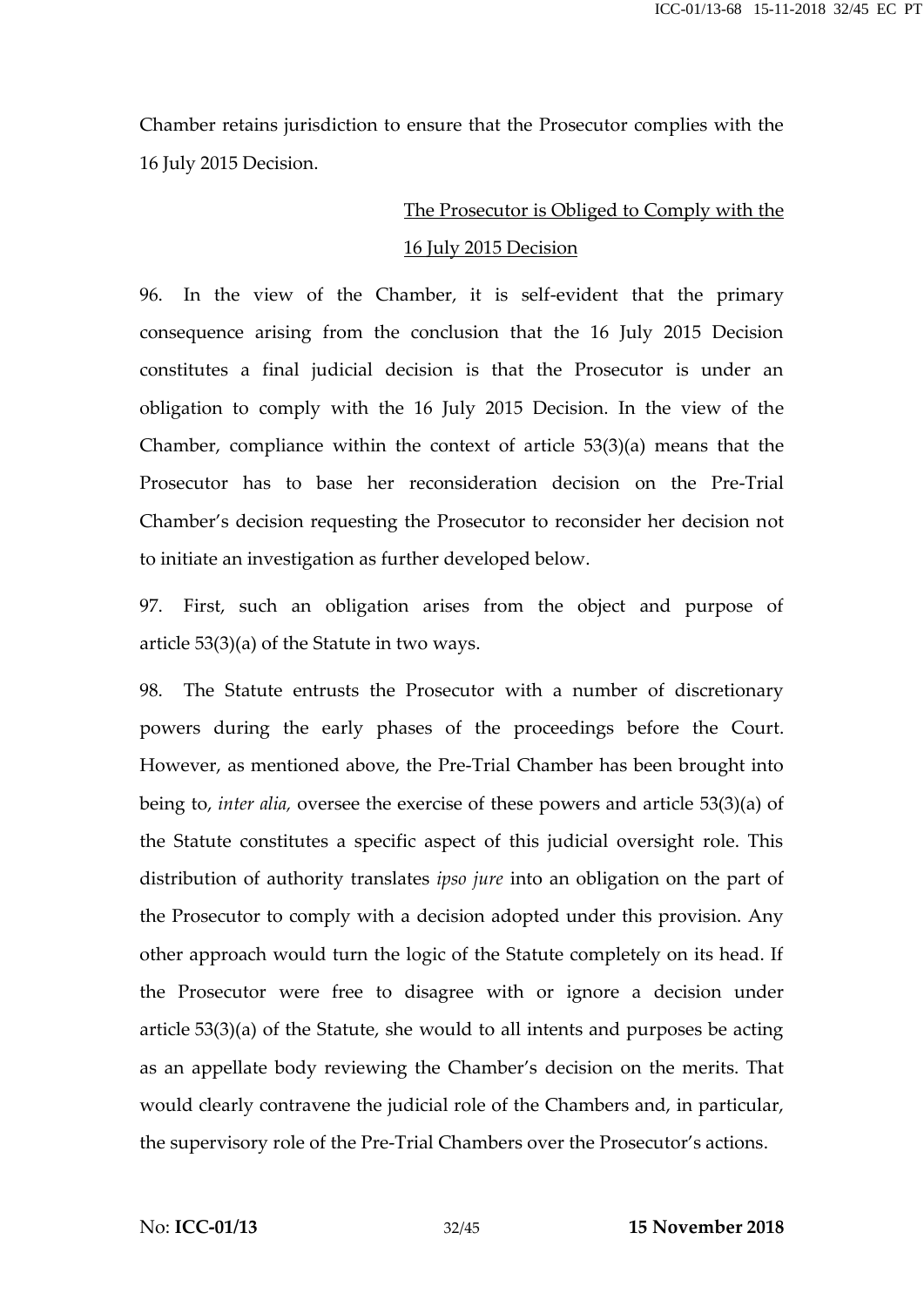99. In this regard, the Chamber recalls that the Appeals Chamber has clarified that "[t]he authority of the judges over the parties within the context of the trial does not negate any Statutory duties of the Prosecutor, but […] it does mean that when there is a conflict between the Prosecutor's perception of his duties and the orders of the Trial Chamber, the Trial Chamber's orders must prevail".<sup>131</sup> This means that the Prosecutor's discretionary powers are limited and informed by the decisions of the Pre-Trial Chamber. This is especially the case when it comes to questions of law. It goes without saying that the authoritative interpretation of the applicable law is in the hands of the Chambers. The Chamber further considers that the phase of the proceedings does not affect the distribution of authority under the Statute. There is no indication in the Statute that the oversight role of the Pre-Trial Chamber over the parties to the proceedings, including the Prosecutor, is in any way reduced at the early stages of the proceedings. In sum, the Prosecutor must exercise her discretionary powers in keeping with the decisions issued by the Pre-Trial Chamber in the exercise of its statutorily assigned oversight role.

100. In addition, as stated by Pre-Trial Chamber I: "[t]he object and purpose of article 53(3)(a) of the Statute is to give referring entities the opportunity to challenge, and have the Chamber test, the validity of the Prosecutor's decision not to investigate".<sup>132</sup> A State Party to the Statute seized the Chamber in the matter under consideration, which entails that the Chamber must ensure that this entity may effectively exercise its opportunity to challenge the Prosecutor's decision not to proceed with an investigation. It follows that, if

<sup>131</sup> Appeals Chamber, *The Prosecutor v. Thomas Lubanga Dyilo*, Judgment on the appeal of the Prosecutor against the decision of Trial Chamber I of 8 July 2010 entitled "Decision on the Prosecution's Urgent Request for Variation of the Time-Limit to Disclose the Identity of Intermediary 143 or Alternatively to Stay Proceedings Pending Further Consultations with the VWU" (Lubanga Appeals Chamber Decision), 8 October 2010, ICC-01/04-01/06-2582, para. 48.

<sup>132</sup> 16 July 2015 Decision, ICC-01/13-34, para. 9.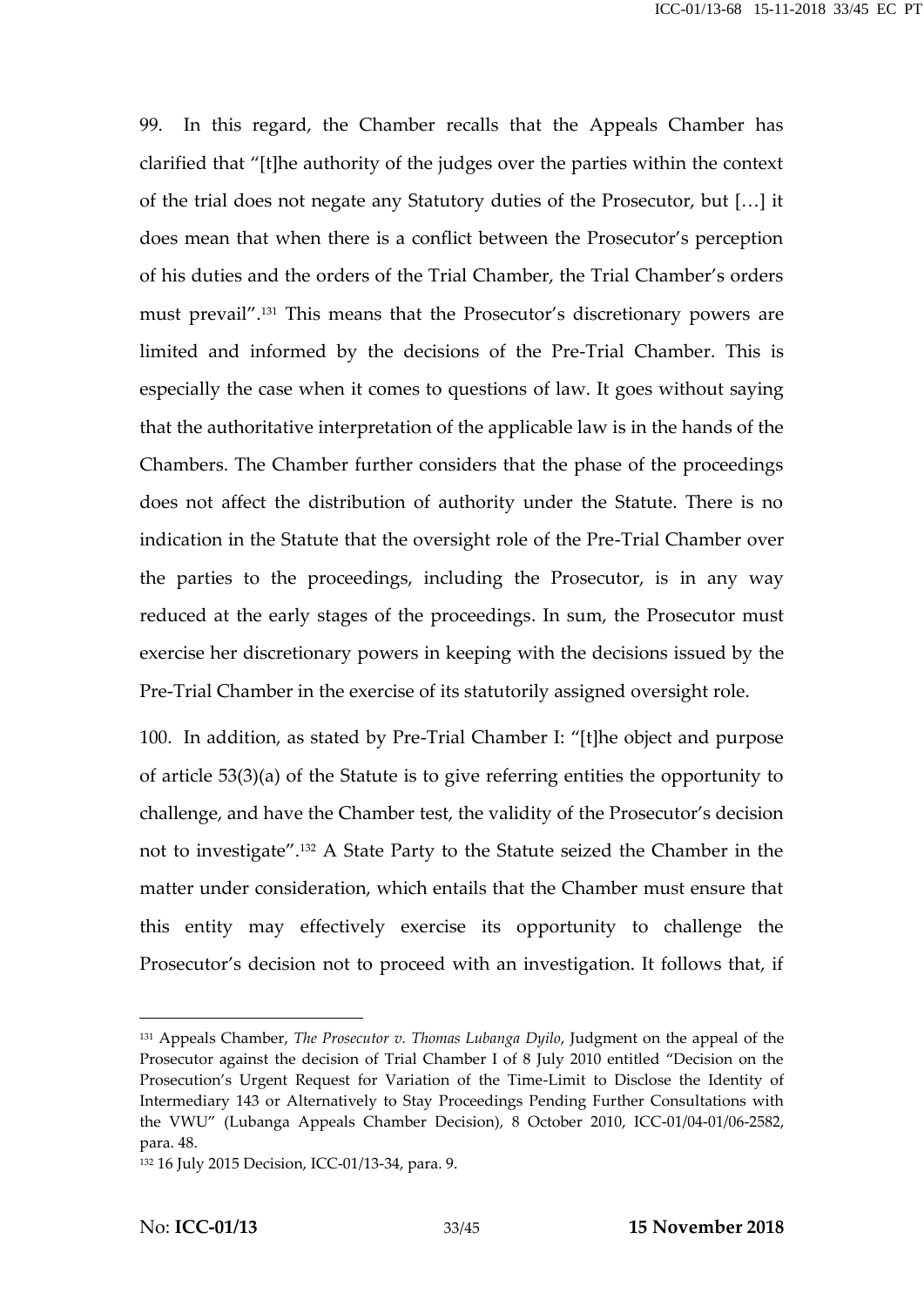the Prosecutor were at liberty to set aside a decision of the Chamber under article 53(3)(a) of the Statute, she would essentially negate the opportunity afforded to a State Party to challenge that decision under the Statute. Therefore, a decision issued by the Pre-Trial Chamber under article 53(3)(a) of the Statute must lead to an obligation of compliance on the part of the Prosecutor in order to give effect to a State Party's opportunity to challenge the Prosecutor's decision not to proceed with an investigation, as explicitly recognised under the Statute.

101. Second, a contextual interpretation of article 53(3)(a) of the Statute also leads to the conclusion that the Prosecutor must comply with a decision adopted by the Pre-Trial Chamber under this provision.

102. In this regard, the Chamber notes that, pursuant to article 71 of the Statute, "the Court may sanction persons present before it who commit misconduct, including […] deliberate refusal to comply with its directions". This provision does not make a distinction between a Pre-Trial Chamber, a Trial Chamber, or even the Appeals Chamber. Although article 71(1) of the Statute refers to "persons present before it",<sup>133</sup> rule 171 of the Rules, both in its English and French version, makes reference to "misconduct consist[ing] of deliberate refusal to comply with an oral or *written direction* by the Court" (emphasis added). The Chamber notes in this context that the misconduct provisions of other international courts are not limited to misconduct committed during courtroom proceedings.<sup>134</sup>

<sup>&</sup>lt;sup>133</sup> The French version of article 71 of the Statute refers unambiguously to misconduct during a hearing ("l'inconduite à l'audience").

<sup>134</sup> Rule 46 of the Rules of Procedure and Evidence of the International Criminal Tribunal for the Former Yugoslavia, the International Criminal Tribunal for Rwanda, and the Special Court for Sierra Leone; Rule 38 of the Internal Rules of the Extraordinary Chambers in the Courts of Cambodia; and Rule 60 of the Rules of Procedure and Evidence of the Special Tribunal for the Lebanon.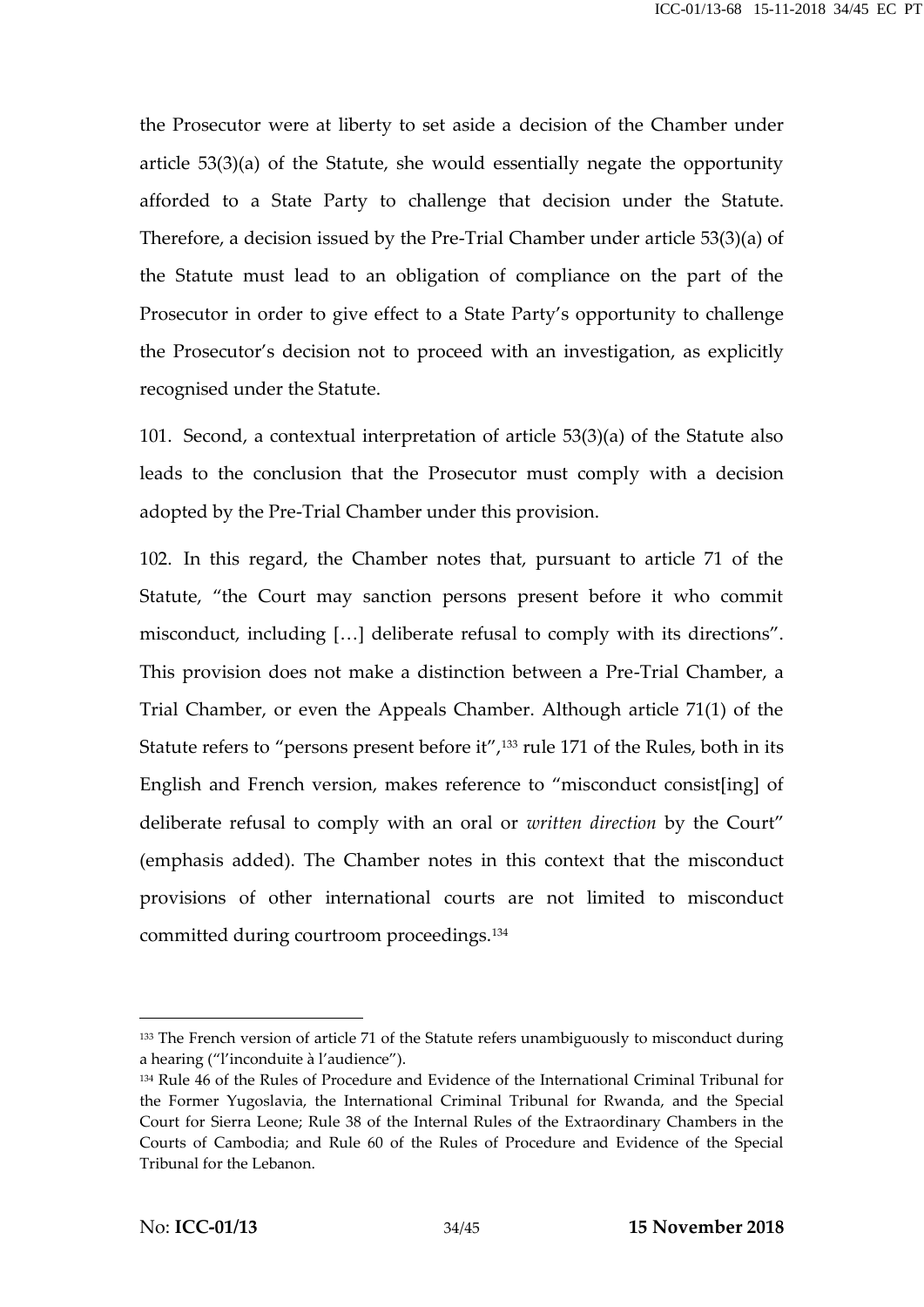103. In any event, the Chamber has the power to address misconduct occurring *outside the courtroom* by having "recourse to its broad discretionary power to ensure a fair trial and uphold the interests of justice as provided for in Article 64(2) of the Statute and to rule on any other relevant matters in performing its functions as provided for in Article 64(6)(f) of the Statute".<sup>135</sup> Although article 64 of the Statute does not expressly apply to the Pre-Trial Chamber *prima facie*, the Appeals Chamber has held that "the essence of its relevant underlying principles – ensuring 'that a trial is fair and expeditious' [...] and adopting 'such procedures as are necessary to facilitate the fair and expeditious conduct of the proceedings'" are equally applicable to Pre-Trial proceedings, since "protecting the integrity of the proceedings […] is a matter that is *necessarily* within the jurisdiction of the Pre-Trial Chamber".<sup>136</sup> Indeed, a court has the authority to undertake all acts reasonably required to perform its functions, including the ability to sanction breaches of its orders and similar conduct occurring outside the courtroom.<sup>137</sup> This interpretation is further supported by regulation 29 of the Regulations of the Court, which provides that "[i]n case of non-compliance by a participant […] with an order of a Chamber […], the Chamber may issue any order that is deemed necessary in the interests of justice".

104. Accordingly, the Chamber has the power to sanction parties in case of deliberate refusal to comply with its instructions, on the basis of either article 71 of the Statute and rule 171 of the Rules or article 64 of the Statute and

<sup>135</sup> Trial Chamber V(B), *The Prosecutor v. Kenyatta*, Decision on the Defence application concerning professional ethics applicable to prosecution lawyers ("Kenyatta Professional Ethics Decision"), 31 May 2013, ICC-01/09-02/11-747, para. 14.

<sup>136</sup> Appeals Chamber, *The Prosecutor v. Francis Kirimi Muthaura, Uhuru Muigai Kenyatta and Mohammed Hussein Ali*, Judgment on the appeal of the Prosecutor against the decision of Pre- Trial Chamber II dated 20 July 2011 entitled "Decision with Respect to the Question of Invalidating the Appointment of Counsel to the Defence", 10 November 2011, ICC-01/09- 02/11-365, para. 46 (emphasis added).

<sup>137</sup> Kenyatta Professional Ethics Decision, para. 15.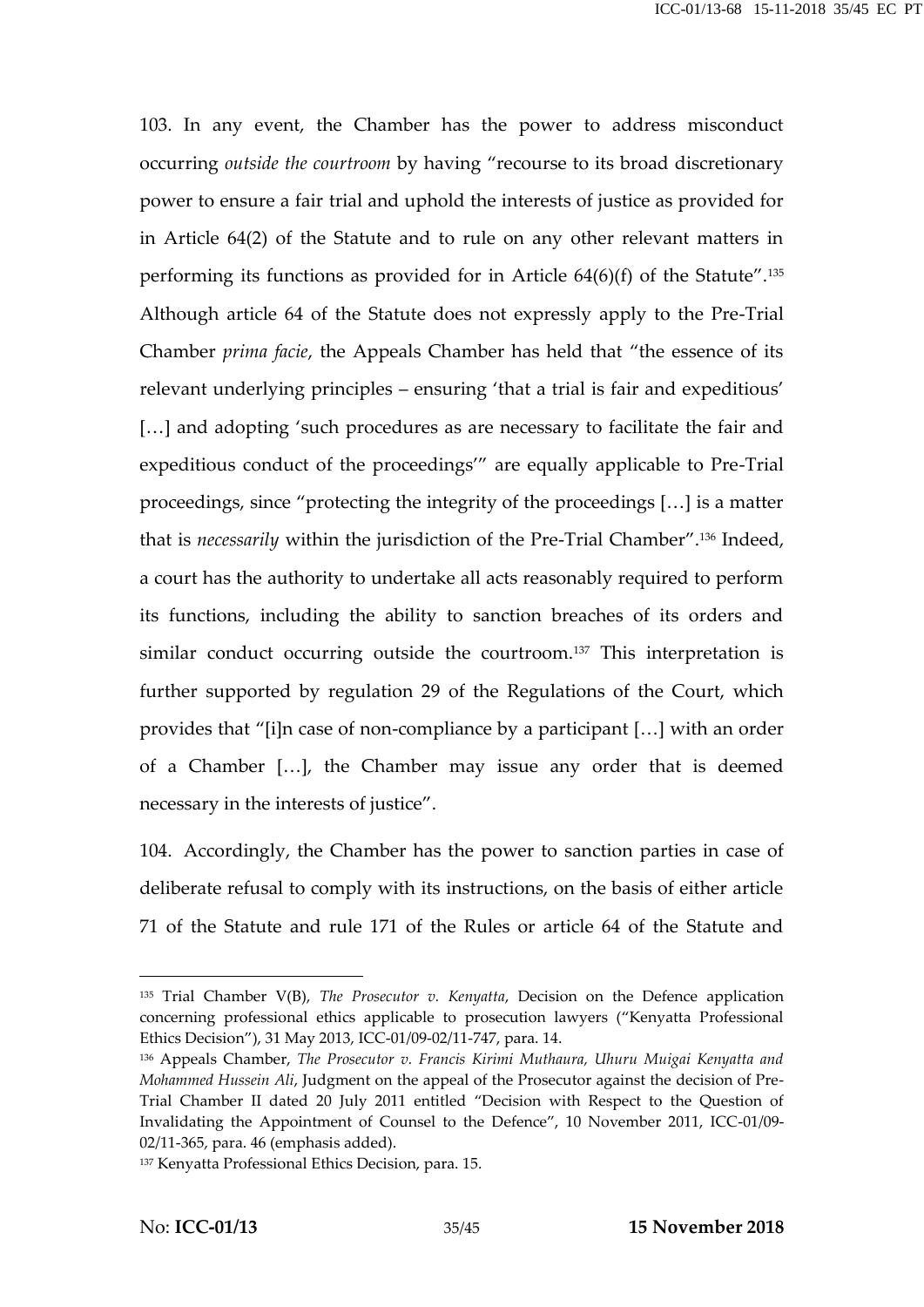regulation 29 of the Regulations of the Court. Such a power necessarily presupposes that the parties to the proceedings are, in the first place, *under an obligation to comply* with instructions issued by a Chamber, including those contained in a decision issued by a Pre-Trial Chamber.

105. Third, even if *arguendo* a request under article 53(3)(a) of the Statute could potentially be interpreted as not imposing an obligation on the Prosecutor to comply with a decision of the Chamber, as the Prosecutor appears to believe, the principle of effectiveness nonetheless requires that a request under article 53(3)(a) of the Statute be interpreted as entailing an obligation of compliance on the part of the Prosecutor.

106. Indeed, according to this principle, "[w]hen a treaty is open to two interpretations one of which does and the other does not enable the treaty to have appropriate effects, good faith and the objects and purposes of the treaty demand that the former interpretation should be adopted".<sup>138</sup> The possibility of the Prosecutor simply disregarding a decision under article 53(3)(a) of the Statute would mean that the oversight function of the Pre-Trial Chamber is without effect and that a State Party's opportunity to challenge the Prosecutor's decision not to proceed with an investigation is devoid of substance. This interpretation must, therefore, yield to the interpretation giving effect to article 53(3)(a) of the Statute, namely that a decision under this provision compels the Prosecutor to comply with it.

<sup>138</sup> Yearbook of the International Law Commission, Vol II, UN Doc. A/CN.4/SER.A/1966/Add.1, 18 January 1966, p. 219. *See also* Pre-Trial Chamber II, *Situation in Uganda*, Decision on the Prosecutor's Application that the Pre-Trial Chamber Disregard as Irrelevant the Submission Filed by the Registry on 5 December 2005, 9 March 2006, ICC-02/04- 01/05-147, para. 25 ("a treaty […] provision, must be read in such a way so as not to devoid […] one or more of [the treaty's] provisions of any of meaningful content") *referring to* ICJ, *The Corfu Channel Case* (United Kingdom of Great Britain and Northern Ireland v. Albania) (Merits), Judgement of 9 April 1949, p. 24.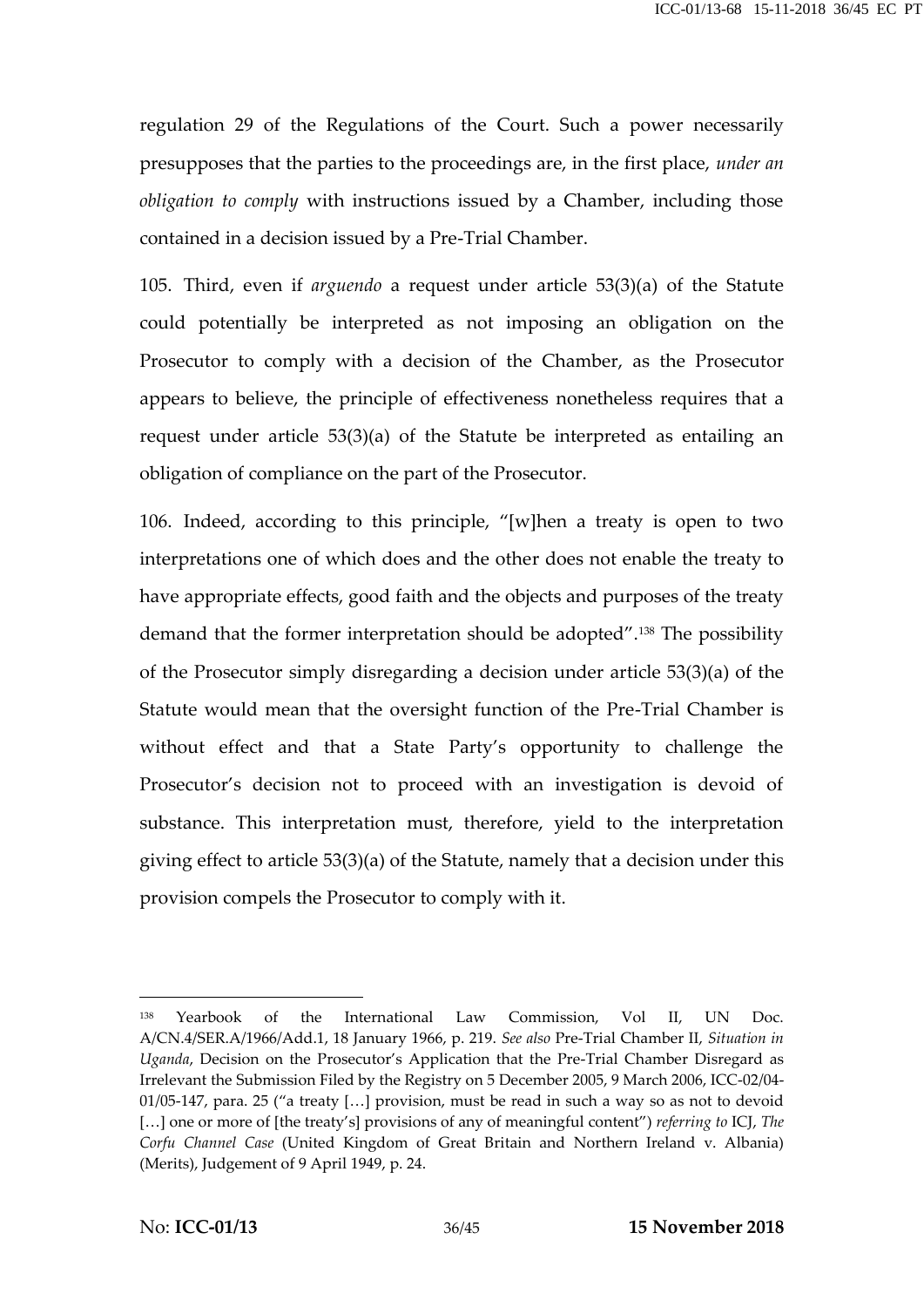107. Fourth, the Chamber underlines that it is also a principle of law recognised in different legal systems that parties to legal proceedings must comply with judicial decisions.<sup>139</sup> In the words of Trial Chamber I, "[n]o criminal court can operate on the basis that whenever it makes an order in a particular area, it is for the Prosecutor to elect whether or not to implement it [...]".<sup>140</sup> The Appeals Chamber has fully endorsed this statement.<sup>141</sup> This principle applies to all phases of the proceedings before this Court.<sup>142</sup>

<sup>140</sup> Trial Chamber I, *The Prosecutor v. Thomas Lubanga Dyilo*, Redacted Decision on the Prosecution's Urgent Request for Variation of the Time Limit to Disclose the Identity of

<sup>139</sup> *See for example* Article 500 of the French Code de procédure civile, "A force de chose jugée le jugement qui n'est susceptible d'aucun recours suspensif d'exécution" ; Article 398 of the Burkinabe Code de procédure civile, "Le jugement qui n'est susceptible d'aucun recours suspensif d'exécution a force de chose jugée et est exécutoire […]". Those articles should be read bearing in mind: French Cour de cassation, 9 december 2010, N° 09-66152, " [la décision] [...] a force obligatoire en vertu de l'autorité de la chose jugé" ; S. Guinchard and F. Ferrand, *Procédure civile droit interne et droit communautaire*, 28ème édition, Dalloz, 2006, para. 225, "L'autorité de la chose jugée présente deux aspects: un aspect positif, tout d'abord dans la mesure où elle implique que le plaideur dont le droit a été reconnu peut se prévaloir du jugement et des avantages qui en découlent pour lui et cela a trois point de vue qui se déclinent tous avec le même mot: force exécutoire, force de la vérité légale, force probante. Cela montre bien que l'autorité de la chose jugée étend son emprise à tous les effets du jugement, pas seulement à son effet obligatoire". *See also*, USA Supreme Court, *Ellis v. Dyson*, 1975, 421 U.S. 426, "The general principle [is] that final judgments have *res judicata* effect and are binding on the parties" (emphasis in original); Nigerian Supreme Court, *Alhaji Isiyaku Yakubu Enterprises Ltd & Anor v. Mr S.B. Omobolaje & Ors*, 2006, 1 SCNJ 86, "Parties and the court are bound by the judgment of the court"; Indian Supreme Court, *Vishal N Kalsaria Vs Bank of India & ORS*, 2016, "Once an order made in the course of a proceeding becomes final, it would be binding at the subsequent state of that proceeding". This principle is also recognised in the international courts and tribunals. *See for example* Article 59 of the ICJ Statute, "The decision of the Court has […] binding force […] between the parties"; Article 46 of the European Convention on Human Rights, "The High Contracting Parties undertake to abide by the final judgment of the Court in any case to which they are parties". International criminal courts and tribunals have also explicitly referred to this principle. *See for example* ICTY, *Prosecutor v. Blagoje Simić, Milan Simić, Miroslav Tadić, Stevan Todorović and Simo Zarić*, Case No. IT-95-9, Trial Chamber III, Decision on (1) Application by Stevan Todorovic to Re- Open the Decision of 27 July 1999, (2) Motion by ICRC to Re-Open Scheduling Order of 18 November 1999, and (3) Conditions for Access to Material, 28 February 2000, para. 9, "The […] Decision thus stands and is binding upon the parties to it"; STL, *The Prosecutor v. Salim Jamil Ayyash, Mustafa Amine Badreddine, Hussein Hassan Oneissi, and Assad Hassan Sabra*, Case No. STL-11-01/PT/PRES, The President, Decision on the Head of Defence Office Request for Review of the Registrar's Decision Relating to the Assignment of a Local Resource Person, 21 December 2012, para. 5, "The parties did not appeal against the Pre-Trial Judge's decision. As a judicial determination, it is binding on the parties".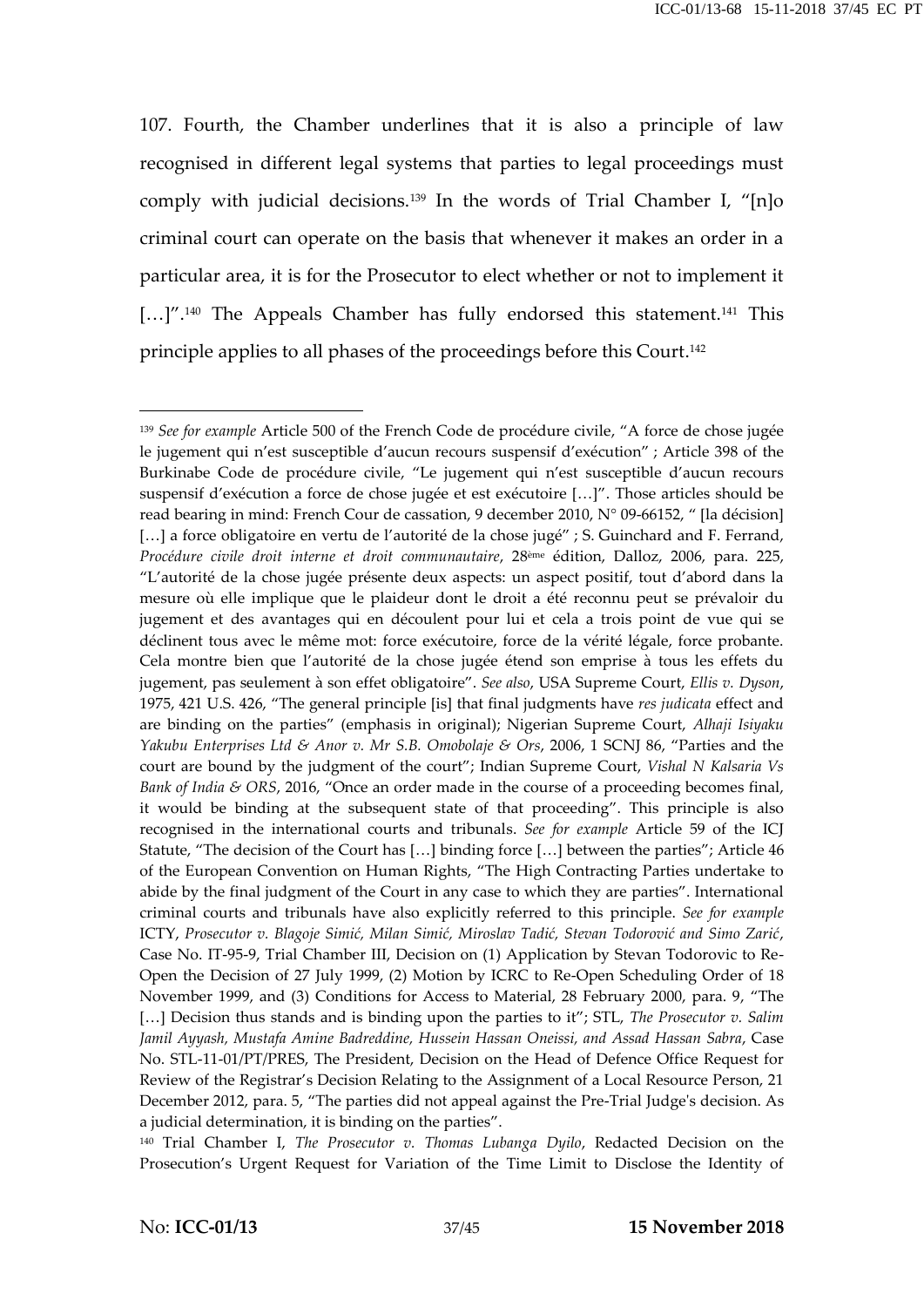108. Fifth, the Prosecutor is incorrect in stating that "the Appeals Chamber has confirmed that it lacks jurisdiction to hear such an appeal<sup>"143</sup> and "[g]iven the nature of the procedures under articles 15 and 53, there is no obvious forum for the Prosecution and Pre-Trial Chamber to resolve and reconcile any differences in their view of these provisions, except in clearly reasoned submissions such as these".<sup>144</sup> It is evident that the proceedings before the Pre- Trial Chamber and the Appeals Chamber constitute the relevant fora. The Chamber recalls that the Prosecutor herself seized the Appeals Chamber. She cannot later explain her actions, because her appeal was declared inadmissible, simply by stating that "[o]ut of an abundance of caution […] the Prosecution sought to appeal the Request and thus to seek independent confirmation of the applicable law" <sup>145</sup> under article 82(1)(a) of the Statute. The Chamber underlines that Pre-Trial Chamber I issued a decision which must form the basis for the Prosecutor's reconsideration under article 53(3)(a) of the Statute, which was appealed by the Prosecutor. Subsequently, the Appeals Chamber declared the Prosecutor's appeal under article 82(1)(a) inadmissible and since the Prosecutor did not request leave to appeal pursuant to article 82(1)(d) of the Statute, the 16 July 2015 Decision has, as indicated above, become final within the legal framework of the Court. In the circumstances, having not had the 16 July 2015 Decision considered by the Appeals Chamber, the Prosecutor obviously cannot now simply choose not to follow this Decision; she is obliged to comply with it.

Intermediary 143 or Alternatively to Stay Proceedings Pending Further Consultations with the VWU, 8 July 2010, ICC-01/04-01/06-2517-Red, para. 27.

<sup>141</sup> Lubanga Appeals Chamber Decision, ICC-01/04-01/06-2582, para. 48.

<sup>142</sup> *See also supra*, paras 102-104.

<sup>143</sup> 29 November 2017 Decision, ICC-01/13-57-Anx1, para. 4.

<sup>144</sup> 29 November 2017 Decision, ICC-01/13-57-Anx1, para. 14.

<sup>145</sup> 29 November 2017 Decision, ICC-01/13-57-Anx1, para. 4.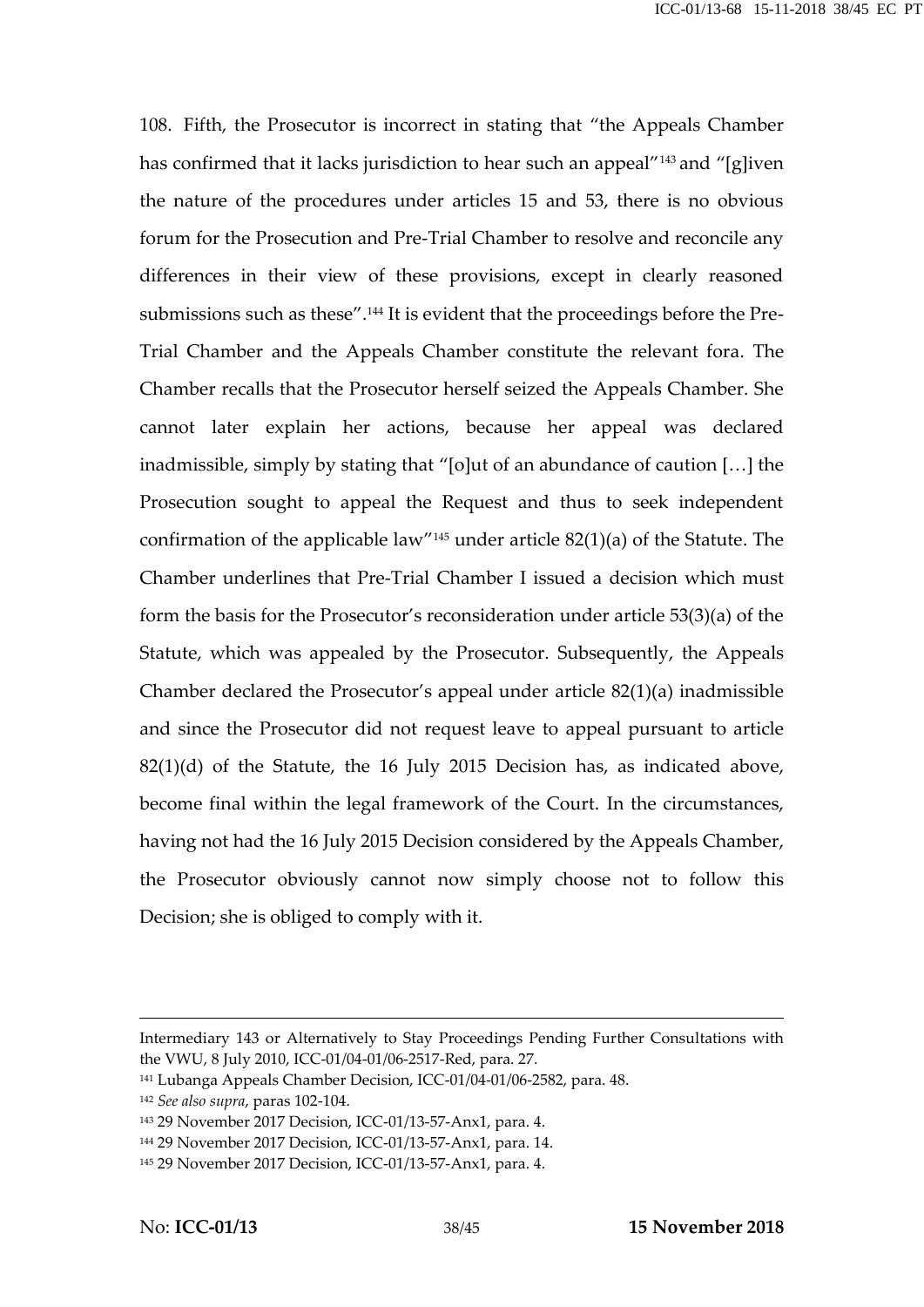109. Having said that, the Chamber notes that in the course of dismissing the Prosecutor's appeal *in limine*, the Appeals Chamber, in its 6 November 2015 Decision, set out the statutory scheme for review of prosecutorial decisions not to investigate for the purposes of deciding the question of admissibility pursuant to article 53 and rule 108.<sup>146</sup> In this context, the Appeals Chamber held that while "[t]he Prosecutor is *obliged to reconsider* her decision not to investigate, […] [she] retains ultimate discretion over how to proceed".<sup>147</sup> Thus, the Prosecutor's obligation to comply with the 16 July 2015 Decision does not entail an obligation as to the result of the reconsideration. In the corresponding footnote, however, the Appeals Chamber endorsed the statement that "[i]f the reconsideration would lead to the same conclusion as before, this would be a permissible exercise of prosecutorial discretion, provided that the Prosecutor had *properly applied his or her mind* in coming to the conclusion".<sup>148</sup> Accordingly, while confirming the Prosecutor's discretion as to the outcome of the reconsideration process, the statement at the same time confirms, on any intelligible reading of the references to "obliged to reconsider" and "properly applied his or her mind", that the Prosecutor is under an obligation to reconsider the decision not to proceed with an investigation *in accordance with the decision issued by the Pre-Trial Chamber under article 53(3)(a) of the Statute*. In this context, the Chamber cannot overlook that, in her submissions to the Appeals Chamber, the Prosecutor explicitly

<sup>146</sup> 6 November 2015 Decision, ICC-01/13-51, para. 53 *et seq.*

<sup>147</sup> 6 November 2015 Decision, ICC-01/13-51, para. 59 (emphasis added). This is confirmed by the context of article 53(3)(a) of the Statute. Article 53(3)(b) of the Statute stipulates that, upon review of the Pre-Trial Chamber of a decision not to proceed with an investigation or prosecution on the basis of "the interests of justice", such a decision "shall be effective only if confirmed by the Pre-Trial Chamber". Article 53(3)(a) of the Statute does not contain an analogous clause.

<sup>148</sup> 6 November 2015 Decision, ICC-01/13-51, footnote 134 (emphasis added) referring to M. Bergsmo and P. Kruger, "Article 53: Initiation of an Investigation", in O. Triffterer (ed.), *Commentary on the Rome Statute of the International Criminal Court: Observers' Notes, Article by Article* (2008), p. 1075.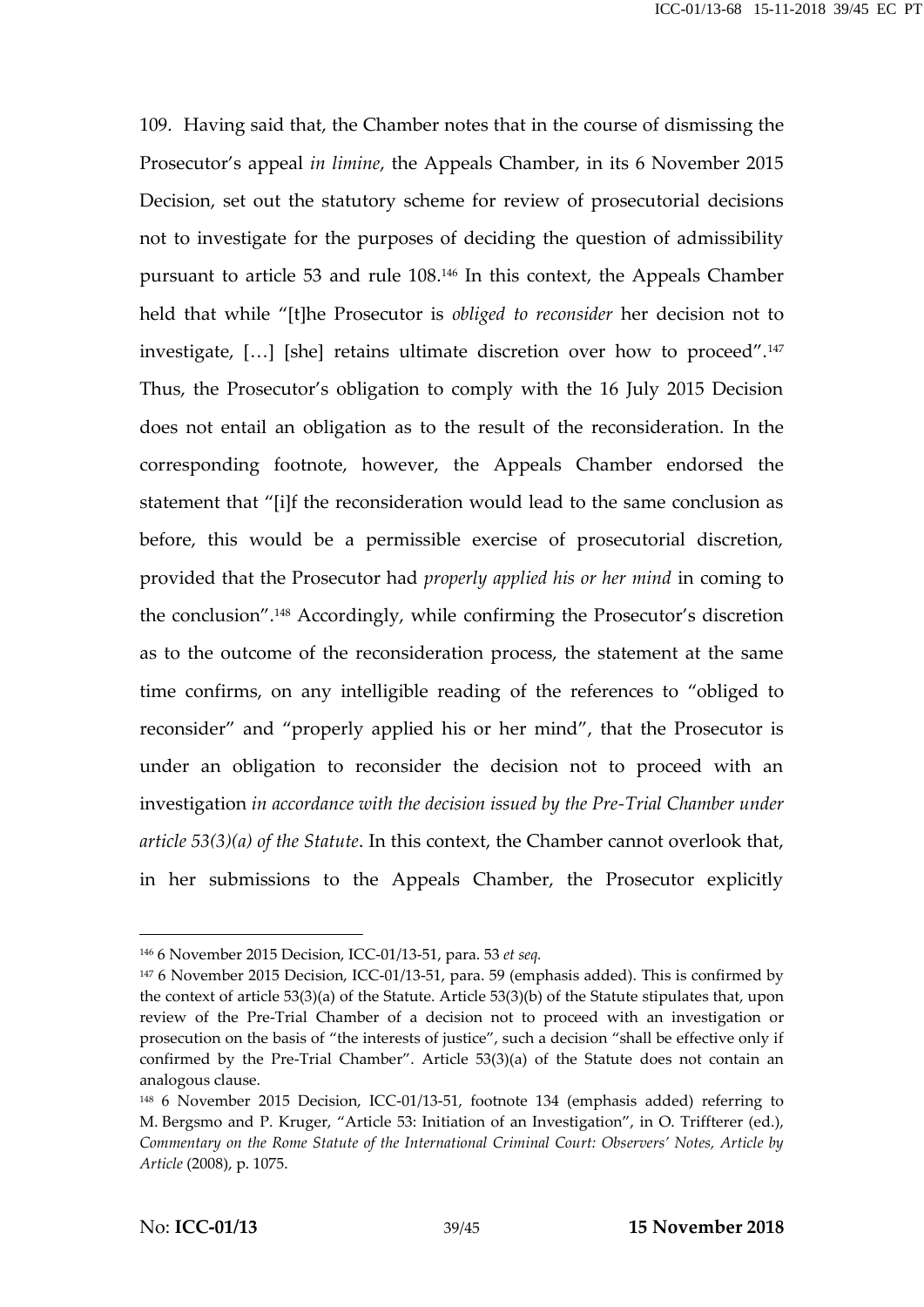indicated that, "although the Prosecutor retains discretion in deciding how further to proceed under rule 108 (although not *whether* to proceed under rule 108), she will exercise that discretion – and be seen to exercise that discretion, both by the public and the judiciary – *in the context of* […] [the 16 July 2015 Decision]. Furthermore, the manner in which the Prosecutor exercises her discretion will inevitably be *informed by […] [this] ruling, and its reasoning*".<sup>149</sup>

# The 16 July 2015 Decision is the Basis for the Prosecutor's Reconsideration

110. The second consequence of the conclusion that the 16 July 2015 Decision is a final judicial decision is that it constitutes the basis for the reconsideration of the Prosecutor under rule 108(2) and (3) of the Rules.

111. The Chamber notes, however, that after deciding not to follow the 16 July 2015 Decision, the Prosecutor reconsidered the 6 November 2014 Decision on the basis of the submissions made by the parties during the litigation before the Pre-Trial Chamber. The Prosecutor, thus, claims the authority to disregard a judicial decision and, in its place, to reconsider her decision not to proceed with an investigation on the basis of submissions provided in the context of proceedings to which she herself was a party. Such an approach is evidently unsustainable.

112. As set out above,<sup>150</sup> the Prosecutor is a party to the proceedings and is subject to judicial oversight from the Pre-Trial Chamber. Besides rejecting the binding effect of the 16 July 2015 Decision, the Prosecutor additionally misconstrues this division of authority by asserting the power to autonomously determine the basis for her reconsideration.

<sup>149</sup> ICC-01/13-47, para. 27 (emphasis added).

<sup>150</sup> *See supra* para. 93.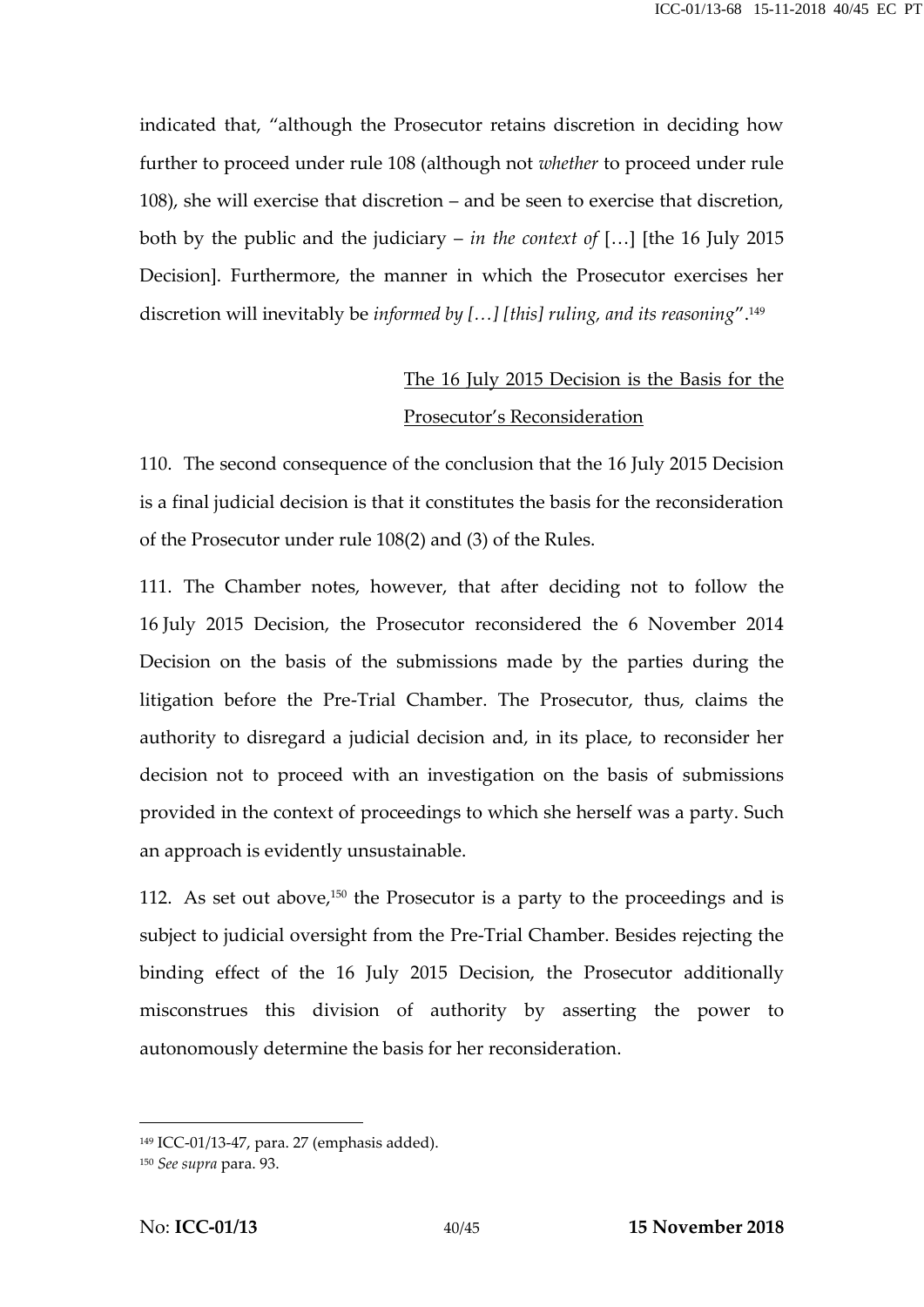113. Furthermore, while the Prosecutor does not even attempt to identify a legal basis in support of her approach, the Rules establish that the Prosecutor's reconsideration must proceed on the basis of the Chamber's decision under article 53(3)(a) of the Statute. Rule 105(5) of the Rules compels the Prosecutor to provide reasons for her decision not to initiate an investigation in notifying the referring entity. Rule 108(1) of the Rules provides that the Pre-Trial Chamber's decision under article 53(3)(a) of the Statute "shall contain reasons" and rule 108(3) of the Rules similarly states that the Prosecutor must give "reasons" for her final decision. Considering that rule 105(5) of the Rules concerns the Prosecutor's duty to give reasons for her decision not to investigate, her duty to give reasons under rule 108(3) of the Rules must, necessarily, arise from the reasons provided by the Chamber under rule 108(1) of the Rules. If the Prosecutor were empowered to ignore the Chamber's decision under article 53(3)(a) of the Statute, her obligation to give reasons under rule 108(3) of the Rules would become meaningless. This means that rule 108 of the Rules, read together with rule 105(5) of the Rules, does not leave any room for the Prosecutor to disregard the Chamber's decision and independently decide on the basis for her reconsideration. Thus, what the Prosecutor is barred from doing and what she has done here, is to set aside the Chamber's decision in order to *exclusively* address the Parties' and participants' submissions.

### The 29 November 2017 Decision is not a "Final Decision"

114. The third consequence arising from the conclusion that the 16 July 2015 Decision constitutes a final judicial decision is that the 29 November 2017 Decision cannot amount to a "final decision" within the meaning of rule 108(3) of the Rules until the Prosecutor has carried out her reconsideration in accordance with the 16 July 2015 Decision. The Chamber therefore necessarily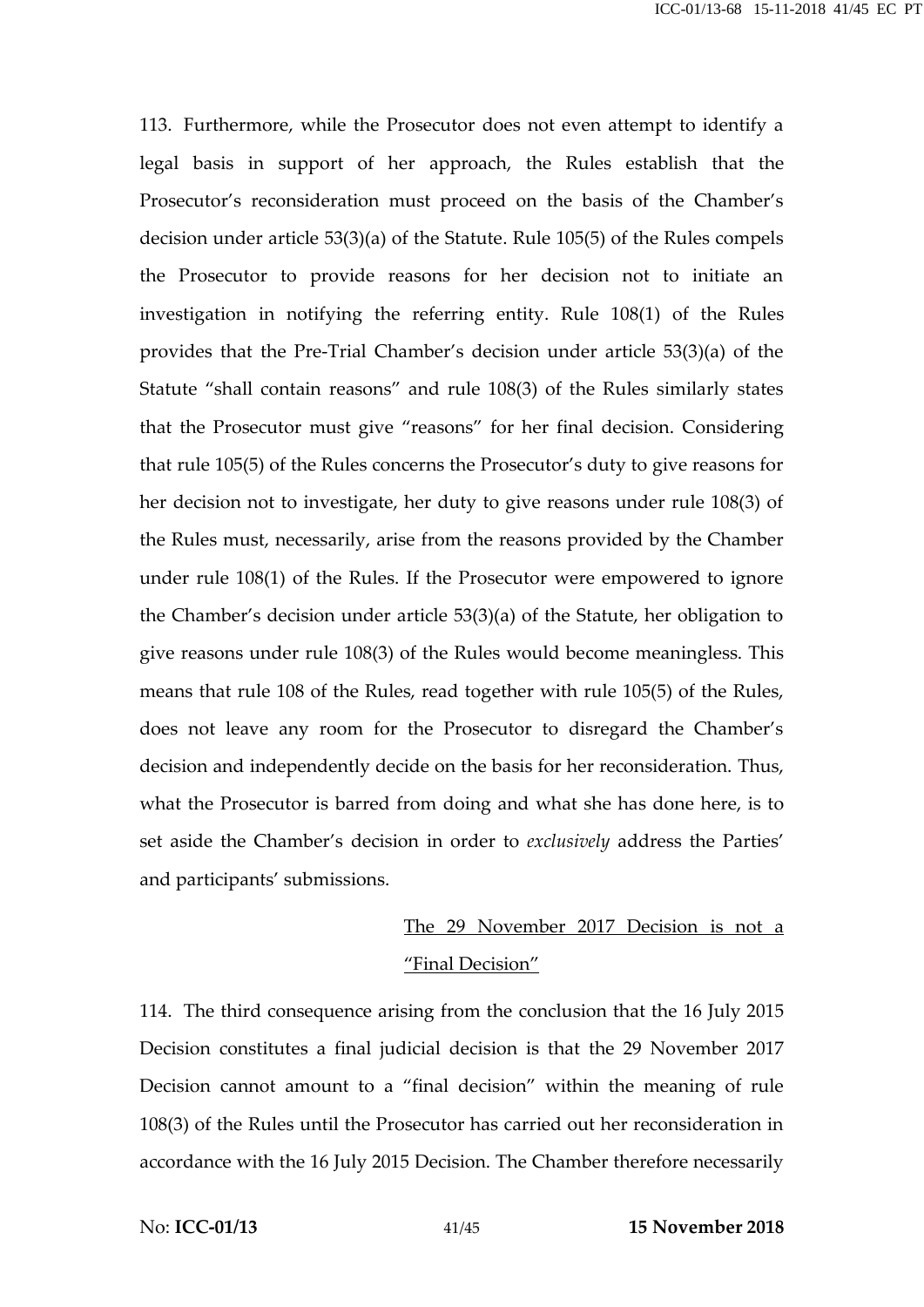retains jurisdiction until the Prosecutor has complied with the 16 July 2015 Decision.

115. Rule 108 of the Rules, under its third paragraph, refers to "a final decision" taken by the Prosecutor following a request for reconsideration under article 53(3)(a) of the Statute. However, the Prosecutor, as she freely admits, manifestly disregarded the 16 July 2015 Decision. The Chamber is therefore of the view that the 29 November 2017 Decision is not the result of a proper exercise of reconsideration by the Prosecutor and shall be set aside on that basis.

116. This also means that the Pre-Trial Chamber's oversight role under article 53(3)(a) of the Statute continues to be in effect. In light of the Chamber's finding that the 16 July 2015 Decision constitutes a judicial decision, the Chamber necessarily continues to be vested with the power to ensure that the Prosecutor reconsiders her 6 November 2014 Decision in accordance with the 16 July 2015 Decision. The Chamber's continued oversight role further arises from the Rules. Rule 108(3) of the Rules requires the Prosecutor to "notify the Pre-Trial Chamber in writing" and stipulates that this "notification shall contain the conclusion of the Prosecutor and the reasons for the conclusion". This rule, therefore, allows the Chamber to remain apprised of the Prosecutor's final decision and requires the Prosecutor to provide reasons for such a decision. This indicates that the Chamber's oversight role is not necessarily terminated upon the Prosecutor's decision under rule 108(3) of the Rules.

#### 3. Conclusion

117. In light of the foregoing, the Chamber considers it appropriate to order the Prosecutor to reconsider her 6 November 2014 Decision in accordance with the 16 July 2015 Decision. Specifically, the five main errors identified by the Pre-Trial Chamber must serve as the basis for the reconsideration of her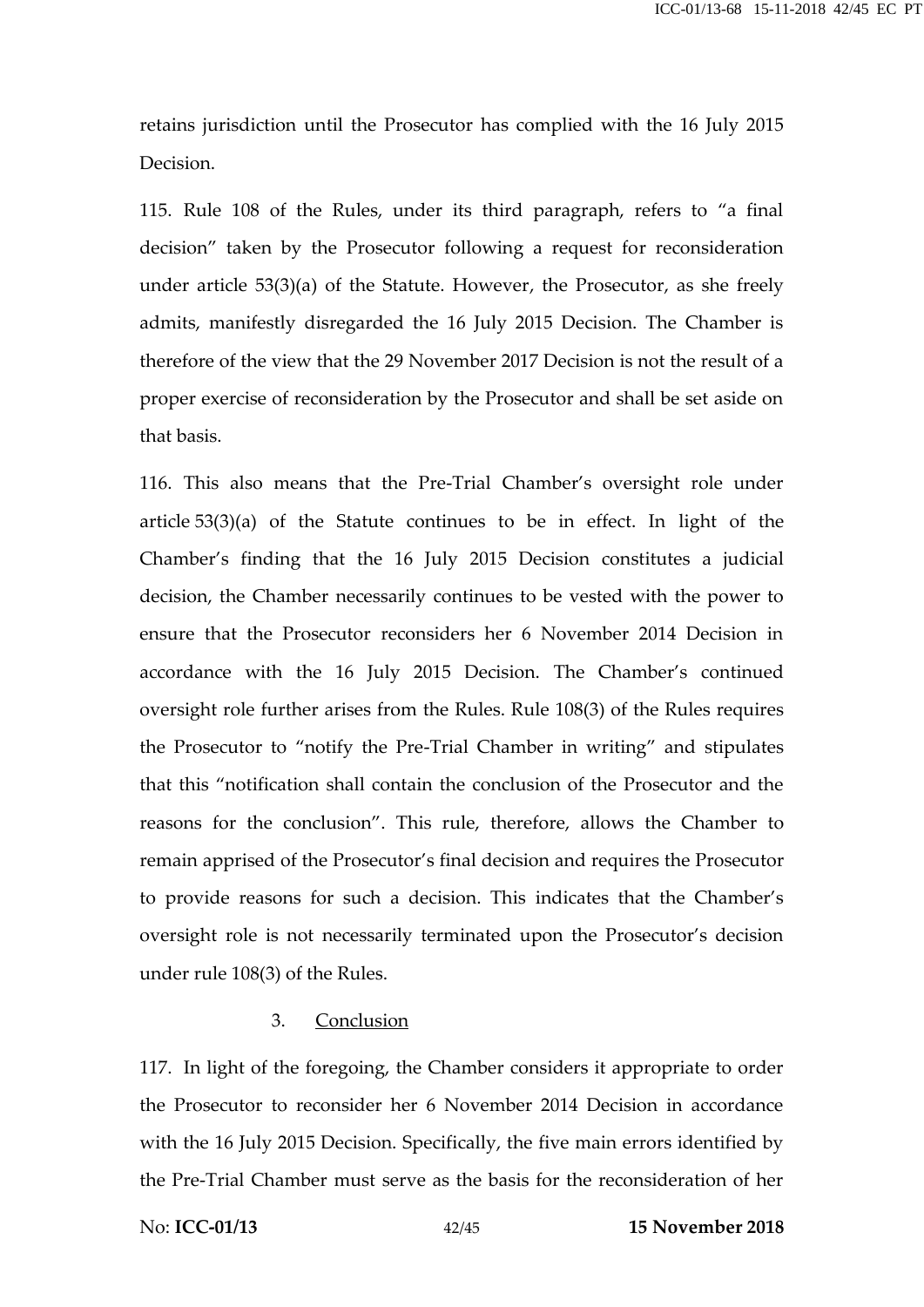6 November 2014 Decision. In other words, the Prosecutor must demonstrate in detail how she has assessed the relevant facts in light of the specific directions contained in the 16 July 2015 Decision.

118. Regarding article 53(4) of the Statute, the Pre-Trial Chamber does not have the power under the Statute to review the Prosecutor's decision in the specific circumstances of this case. Accordingly, this part of the 23 February 2018 Application is dismissed *in limine*.

119. As a final point, the Chamber underlines that this matter has been under consideration for an extended period of time. As recently recalled by this Chamber, preliminary examinations must be concluded within a reasonable time.<sup>151</sup> This has manifestly not been the case for the preliminary examination in the situation at stake. As a matter of fact, it took more than two years, after the 6 November 2015 Appeals Chamber decision declaring her appeal inadmissible, for the Prosecutor to issue her 29 November 2017 Decision, which, as set out above,<sup>152</sup> wilfully refrains from complying with the 16 July 2015 Decision.

120. This is irreconcilable with the Prosecutor's duty to reconsider her decision "as soon as possible", as prescribed by rule 108(2) of the Rules. Furthermore, the Chamber is of the view that the Prosecutor is mandated to respect the rights of both the referring entity, here a State Party, and the victims during the conduct of a preliminary examination, including the reconsideration provided for in article 53(3)(a) of the Statute. With regard to the right of the referring State Party, Pre-Trial Chamber III stated that "in the view of the Chamber, the preliminary examination of a situation pursuant to

<sup>151</sup> *Request under Regulation 46(3) of the Regulations of the Court*, Decision on the "Prosecution's Request for a Ruling on Jurisdiction under Article 19(3) of the Statute", 6 September 2018, ICC-RoC46(3)-01/18-37, para. 84.

<sup>152</sup> *See supra*, paras 83-84.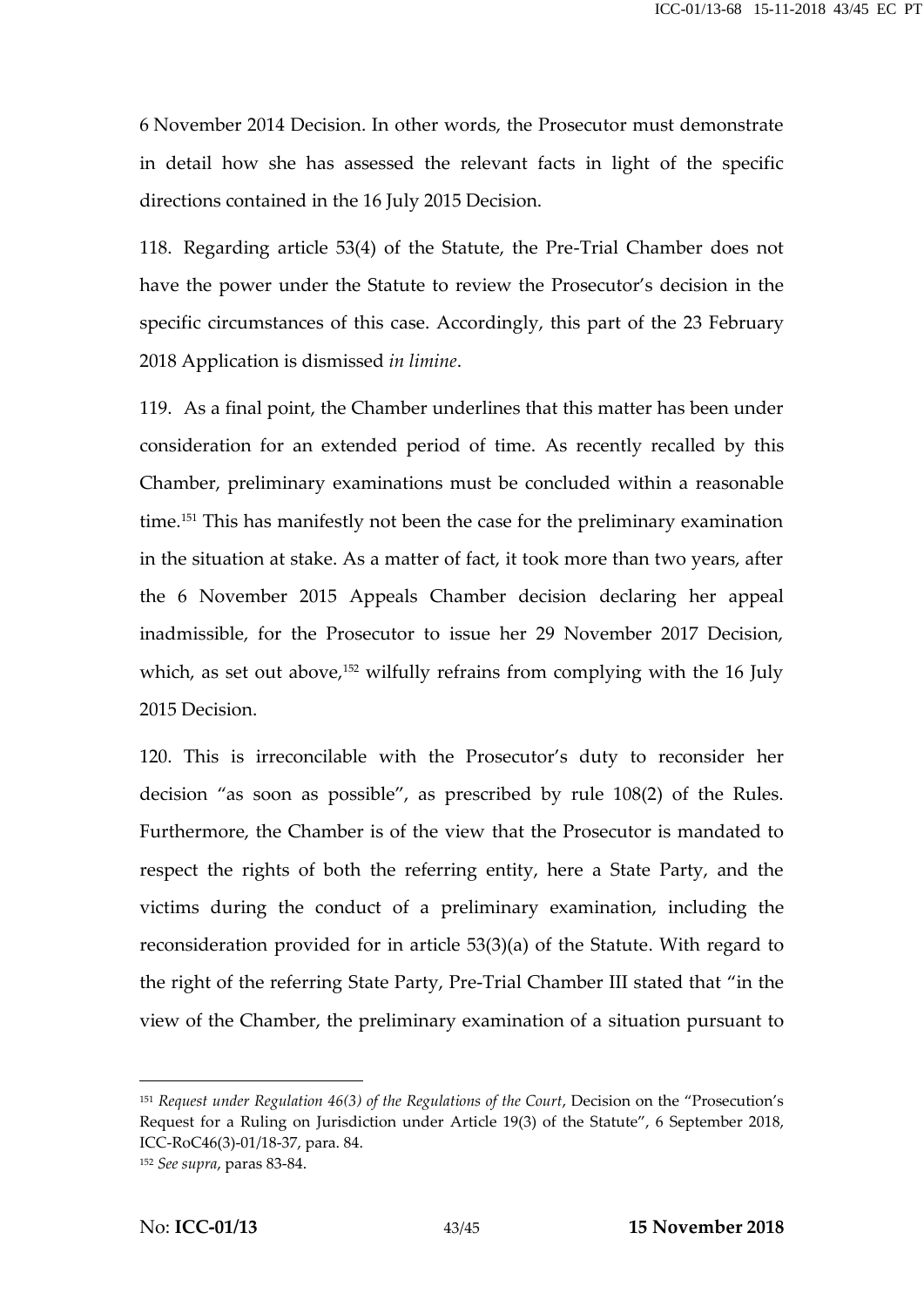article 53(1) of the Statute and rule 104 of the Rules must be completed within a reasonable time from the reception of a referral by a State Party under articles 13(a) and 14 of the Statute, regardless of its complexity".<sup>153</sup> With regard to the rights of victims, this Chamber recently stated that "the Prosecutor is mandated to respect the internationally recognized human rights of victims with regard to the conduct and result of her preliminary examination, especially the rights of victims to know the truth, to have access to justice and to request reparations"; $^{154}$  it is therefore necessary for the victims to be informed promptly as to whether or not they will be in a position to exercise their rights before this Court, a matter which depends entirely on the Prosecutor's decision of whether to open an investigation. Extended preliminary examinations affect the rights of victims and maintain them in a state of uncertainty which is prejudicial.

121. Therefore, the Chamber feels compelled to not only request the Prosecutor to reconsider her 6 November 2014 Decision in accordance with the 16 July 2015 Decision but also to set a deadline of 6 months for the Prosecutor to do so.

#### **FOR THESE REASONS, THE CHAMBER, BY MAJORITY, HEREBY**

**REJECTS** the 13 March 2018 Response in so far as it requests the Chamber to dismiss the 23 February 2018 Application *in limine*;

**REJECTS** the 15 March 2018 Application as moot;

**REJECTS** the 11 April 2018 Request as moot;

<sup>153</sup> Pre-Trial Chamber III, *Situation in the Central African Republic*, Decision Requesting Information on the Status of the Preliminary Examination of the Situation in the Central African Republic, 30 November 2006, ICC-01/05-6, p. 4.

<sup>&</sup>lt;sup>154</sup> Request under Regulation 46(3) of the Regulations of the Court, Decision on the "Prosecution's Request for a Ruling on Jurisdiction under Article 19(3) of the Statute", 6 September 2018, ICC-RoC46(3)-01/18-37, para. 88.